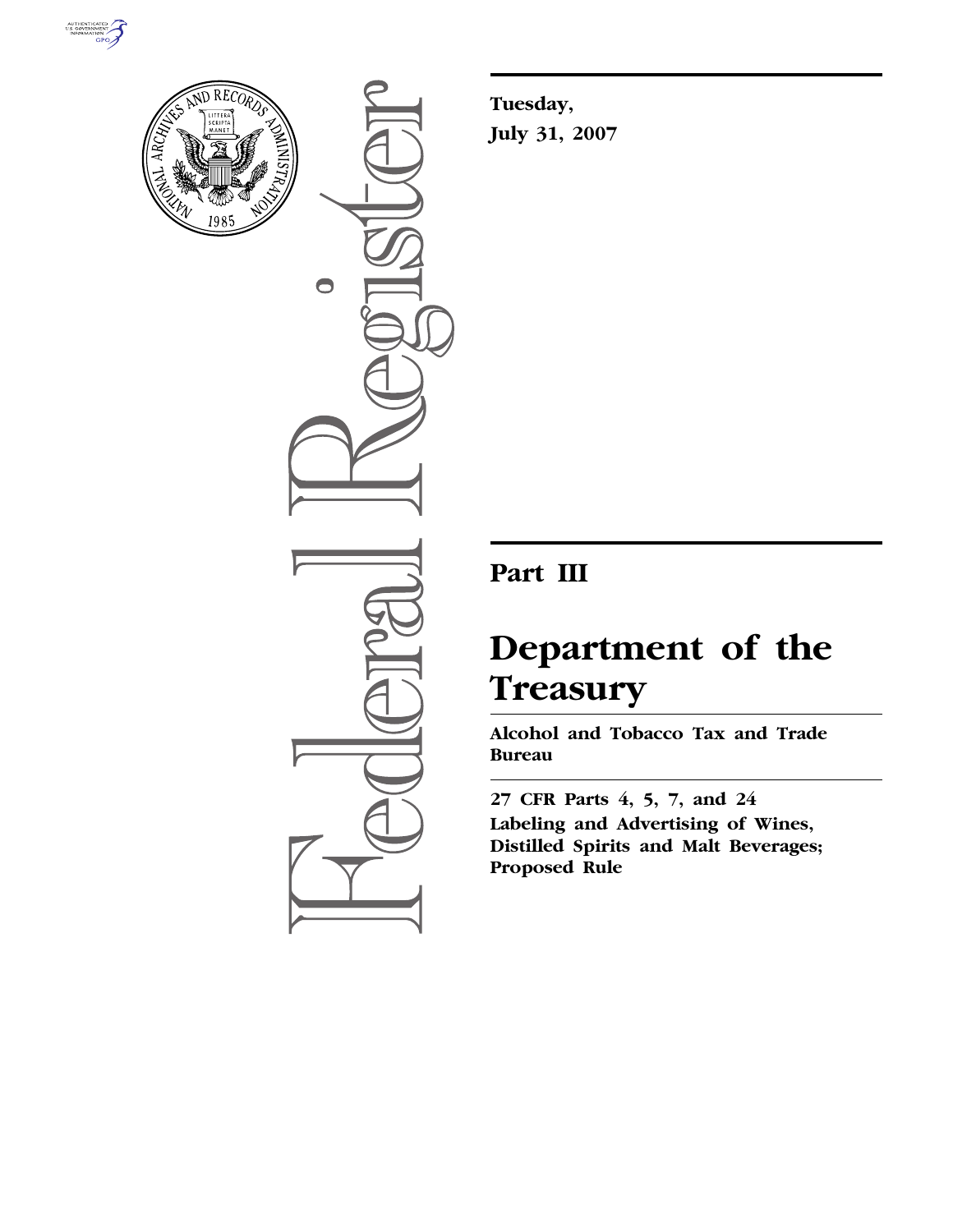#### **DEPARTMENT OF THE TREASURY**

#### **Alcohol and Tobacco Tax and Trade Bureau**

#### **27 CFR Parts 4, 5, 7, and 24**

**[Notice No. 73; Ref: Notice No. 41]** 

#### **RIN 1513–AB07**

#### **Labeling and Advertising of Wines, Distilled Spirits and Malt Beverages**

**AGENCY:** Alcohol and Tobacco Tax and Trade Bureau, Treasury. **ACTION:** Notice of proposed rulemaking.

**SUMMARY:** The Alcohol and Tobacco Tax and Trade Bureau (TTB) proposes to amend its regulations to require a statement of alcohol content, expressed as a percentage of alcohol by volume, on all alcohol beverage products. This statement may appear on any label affixed to the container. TTB also proposes to require a Serving Facts panel on alcohol beverage labels, which would include a statement of calories, carbohydrates, fat, and protein. Industry members may also choose to disclose on the Serving Facts panel the number of U.S. fluid ounces of pure alcohol (ethyl alcohol) per serving as part of a statement that includes alcohol content expressed as a percentage of alcohol by volume. The proposed regulations would also specify new reference serving sizes for wine, distilled spirits, and malt beverages based on the amount of beverage customarily consumed as a single serving. However, TTB is not defining a standard drink in this document. TTB proposes to make these new requirements mandatory three years after the date of publication of the final rule in the **Federal Register**. The agency proposes these amendments to ensure that alcohol beverage labels provide consumers with adequate information about the product.

**DATES:** Comments must be received on or before October 29, 2007.

**ADDRESSES:** You may send comments on this notice to one of the following addresses:

• *http://www.regulations.gov* (Federal e-rulemaking portal; follow the instructions for submitting comments); or

• Director, Regulations and Rulings Division, Alcohol and Tobacco Tax and Trade Bureau, P.O. Box 14412, Washington, DC 20044–4412.

See the Public Participation section of this notice for specific instructions and requirements for submitting comments, and for information on how to request a public hearing.

You may view copies of this notice and any comments we receive about this proposal at *http://www.regulations.gov.*  A direct link to the appropriate Regulations.gov docket is also available on the TTB Web site at *http:// www.ttb.gov/regulations*\_*laws/ all*\_*rulemaking.shtml.* In addition, you also may view copies of this notice and any comments we receive about this proposal by appointment at the TTB Information Resource Center, 1310 G Street, NW., Washington, DC 20220. To make an appointment, telephone (202) 927–2400.

**FOR FURTHER INFORMATION CONTACT:** Lisa M. Gesser, Regulations and Rulings Division, Alcohol and Tobacco Tax and Trade Bureau, P.O. Box 128, Morganza, MD 20660; telephone (301) 290–1460; or Joanne C. Brady, Regulations and Rulings Division, Alcohol and Tobacco Tax and Trade Bureau, P.O. Box 45797, Philadelphia, PA 19149; telephone (215) 333–7050.

#### **SUPPLEMENTARY INFORMATION:**

#### **I. Introduction**

The Alcohol and Tobacco Tax and Trade Bureau (TTB) and its predecessor agencies have considered the issue of requiring calorie and nutrient information on alcohol beverage labels in the past. As a result of a rulemaking initiative in 1993, TTB's immediate predecessor agency, the Bureau of Alcohol, Tobacco and Firearms (ATF), concluded that, at that time, there was no significant consumer interest in having nutrition information on alcohol beverage labels. Ultimately, ATF did not implement rules on this issue. For a detailed description of the rulemaking history concerning nutrition labeling on alcohol beverages see TTB Notice No. 41, 70 FR 22274 (April 29, 2005).

The issue of requiring the labeling of alcohol beverage products with calorie and nutrient information was not raised again until 2003, when TTB received a

petition requesting rulemaking action to require an ''Alcohol Facts'' panel and ingredient labeling. Shortly thereafter, TTB was contacted by an industry member requesting approval to label its products with nutrition and other information on a ''Serving Facts'' panel. These panels, as well as TTB's authority to regulate alcohol beverage labels and advertisements, are discussed in detail below.

#### **II. Petition for ''Alcohol Facts'' Label and Ingredient Labeling**

On December 16, 2003, the Center for Science in the Public Interest (CSPI), the National Consumers League (NCL), 67 other organizations, and eight individuals, including four deans of schools of public health, petitioned TTB to change the alcohol beverage labeling regulations. Hereinafter, we refer to this petition as ''the petition.'' After receipt of the petition, additional individuals wrote to TTB requesting the addition of their names to the petition. The petition asked TTB to require that labels of all alcohol beverages regulated by TTB include the following information in a standardized format:

• The beverage's alcohol content expressed as a percentage of volume;

• A standard serving size;

• The amount of alcohol (in fluid ounces) contained within each standard serving;

• The number of calories per standard serving;

• The ingredients (including additives) from which the beverage is made;

• The number of standard drinks per container; and

• The current definitions of moderate drinking for men and women published in the ''Dietary Guidelines for Americans,'' which is issued jointly by the United States Department of Health and Human Services and the United States Department of Agriculture (USDA).

The petitioners proposed that all alcohol beverage containers bear this information on an ''Alcohol Facts'' panel. The petitioners provided the following example for a 750 milliliter bottle of wine: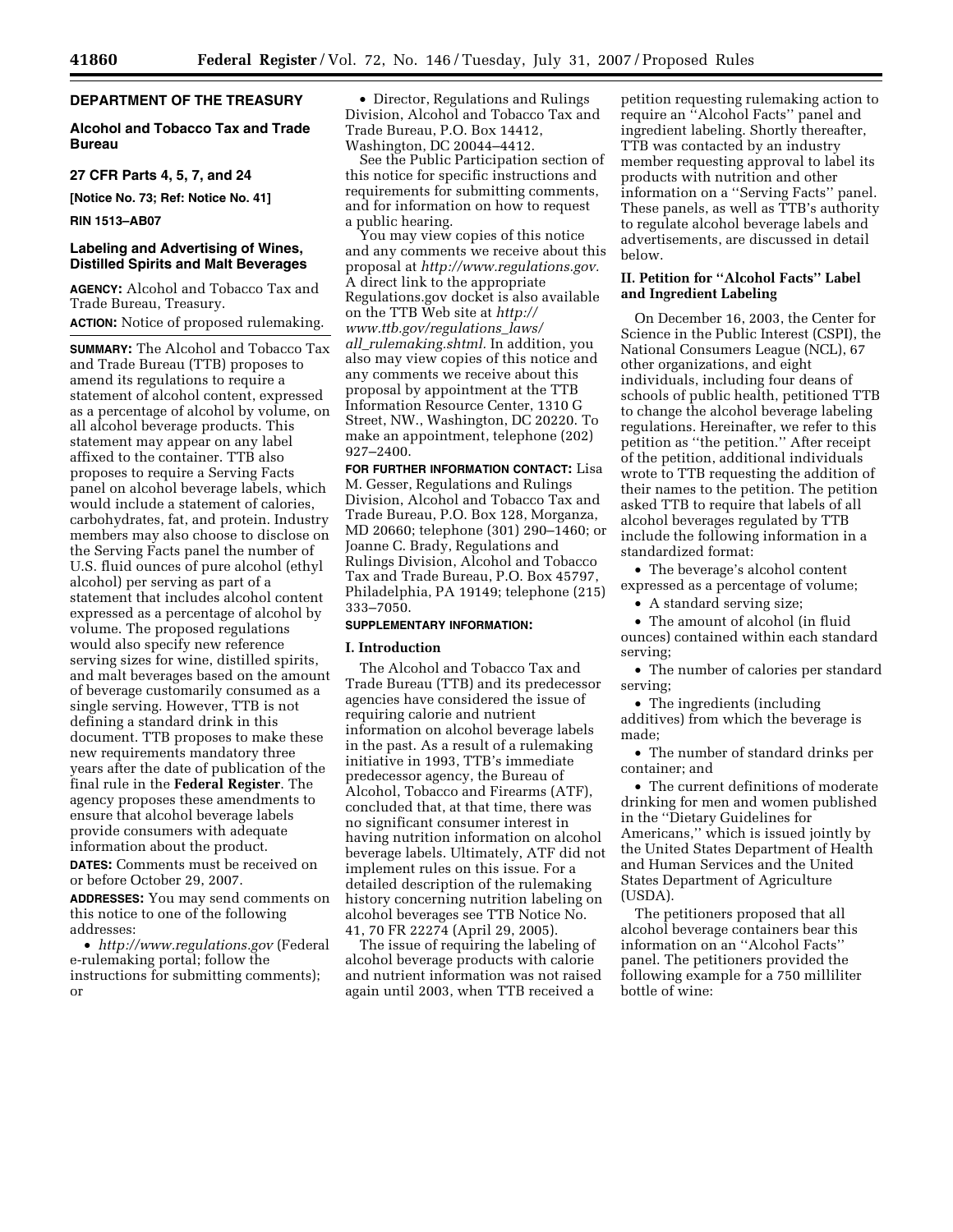

Ingredients: Grapes, yeast, sulfiting agents, and sorbates.

The petition asked that the words ''Alcohol Facts'' be immediately followed by a declaration of the number of standard drinks (servings) per container. The petitioners asked that, consistent with the ''Dietary Guidelines for Americans,'' (*http://www.health.gov/ DietaryGuidelines*) a serving should be defined as 12 ounces of beer, 5 ounces of wine, and 1.5 ounces of 80-proof distilled spirits. The petitioners further recommended that for alcohol beverages not fitting into one of those standard categories, a serving should be defined as an amount of fluid containing approximately 0.5 ounces of ethyl alcohol. The petitioners recommended that a consistent graphic symbol (for example, a beer mug, wine glass, or shot glass) should appear first, followed by the number of drinks in the container (for example, ''Contains 5 Servings''). The petition proposed requiring this information on labels of all malt beverages, wines, and distilled spirits products regulated by TTB that contain more than one-half of one percent alcohol by volume. The graphics and type size for the Alcohol Facts label should follow the Nutrition Labeling Education Act standards as set out in the Food and Drug Administration (FDA) regulations at 21 CFR 101.9(d), the petitioners suggested. Further, the petitioners stated that ingredient information should appear on the label immediately below, but segregated from, the ''Alcohol Facts'' box.

The petitioners suggested that current regulatory requirements force

consumers to guess about the calorie content of alcohol beverages and the alcohol content of malt beverages. The petitioners included a summary of the results of a census-balanced, nationally representative telephone study conducted in September of 2003, among 600 Americans, ages 18 and older. The study was conducted by the Global Strategy Group, an independent polling and marketing research firm. The results were that 91 percent of respondents supported requiring ingredient labeling on alcohol beverages; 94 percent supported requiring alcohol content on alcohol beverage labels; 89 percent supported the mandatory labeling of calorie content for alcohol beverages; and 84 percent supported the labeling of serving size information.

#### **III. Requests for Voluntary Serving Facts Labeling**

Following receipt of the petition, TTB was contacted by an alcohol beverage industry member that wished to label its products with nutrient and other information on a ''Serving Facts'' panel. Subsequently, TTB received other requests from industry members to label products with similar information.

In July and then again in September of 2004, TTB posted on its Web site, *http://www.ttb.gov*, a summary of specifications for a planned ruling concerning the manner in which alcohol beverage labels and advertisements might permissibly reflect information about a single serving in a Serving Facts panel, consistent with the statutory and

regulatory standards administered by TTB. The Bureau sought input from interested parties, including the alcohol beverage industry, consumers, and consumer interest groups, about what information should be permitted on such a panel and in what format the Serving Facts panel should appear.

In the first posting, TTB solicited comments on a variety of options. The Bureau informally asked for comments on an optional Serving Facts panel that would include the serving size in fluid ounces based on what was previously specified in TTB Ruling 2004–1 (1.5 fluid ounces for distilled spirits, 5 fluid ounces for wines, and 12 fluid ounces for malt beverages, regardless of alcohol content). The panel would also include the number of servings per container, and for each serving the following information:

• Fluid ounces of ethyl alcohol (to the nearest tenth of an ounce);

- Calories;
- Fat (in grams);
- Carbohydrates (in grams); and
- Protein (in grams).

The Bureau also informally solicited comments on whether the term ''standard drink'' should be defined and whether it and the number of standard drinks in a serving should be permitted on alcohol beverage labels and in advertisements. Finally, we solicited comments on the optional use of three icons similar to the ones at the bottom of the label presented below: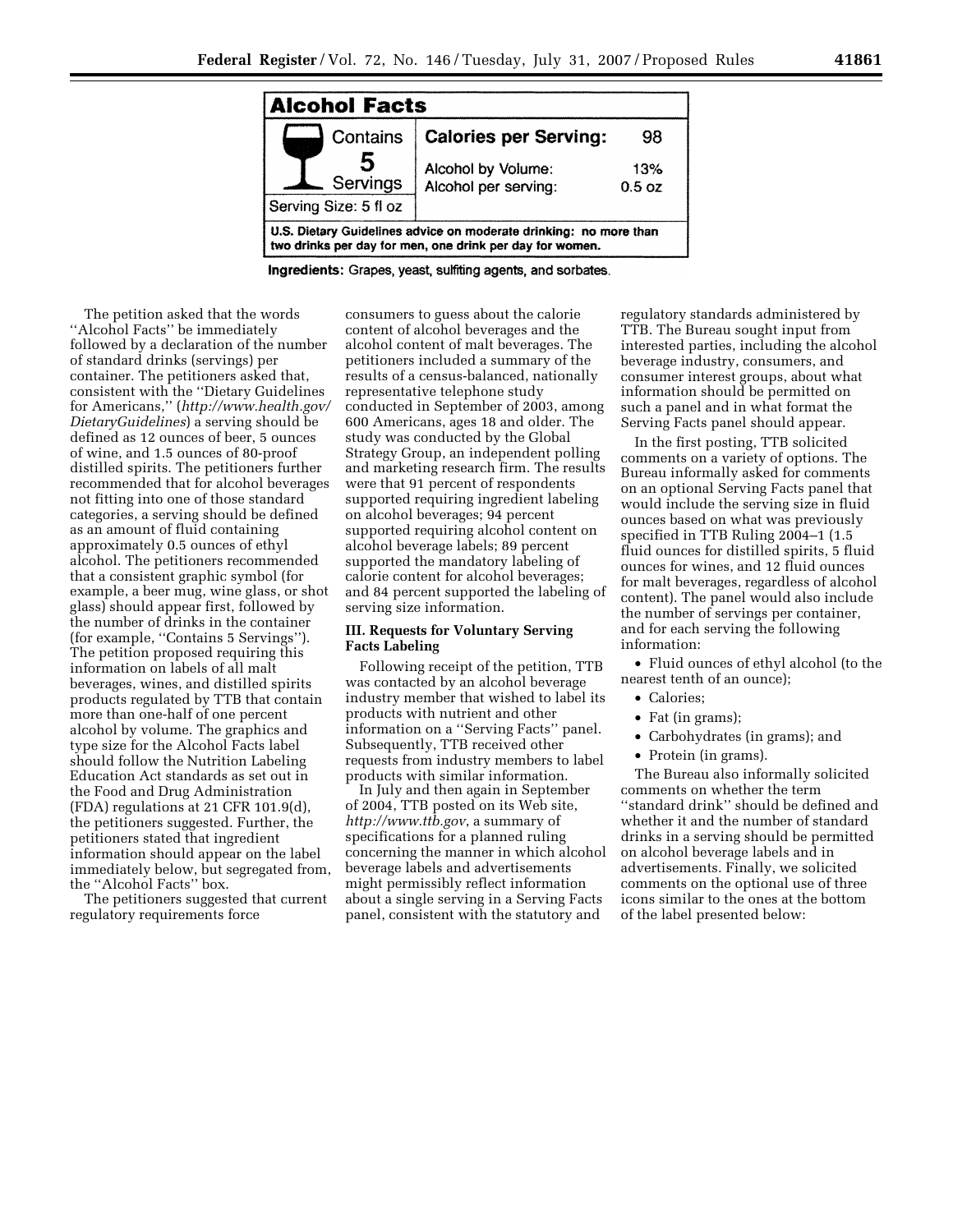**Malt Beverage (5% ABV)** 

| <b>Serving Facts</b>        |       |  |
|-----------------------------|-------|--|
| Serving Size 12 fl oz       |       |  |
| Servings Per Container 1    |       |  |
| Amount Per Servina          |       |  |
| Calories                    | 150   |  |
| Fat                         | Ūq    |  |
| Carbohydrates               | 13.2g |  |
| Protein                     | 1.1q  |  |
| Alcohol                     | .6 oz |  |
| A standard drink contains   |       |  |
| 0.6 fl oz of alcohol. A     |       |  |
| serving of this beverage is |       |  |
| 1 standard drink.           |       |  |
| œ.<br>÷                     |       |  |

In the second posting on our Web site, TTB informally solicited comments on

an alternative label approach that omitted the icons and standard drink

Malt Beverage (4 % ABV)

| <b>Serving Facts</b>      |                          |  |  |
|---------------------------|--------------------------|--|--|
| Serving Size 12 fl oz     |                          |  |  |
|                           | Servings Per Container 1 |  |  |
| <b>Amount Per Serving</b> |                          |  |  |
| Calories                  | 90                       |  |  |
| Alcohol                   | 0.5 fl oz                |  |  |
| Fat                       | 0q                       |  |  |
| Carbohydrates             | 2.2 <sub>g</sub>         |  |  |
| Protein                   | 0.8a                     |  |  |

As a result of the two Web postings, TTB received several comments concerning a voluntary Serving Facts panel. The comments reflected strong and varying opinions. A significant proportion of those who commented felt that the issue should be addressed in public notice and comment rulemaking rather than in a TTB ruling. Furthermore, many commenters believed that certain elements of the Serving Facts panel would tend to confuse or mislead consumers about the product. In response to the issues raised by the commenters, on December 28,

2004, TTB issued a press release indicating that we would address these issues in an advance notice of proposed rulemaking.

#### **IV. Notice No. 41**

On April 29, 2005, TTB published in the **Federal Register** (70 FR 22274) Notice No. 41, an advance notice of proposed rulemaking entitled ''Labeling and Advertising of Wines, Distilled Spirits, and Malt Beverages; Request for Public Comment.'' Notice No. 41 sought public comment on a wide range of alcohol beverage labeling and advertising issues to help the agency

determine what regulatory changes in alcohol beverage labeling and advertising requirements, if any, TTB should propose in future rulemaking documents. Specifically, TTB sought comments on the petitioned ''Alcohol Facts'' panel and ingredient labeling, the ''Serving Facts'' panel presented in TTB's informal request for comments, and each panel's elements. Additionally, TTB requested comments on allergen labeling and the labeling of calorie and carbohydrate claims.

references. An example of this approach

is as follows:

In the preamble to Notice No. 41, TTB announced its interim policy on the use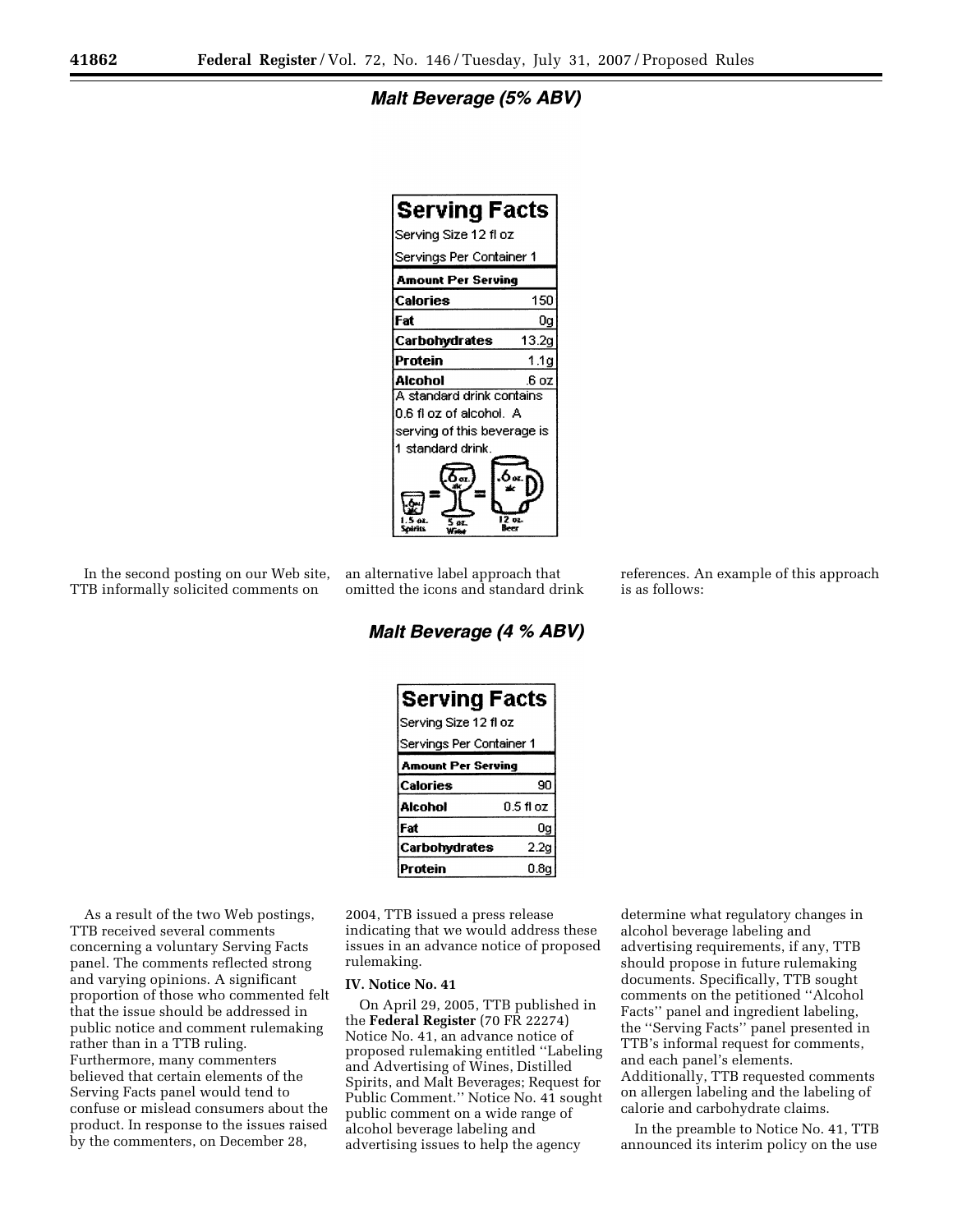of Serving Facts panels on labels, as follows:

Pending the completion of rulemaking proceedings, TTB does not intend to issue certificates of label approval bearing the optional ''Serving Facts'' panel. We believe it is important to have the benefit of public comments on these issues before making a decision as to whether the new elements in the panel might tend to mislead consumers.

During the 60-day comment period, we received several requests from alcohol beverage industry representatives and organizations to extend the comment period for an additional 60 to 90 days beyond the original June 28, 2005, closing date. In support of the extension requests, industry members noted that some of the questions posed in the notice were broad and far reaching from a policy standpoint, while others were very technical, requiring research and coordination within the affected industries. In response to those requests, we extended the comment period for an additional 90 days. See Notice No. 48, 70 FR 36359, June 23, 2005. The extended comment period for the ANRPM closed on September 26, 2005.

#### **V. TTB's Authority To Prescribe Alcohol Beverage Labeling and Advertising Regulations**

#### *A. Internal Revenue Code*

The Internal Revenue Code of 1986 (IRC) provides the Secretary with authority to issue regulations regarding the marking and labeling of containers of distilled spirits, wines, and beers. See 26 U.S.C. 5301, 5368, and 5412. This authority is based on the Secretary's responsibility to protect the revenue and to collect the taxes imposed on alcohol beverages by Chapter 51 of the IRC.

#### *B. Federal Alcohol Administration Act*

Sections 105(e) and 105(f) of the Federal Alcohol Administration Act (FAA Act), codified in the United States Code at 27 U.S.C. 205(e) and 205(f), set forth standards for regulation of the labeling and advertising of wine (containing at least 7 percent alcohol by volume), distilled spirits, and malt beverages, generally referred to as alcohol beverage products throughout this notice. These sections give the Secretary of the Treasury the authority to issue regulations to prevent deception of the consumer, to provide the consumer with ''adequate information'' as to the identity and quality of the product, to prohibit false or misleading statements, and to provide information as to the alcohol content of the product.

The statutory requirements with respect to alcohol content differ among

the three alcohol beverage categories. The FAA Act requires alcohol content statements on labels of distilled spirits products. The Act also requires alcohol content statements for wines with an alcohol content of over 14 percent alcohol by volume, leaving such statements optional for wines with an alcohol content below that level. The Act, when originally enacted, prohibited such statements on malt beverage labels, unless required by State law, but that prohibition was overturned in 1995 by the U.S. Supreme Court in *Rubin* v. *Coors Brewing Company*, 514 U.S. 476 (1995).

The labeling and advertising provisions of the FAA Act also give the Secretary the authority to prohibit, irrespective of falsity, statements relating to age, manufacturing processes, analyses, guarantees, and scientific or irrelevant matters that are likely to mislead the consumer. In the case of malt beverages, the labeling and advertising provisions of the FAA Act apply only if the laws of the State into which the malt beverages are to be shipped impose similar requirements. TTB is responsible for the administration of the FAA Act and the regulations promulgated under it.

#### *C. Legislative History of the Federal Alcohol Administration Act*

With respect to TTB's authority to regulate the labeling of alcohol beverage products under the FAA Act, the Act's legislative history provides some insight as to the general purpose of the labeling provisions:

\* \* \* the provisions of this bill show that the purpose was to carry that regulation into certain particular fields in which control of interstate commerce in liquors was paramount and necessary. The purpose was to provide such regulations, not laid down in statute, so as to be inflexible, but laid down under the guidance of Congress, under general principles, by a body which could change them as changes were found necessary.

Those regulations were intended to insure that the purchaser should get what he thought he was getting, that representations both in labels and in advertising should be honest and straight-forward and truthful. They should not be confined, as the purefood regulations have been confined, to prohibitions of falsity, but they should also provide for the information of the consumer, that he should be told what was in the bottle, and all the important factors which were of interest to him about what was in the bottle.

See Hearings on H.R. 8539 before the Committee on Ways and Means, House of Representatives, 74th Cong., 1st Sess. 10 (1935).

#### **VI. Discussion of Comments on Notice No. 41**

In response to Notice No. 41, TTB received over 19,000 comments from consumers, consumer advocacy groups, Government officials, alcohol beverage industry members and associations, health organizations, and other concerned individuals.

#### *A. Comments Regarding Alcohol Content*

In Notice No. 41, TTB requested comments on the issue of whether the regulations should be amended to require an alcohol content statement on all alcohol beverage labels. There was significant disagreement as to whether the listing of alcohol content should be mandatory.

Many professional health organizations (including, among others, the American Society of Addiction Medicine, the American Medical Association (AMA), the American Nurses Association, and the American Council on Science and Health) as well as the Distilled Spirits Council of the United States (DISCUS), CSPI, NCL, and many consumers and other commenters supported mandatory alcohol content labeling for all alcohol beverage products. CSPI commented:

Requiring *all* alcoholic beverages, whether beer, wine, distilled spirits, malternatives, or others, to be labeled for alcohol content is essential. Alcohol can be harmful when consumed in excess and even addictive for a substantial number of consumers. For that reason, labeling should provide clear information that allows consumers to measure and moderate their drinking. [Emphasis in the original.]

As previously stated above, the original petition from CSPI, NCL, and others, noted that a consumer survey indicated that 94 percent of respondents supported mandatory alcohol content labeling on alcohol beverages, with 77 percent of consumers strongly supporting such a requirement. The petitioners argued that ''the growing popularity of new, non-standard types of alcoholic beverages (e.g., lite beers, ice beers, malt liquors, hard lemonades, hard colas, wine coolers, other ready to drink 'alcopops,' fortified wines, and 'zippers [ready-to-drink liquor shots],' makes it even more difficult for consumers to accurately estimate their alcohol consumption.''

Some commenters suggested that mandatory alcohol content labeling is especially important given the problems caused by alcohol abuse. The Marin Institute suggested that ''clear, consistent and informative labeling particularly with respect to alcohol content and serving size—will help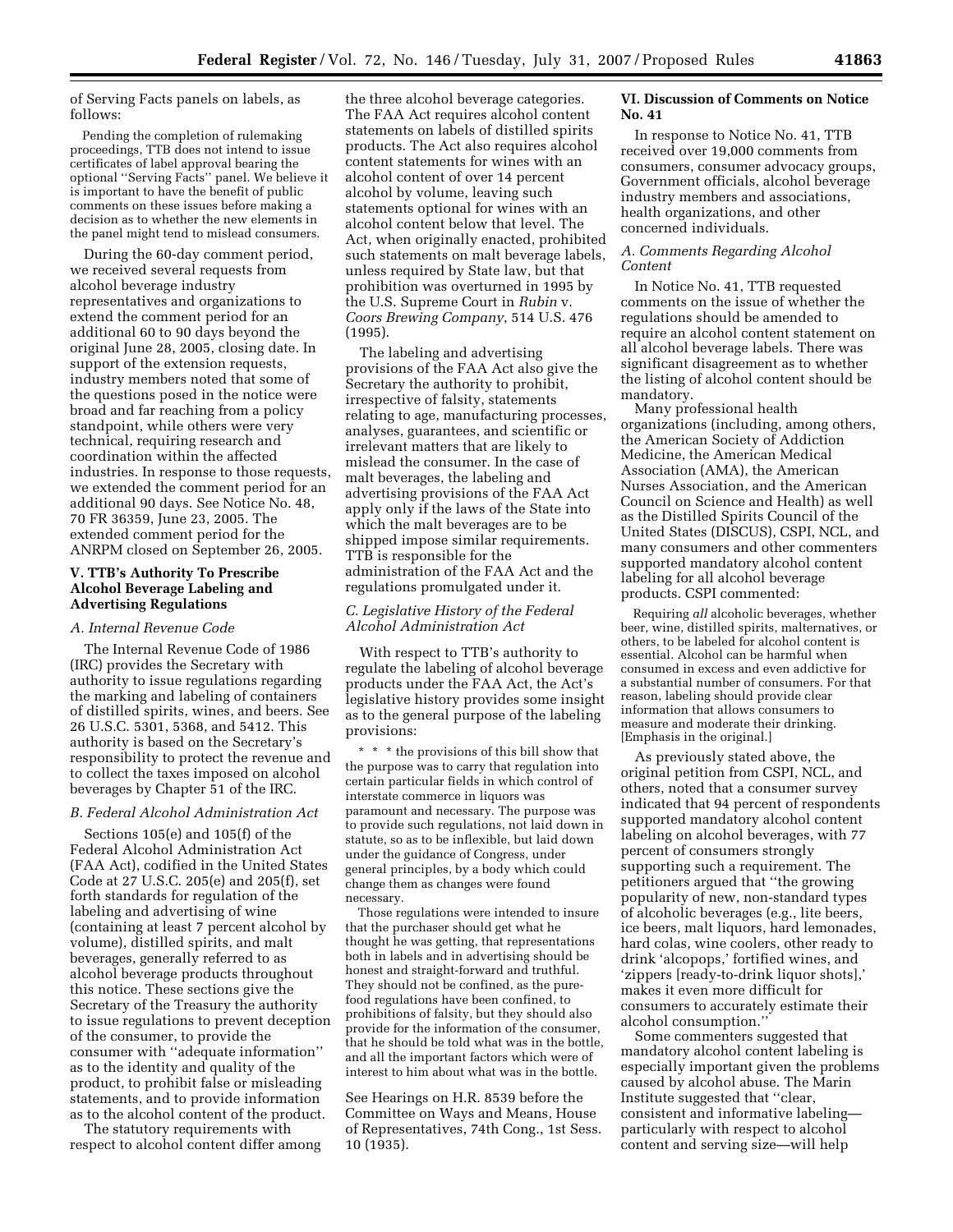consumers avoid some of these problems by reducing over consumption.'' The NCL also suggested that ''better information about alcohol content per serving is especially important and should be given the highest priority because of the many public health problems caused by excessive consumption of alcohol.''

The Consumer Federation of America (CFA), a nonprofit association of 300 local, state and national consumer interest groups representing more than 50 million Americans, stated:

Given the many public health problems caused by excessive consumption of alcohol, providing consumers better label information about alcohol content should be TTB's highest priority in this rulemaking. Providing consumers more information about alcohol content would help consumers make responsible drinking decisions and would help them follow the *Dietary Guidelines'*  advice on moderate alcohol consumption. Potential benefits include reduced alcohol abuse, reduced drunk driving, and a reduction in the many diseases attributable to excessive alcohol intake.

The CFA further stated that such alcohol content is arguably required by the FAA Act, noting that it requires labels of alcohol beverages to provide ''adequate information'' on the identity, quality, and alcohol content of regulated products. The CFA also noted that the FAA Act provision prohibiting alcohol content information on labels of malt beverages was struck down as unconstitutional by the U.S. Supreme Court in *Rubin* v. *Coors Brewing Company* over ten years ago.

DISCUS noted that both large and small distillers have had a mandatory alcohol content labeling requirement for the past seventy years, and suggested that all alcohol beverage products should be required to bear alcohol content information, as this information is used by consumers to drink responsibly.

Other commenters, most notably members of the beer industry, objected to the extension of mandatory alcohol content labeling requirements to all malt beverages. The Beer Institute, a national trade association that represents domestic and international brewers, stated:

The alcohol content of most beer is in a very narrow range, and consumers are generally aware of that fact. A weighted average of the alcohol content of the top 20 brands of domestic and imported beer based on 2004 sales data is 4.5 percent alcohol by volume. These brands account for 78.1 percent of the beer volume sold in the United States in 2004. Flavored malt beverage brands, none of which is in the top 20 brands, are required to display alcohol content by volume.

The Brewers Association, an organization representing approximately 1,400 small brewers and thousands of homebrewers and beer enthusiasts, commented in support of optional alcohol content statements on beer labels, but suggested that imposing mandatory alcohol content labeling requirements for malt beverages ''would stand congressional intent on its head and impose unnecessary costs on the industry.'' The comment noted that the FAA Act, as enacted, prohibited brewers from stating alcohol content on labels unless required by State law, and suggested that while the Supreme Court had overturned, on First Amendment grounds, the ban on the use of voluntary alcohol content statements, Congress had never distanced itself from its original intent on this matter. The Brewers Association thus stated that ''[w]hile TTB has, out of necessity, adjusted its alcohol content labeling rules to accommodate the demands of the First Amendment, it should not go further by imposing a rule that would *require* the very information that Congress saw fit to *prohibit*.'' [Emphasis in the original.]

The Serving Facts and Alcohol Facts panels presented in Notice No. 41 included alcohol content. Both panels expressed alcohol in U.S. fluid ounces of pure alcohol, and the Alcohol Facts panel also expressed alcohol content in percentage of alcohol by volume. Commenters disagreed on how to express alcohol content on an information panel. Diageo and many other commenters supported the listing of alcohol content in U.S. fluid ounces per serving, asserting that this information could be used by consumers to regulate their alcohol intake and follow the Dietary Guidelines advice on moderate drinking. It should be noted that the 2005 Dietary Guidelines provide that for purposes of explaining moderation, 12 fluid ounces of regular beer, 5 fluid ounces of wine, or 1.5 fluid ounces of 80-proof distilled spirits count as one drink; thus, the implication is that a ''drink'' would be equal to about 0.6 fluid ounces of pure alcohol. Some commenters further asserted that a consumer would not as easily be able to determine how many ''drinks'' he or she is consuming if alcohol content were only expressed as a percentage of alcohol by volume.

The National Consumers League suggested that ''the alcohol content of a beverage is a function of both serving size and percent alcohol by volume. Providing the amount of alcohol per serving would express alcohol content in a single number and thereby enable consumers to make comparisons

between different products based on their alcohol content.''

The staff of the United States Bureau of Consumer Protection, the Bureau of Economics, and the Office of Policy Planning of the Federal Trade Commission (hereinafter collectively referred to as the FTC staff) supported disclosure of alcohol content in ounces of pure alcohol, stating:

The amount of alcohol in beverages varies widely. Many popular beverages—12 ounces of regular beer containing 5% alcohol by volume ('ABV'), 5 ounces of wine containing 12% ABV or 1.5 ounces of 80 proof distilled spirits—deliver 0.6 ounces of pure alcohol. Numerous other popular beverages, however, contain more or less alcohol. Beers in the marketplace range from approximately 3.3% to 17% ABV, thus delivering between 0.39 and 2 ounces of pure alcohol per serving. Wines range from 6% to 18% ABV, i.e., providing between 0.3 and 0.9 ounces of alcohol in a 5-ounce serving. Distilled spirits range from 15% to 75% ABV, i.e., providing 0.22 to 1.1 ounces of alcohol per serving. [Footnotes omitted.]

The FTC staff suggested that information about alcohol on labels may help consumers make better-informed decisions, stating that ''research shows that in many instances, consumer decisions are made at the point of purchase.'' [Footnote omitted.]

CSPI, which originally proposed the listing of alcohol content on labels as both a percentage of alcohol by volume and in U.S. fluid ounces of pure alcohol, submitted a comment reflecting a change in this position. CSPI explained that it no longer favored the labeling of alcohol in U.S. fluid ounces of pure alcohol, stating that ''[a]lthough a single drink of an alcoholic beverage may contain approximately 0.6 ounces of alcohol, CSPI believes that it is unnecessary—and perhaps confusing to put such information on a label.'' CSPI further stated that ''[c]onsumers do not think in those terms, but rather understand that drinks are served generally in standard, common sizes that vary according to the product.''

Also voicing its opposition to the ounces of pure alcohol approach, a major brewer stated that when alcohol content is listed in fluid ounces per serving, the number of fluid ounces will rise and fall according to the serving size and, more importantly, will rise and fall according to the amount the consumer actually consumes. The brewer and many other commenters stated that depicting alcohol content in this manner may mislead consumers. The brewer suggested that alcohol content when expressed as a percentage of alcohol by volume is succinct, clear, accurate, neutral, easy to understand, and easy to compare. It also stated that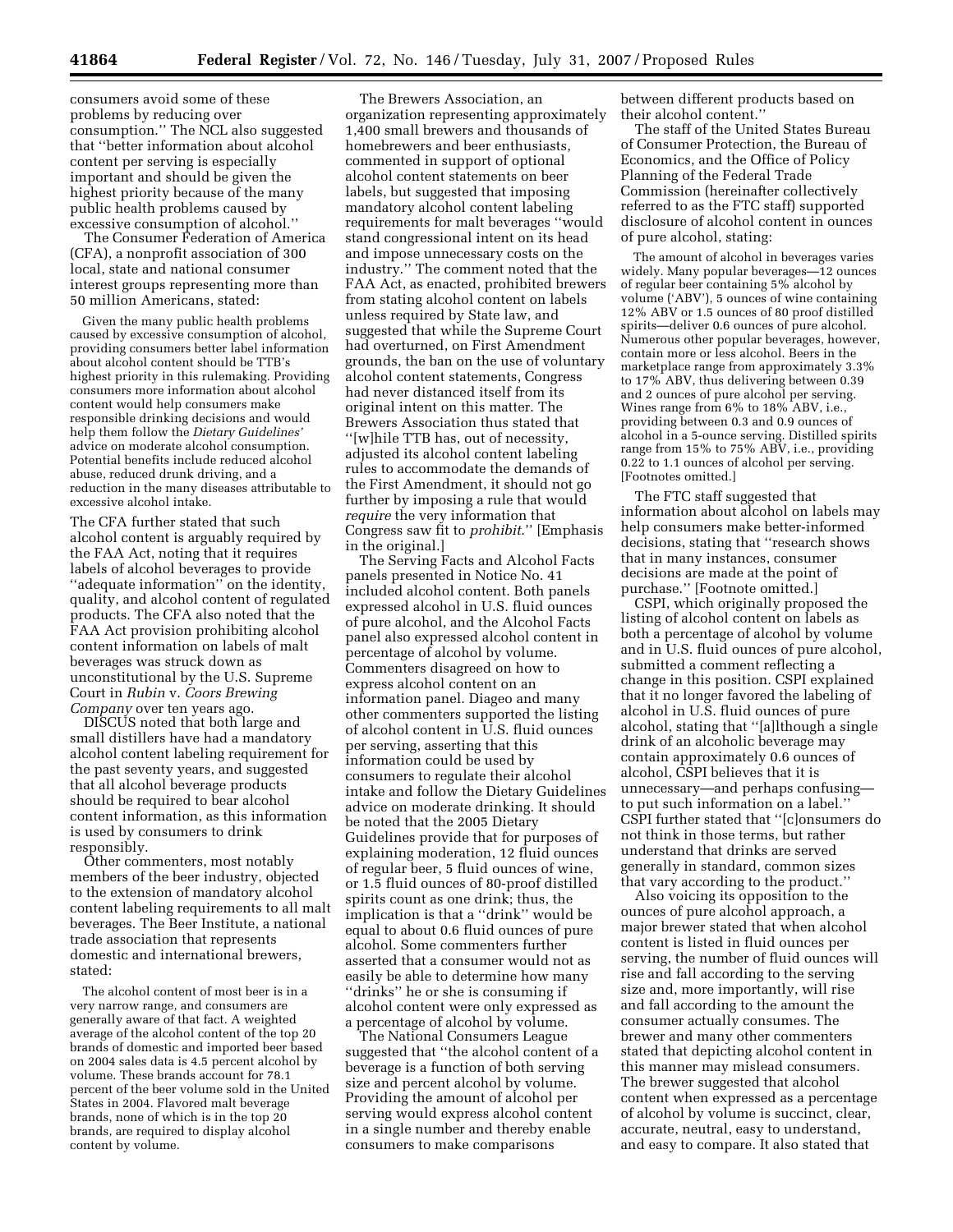the percentage of alcohol by volume requires no explanation, definition, or graphic icon, but is a consistent measure that does not vary or fluctuate with the size of the drink.

The Beer Institute opposed expressing alcohol content in fluid ounces for the following reasons:

As compared to labeling beverages in terms of their alcohol concentration, or percent alcohol by volume, labeling beverages in ounces of absolute alcohol is misleading because beverage categories, types, and packages vary in alcohol potency. To achieve the informational goals of TTB and various petitioners, a consumer must compare disparate serving sizes for each product, number of servings in a container, *and*  amount of pure alcohol contained in the stated serving size. Furthermore, the use of a standard serving size is not consistent with the manner in which many alcohol beverages are actually consumed. [Emphasis in original.]

Several commenters further asserted that the display of a percentage of alcohol by volume remains the best means of indicating alcohol content on a product label or in advertising. Some commenters noted that the higher the percentage, the stronger the alcohol and its effect.

Several other commenters stated that displaying alcohol content in U.S. fluid ounces per serving is unnecessary, misleading, and potentially harmful to the consumer. Other commenters contended that such labeling may be in violation of State law and regulations, as most states require alcohol content to be listed as a percentage of alcohol by volume.

Several public health organizations suggested other methods of depicting alcohol content. These include content expressed as a percentage of alcohol by weight, and alcohol expressed in grams.

#### TTB Response

TTB believes that the alcohol content of a beverage is one of the most important pieces of information about that product. We agree with those commenters who stated that labels should provide the consumers with this very basic information. We also believe that consumers use information about alcohol content to measure and moderate their drinking.

As previously noted, the provisions of the FAA Act regarding the labeling of alcohol content differ by commodity. Accordingly, the current regulations that implement the labeling provisions of the FAA Act also differ by commodity. Alcohol content statements are already required for all distilled spirits products. See 27 CFR 5.32(a)(3), 5.37 and 19.643(b). Wines containing more than 14 percent alcohol by volume

must also bear alcohol content statements; however, under current regulations wines with an alcohol content of at least 7 percent but no more than 14 percent by volume may be labeled with the designation ''table wine'' or ''light wine'' in lieu of a percent alcohol by volume statement. See 27 CFR 4.36(a). Finally, with the exception of certain flavored malt beverages that derive alcohol from added ingredients (see 27 CFR 7.22(a)(5)), malt beverages are not required to bear an alcohol content statement under current regulations.

In previous documents published in the **Federal Register**, TTB and its predecessor agency, ATF, have indicated an intention to examine the issue of requiring alcohol content on malt beverage labels. In 1993, after the United States District Court for the District of Colorado first struck down the ban on alcohol content on malt beverage labels as unconstitutional, and before the case went to the Supreme Court, which also held that the ban violated the First Amendment, ATF issued an interim rule allowing optional alcohol content labeling for malt beverages. See T.D. ATF–339, 58 FR 21228 (April 19, 1993). In the preamble to that final rule, ATF stated that it believed that ''if a future court action ultimately does not uphold the existing statute prohibiting statements of alcoholic content, or if future legislative action removes the current statutory prohibition, then ATF would consider making the statement of alcoholic content mandatory on labels of malt beverages.'' See 58 FR 21229. Similarly, in 2005, in the preamble to the final rule on flavored malt beverages, TTB addressed comments that favored mandatory alcohol content for all malt beverages by stating that while we were ''not unsympathetic to the comments suggesting mandatory alcohol content labeling for all malt beverages, we are not in a position to implement such a rule without notice and public comment.'' See TTB T.D.–21, 70 FR 194, 221 (January 3, 2005).

After reviewing the comments received in response to Notice No. 41, TTB is now proposing to require alcohol content statements on the labels of all alcohol beverage products, including table wines and all malt beverages. As noted by CSPI, alcohol can be harmful when consumed in excess; thus, labeling should provide information that allows consumers to measure and moderate their drinking. We received many comments that made similar points from public health organizations, including the American Society of Addiction Medicine, the AMA, the

American Nurses Association, and the American Council on Science and Health.

We agree with those commenters who suggested that providing consumers with more information about alcohol content may help them make responsible drinking decisions. The Beer Institute commented that the alcohol content of most beer is generally in a narrow range, with a weighted average of the alcohol content of the top 20 brands in 2004 being 4.5 percent alcohol by volume. However, while most beer sold is, in fact, within this narrow range, we are also aware of beers being sold today in the United States with an alcohol content as high as 24 percent alcohol by volume. Unless the brewer chooses to place this information on the label, the consumer has no way of knowing whether the alcohol content of the malt beverage he is purchasing is 4.5 percent alcohol by volume or over 5 times that amount. Consumers should not be forced to resort to guesswork about this important element of the alcohol beverages they consume. While table wines fall by definition within a certain range of alcohol content, those wines at the top of the range (14 percent) have an alcohol content twice as high as those wines at the bottom of the range (7 percent). Again, this is important information to consumers, and it should be presented on the label. We agree with the suggestion by the FTC staff that because of the significant variety in the alcohol content of alcohol beverages, label disclosures about alcohol content may assist consumers in choosing among categories and brands.

The Brewers Association suggested that requiring alcohol content statements on malt beverages would be contrary to the congressional intent expressed when the FAA Act was enacted in 1935. We recognize that the FAA Act, as enacted, specifically prohibited the placement of alcohol content statements on malt beverage labels, unless required by State law. This provision of the law was found to be unconstitutional by the Supreme Court in *Rubin* v. *Coors Brewing Co.,*  514 U.S. 476 (1995). This action by the Court leaves the Secretary with authority to either allow or require alcohol content statements on malt beverage labels. In fact, as previously noted, we have already issued regulations requiring alcohol content statements on certain flavored malt beverage labels.

We also recognize that the FAA Act does not require alcohol content statements on labels of wines containing 14 percent alcohol by volume or less. Accordingly, as stated above, our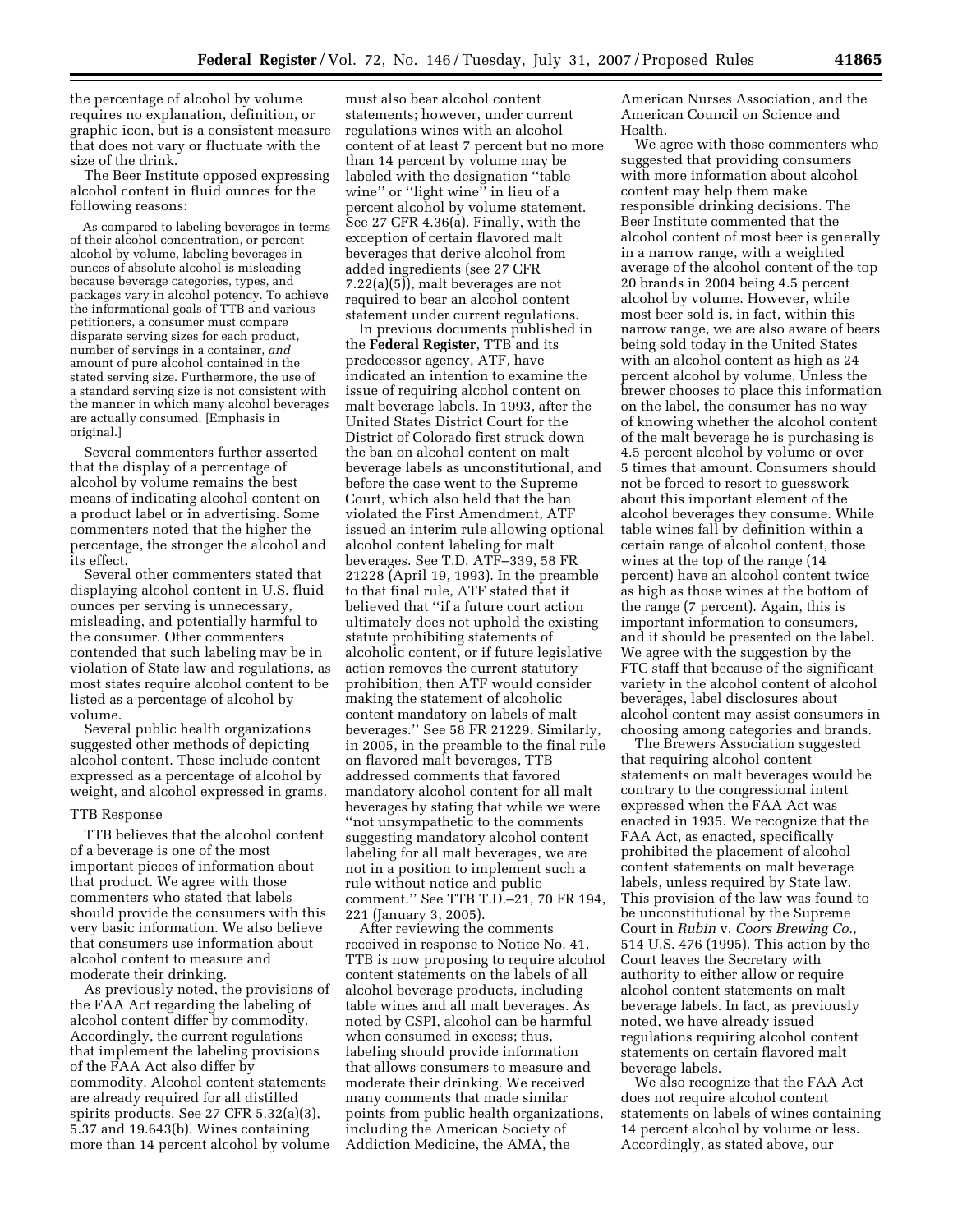regulations implemented under the FAA Act provide that labels for such products may either express alcohol content as a percentage of alcohol by volume or they may bear the type designation to which they are entitled based on the product's alcohol content (for example, ''table wine'' or ''light wine.'') See 27 CFR 4.36.

The implementing regulations under the IRC require alcohol content to be labeled on all wine containers; however, they incorporate by reference the rules under 27 CFR part 4. See 27 CFR 24.257(a)(3). This incorporation of the rules under part 4 results in a somewhat inconsistent effect. The IRC regulations require wines under 7 percent by volume (which are not ''wines'' under the FAA Act and thus fall under the FDA's labeling jurisdiction) to bear a percent-alcohol-by-volume statement; however, they do not require the same statement on wines with an alcohol content of 7 to 14 percent alcohol by volume. TTB believes that the listing of alcohol content should be consistent for all wines regardless of their alcohol content. Accordingly, we are proposing to amend § 24.257(a)(3) of the TTB regulations to require alcohol content, expressed in terms of percent-alcoholby-volume, on all wine labels. We believe that this amendment would serve an important revenue purpose, as the alcohol content of a wine is one factor in determining its tax classification. See 26 U.S.C. 5041(b). We also believe that our statutory authority under the FAA Act allows us to issue regulations regarding the placement of the mandatory alcohol content statement.

Accordingly, TTB is proposing that alcohol content, expressed as a percentage of alcohol by volume, must appear on labels for all alcohol beverages subject to our labeling jurisdiction under the FAA Act.

TTB is proposing to allow the mandatory alcohol content statement to appear on any label affixed to the container including, at the option of the industry member, as part of a Serving Facts panel as discussed later in this document. This approach is required in order to conform to a trade agreement among the United States, Australia, Argentina, Canada, Chile, and New Zealand, in which it was agreed that wines may be imported bearing certain common mandatory information (including alcohol content) on any wine label on the container, as long as such information is in a single field of vision. TTB is further proposing to remove §§ 4.32(a)(3), 5.32(a)(3) and 7.22(a)(5), which mandate placement of alcohol content statements for wine, distilled

spirits, and malt beverages on the brand label. Under the proposed regulatory changes, listing alcohol content on a Serving Facts panel or elsewhere on the label would satisfy the labeling requirement.

After careful consideration of the comments, TTB continues to believe that the display of a percentage of alcohol by volume is the best way to express alcohol content on a product label or in advertisements. We believe that consumers are familiar with alcohol content expressed in this manner. By contrast, consumers have little or no familiarity with alcohol expressed in U.S. fluid ounces of pure alcohol. Indeed many commenters, including CSPI, suggested that such statements might confuse consumers.

However, we note that several commenters suggested that presenting alcohol in fluid ounces per serving may provide consumers with useful information. As the NCL noted in its comment, providing this information may enable consumers to more easily make comparisons between different products based on their alcohol content.

TTB does not believe that the disclosure of alcohol in fluid ounces is inherently misleading; however, we agree that consumers are used to seeing alcohol content expressed as a percentage of alcohol by volume and might be confused by a statement of alcohol in fluid ounces, without some context in which to evaluate this information. For these reasons, TTB is not proposing that the panel include a mandatory statement of alcohol in U.S. fluid ounces of pure alcohol per serving. We agree that the number of fluid ounces of alcohol per serving might be confusing in isolation; however, we believe that it would not be confusing if presented together with a traditional alcohol content statement. Furthermore, this information might be useful to consumers, and would allow them to compare the quantity of alcohol contained in single servings of different commodities without doing mathematical calculations.

Accordingly, we are proposing to permit the additional display of a statement of the number of fluid ounces of alcohol per serving, as long as it includes a statement of alcohol content expressed as a percentage of alcohol by volume. The proposed rule further provides that the heading ''fl oz of alcohol'', if it appears in the Serving Facts panel, must be indented beneath the heading ''Alcohol by volume.''

As previously noted, the proposed rule would allow the mandatory alcohol content statement to appear on the Serving Facts panel or elsewhere on the

label, or both on the Serving Facts panel and elsewhere; however, if the industry member chooses to list the number of fluid ounces of pure alcohol in the product, the proposed rule provides that such information must appear as part of the Serving Facts panel. As noted in the comments, the percentage of alcohol by volume in a given product does not change based on the serving size; however, the number of ounces of pure alcohol does. Thus, to provide context for the consumer, the ounces of pure alcohol must appear as part of the Serving Facts panel, which also discloses the serving size and the number of servings per container. Because the number of fluid ounces of alcohol per serving must appear together with the alcohol content statement, this means that industry members choosing to disclose the number of ounces of alcohol per serving must put both this statement and the percentage of alcohol by volume together in the Serving Facts panel.

We believe that by allowing the use of a statement of fluid ounces of alcohol only if it appears directly underneath a statement of alcohol content on a Serving Facts panel, consumers may come to understand the relationship between alcohol content expressed as a percentage of alcohol by volume and the expression of the number of fluid ounces of pure alcohol per serving.

#### *B. Comments Regarding Calorie and Nutrient Labeling and Advertising*

In Notice No. 41, TTB requested comments on the issue of listing calorie and nutrient information on alcohol beverage labels and in advertisements. Over 18,500 consumers who responded to Notice No. 41 indicated that they would like to see this additional information on alcohol beverage labels.

Most of these comments were form letters generated through a letter-writing campaign initiated by Diageo, a major alcohol beverage producer, through its Web site at *http://* 

*www.knowyourdrink.com.* Consumers who visited the Web site were invited to submit a comment to TTB on this issue. If consumers chose to submit a comment, the Web site would then generate and forward one of over 20 different form letters to TTB. Many of these consumers expressed confusion as to why alcohol beverage labels do not currently bear this type of information, and some expressed the belief that TTB prohibited the use of this information on labels. The response by consumers who took the time to show their support for calorie and nutrient information on alcohol beverage labels via the *http://*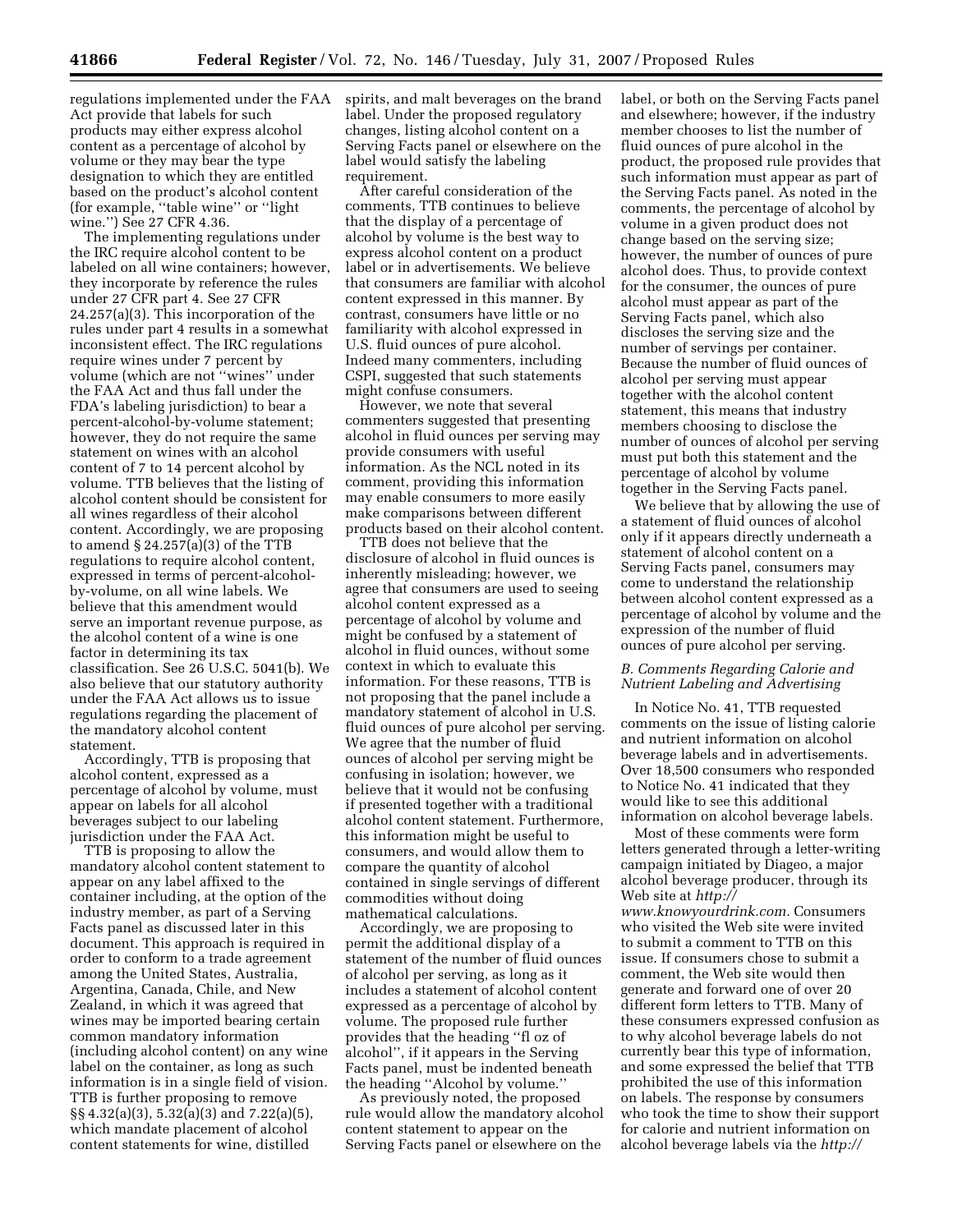*www.knowyourdrink.com* Web site was numerically significant (over 18,000).

TTB received many other comments in support of the display of calorie and nutrient information per serving. Many of these commenters stated that they use facts about calories and nutrient content of the products they eat and drink to balance their diets. Several commenters, including the NCL, suggested that calorie information on alcohol beverage labels would help consumers maintain their weight within a healthy range consistent with the ''Dietary Guidelines for Americans'' advice. Commenting on this issue, CSPI explained that:

\* \* \* Alcohol provides a significant portion of calories (3% to 5%) in the American diet (for heavier drinkers, it contributes even more generously) and many drinkers and other consumers watch their calorie intake in order to help maintain a healthy weight. Particularly today, when drinking is widely portrayed as an adjunct (if not a prerequisite) to a healthy lifestyle, and popular, newer, ready-to-drink concoctions often contain more than 200 calories per serving, calorie information takes on added importance. Obesity and excessive weight represent substantial threats to individual and public health. The medical and other costs related to those problems are staggering, and continue to grow, along with the human suffering. Calorie labeling could provide a constant, low-cost reminder that alcohol consumption adds generally empty, discretionary calories to the diet. Along with other educational and policy approaches, such labeling could help raise awareness and potentially provide information that consumers can use to modify their drinking behavior.

The NCL, as well as Shape Up America, which is a non-profit organization concerned with public health issues, referred to a recent FDA report, Report of the Obesity Working Group, ''Calories Count,'' March 12, 2004, available at (*http:// www.cfsan.fda.gov/dms/owg-toc.html*), which concludes that maintaining a healthy weight is a matter of counting and balancing calories consumed and expended. Shape Up America explained that awareness of the calorie content of food and beverages is essential to implementing this energy balance strategy. Many other commenters, including the American Council on Science and Health, a consumer education consortium concerned with public health issues, asserted that at a time when the prevalence of obesity is becoming a significant public health threat, information about the content of all foods and beverages should be presented to consumers in a standardized, clear format to allow them to make well-informed choices.

The American Dietetic Association (ADA), which is the largest association

of food and nutrition professionals and represents nearly 65,000 members, also commented in support of calorie and nutrient labeling. The ADA asserted that nutrition and ingredient labeling of alcohol beverage products will contribute positively to public health measures to reduce the current burden of chronic disease, including obesity, hypertension, diabetes, and dyslipidemia. The ADA stated that it supports initiatives to label wine, distilled spirits, and malt beverages to provide information consumers can use to maintain health, including a healthy body weight, and to manage chronic conditions such as diabetes. This comment asserted that such information would be best conveyed within the context of dietary guidance based on the ''Dietary Guidelines for Americans 2005,'' which includes advice on the consumption of alcohol beverage products. The ADA also stated that the growing health care costs associated with the rise in chronic diseases and conditions, which can be attributed to over-consumption of foods and beverages, including those containing alcohol, more than justify the costs of revising labels.

TTB received several comments from individuals who suffer from diabetes. These commenters explained that access to nutrition information is critical to their efforts to control their disease. One commenter states that ''as a diabetic, I am especially interested in the carbohydrate content of all food and beverages. This is vital information in order to determine necessary insulin administration.'' Another commenter, a State policy maker and also a diabetic, stated that he regularly checks labels for portion size and nutritional content. He explained that this type of information is invaluable in his efforts to control his disease. Another commenter, The Social & Health Research Center, explained that between 2001 and 2004 diabetes rates grew by 55 percent. They state that the key to this disease is prevention, and explained that a large national study, the Diabetes Prevention Program, reported that high risk individuals who practiced healthy lifestyles were able to reduce their diabetes risk by 58 percent. This commenter, like others, stressed that it is extremely important for people with diabetes and at risk for diabetes, who choose to drink alcohol, to have complete information about the contents of these beverages. The commenter further stated that alcohol is a significant source of calories and that excessive alcohol consumption makes it difficult to ingest sufficient nutrients within an individual's daily calorie

allotment and to maintain a healthy weight.

The FTC staff also commented in support of amending the TTB regulations to require that alcohol beverage labels disclose alcohol and nutrient content (calories, carbohydrates, fat, and saturated fat) per serving, stating that such a change would be likely to have beneficial effects on consumers and competition. The FTC staff did not comment on the listing of protein. Their comment asserted that information on labels about the attributes of alcohol beverages would help consumers select beverages they prefer, including making selections consistent with the recommendations of public health agencies. Additionally, the FTC staff indicated that such labeling would encourage manufacturers to compete based on the nutritional (for example, calorie and carbohydrate content) attributes of their beverages. The FTC staff also stated that such requirements should not extend to advertisements because advertising differs from labeling in important ways that make it likely that the costs of mandatory disclosure in advertisements would outweigh its benefits.

The FTC staff also noted that alcohol varies significantly in calories per serving, pointing to beers that ranged from 95 to 340 calories per serving; spirits that ranged from 48 to 180 calories per serving, and wines that ranged from 100 to 235 calories per serving. This comment also noted ranges in carbohydrate content, with beers ranging from 5 to 22 grams of carbohydrates per serving, spirits ranging from 0 to 18 grams of carbohydrates per serving, and wines ranging from 1 to 18 grams of carbohydrates per serving. While alcohol beverages generally do not contain fat, there are distilled spirits specialty products that contain fat from cream, milk, or coconut.

TTB did not receive any specific comments against providing calorie information on alcohol beverage labels; however, a few commenters were generally opposed to listing any calorie or nutrient information on alcohol beverage labels. Some of these commenters stated that alcohol beverage products are consumed for pleasure and not for nutritional content; therefore, nutritional and calorie content labeling should not be required. One commenter cautioned that alcohol consumption is not a part of a healthy lifestyle and that those on diets should not be drinking any alcohol.

A few commenters were opposed to listing information about certain nutrients. The AMA, while expressing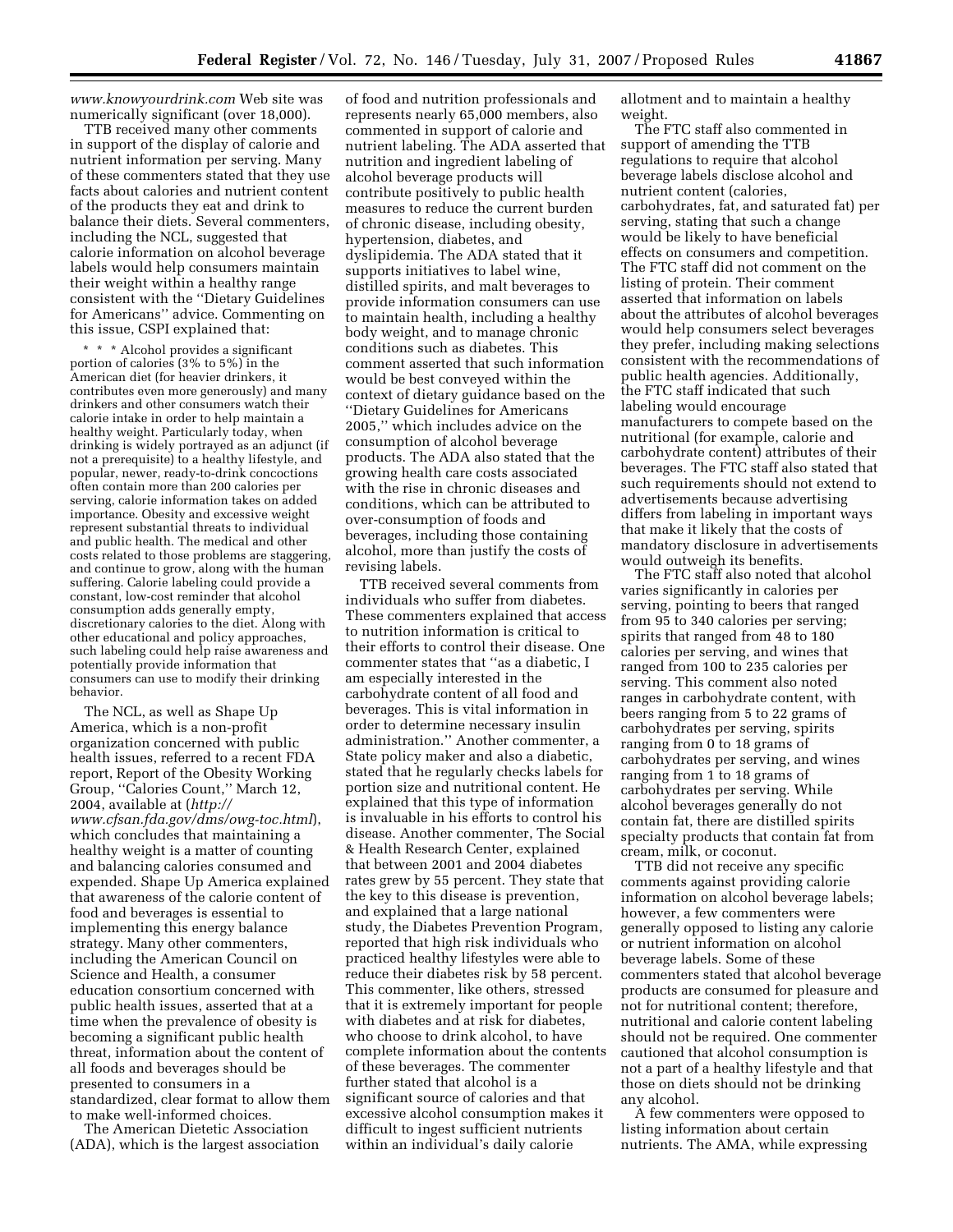support for the listing of the number of calories as well as the number of grams of carbohydrate, fat, and protein per serving, suggested that fats and protein only be listed if they reach a threshold.

Like the AMA, CSPI suggested that the listing of fats and proteins should be permitted only if they meet a certain meaningful, minimum threshold amount. CSPI commented that listing information on carbohydrate, fat, and protein content on alcohol beverage labels provides little value to consumers and may even do harm. Specifically, CSPI expressed concern that listing such information on alcohol beverage labels might suggest to consumers that the product is akin to food and represents an ordinary source of nutrition.

Several other commenters stated that nutrition information on alcohol beverage products should be limited to only calories and carbohydrates. One commenter suggested that listing protein on alcohol beverage labels might convince a consumer to drink more of the product to get more protein. Some commenters also expressed concern that listing fat content could open the door to ''no-fat'' claims for alcohol beverages, which are typically directed towards health foods.

A few commenters expressed concern that listing nutrient content on alcohol beverage labels could be misleading. A large brewing company commented that the Alcohol Facts panel would be inappropriate, and stressed the differences in the labeling of food and alcohol beverages. The commenter made the following point:

Food labels present detailed nutrient content and dietary information in the context of a healthy diet. The servings of listed items such as carbohydrates, cholesterol, protein and fat are expressed not only in grams, but also in a percentage daily value based on a 2,000 calorie diet. The 2,000 calorie diet has no equivalent in alcohol products, which have no recommended daily nutritional value. Furthermore, adding nutritional recommendations would contradict TTB's statements opposing the placement of health claims on alcohol beverage labeling.

The Beer Institute commented that TTB should move with extreme caution on any rulemaking to mandate or permit nutritional labeling similar to that required by FDA on the food and beverage products it regulates. Its comment suggested that any such change should only be considered after thorough research and a formal agency determination that changes in the label format or display of additional information would be consistent with the intent of Congress and in the public interest. The Beer Institute instead

supported the current TTB policy of voluntary disclosure of a statement of average analysis on labels for all types and categories of alcohol beverages. (TTB Ruling 2004-1 allows the use of calorie and carbohydrate references on alcohol beverage labels and in advertisements as part of, or in conjunction with, a statement of average analysis listing the serving size as well as the number of calories, and the number of grams of carbohydrates, protein, and fat, per serving.)

#### TTB Response

As noted earlier in this document, the purpose of the FAA Act is, in part, to ensure that alcohol beverage products are labeled and advertised in a manner that will provide the consumer with ''adequate information'' as to the identity and quality of the product, and to prohibit false or misleading statements. As explained in the legislative history, Congress purposefully avoided laying out specific statutory requirements, opting instead to lay down general guidance so that the Department of the Treasury would have the flexibility to draft regulations and change them when necessary. Congress further intended that the purchaser or consumer should be told what was in the bottle, and all the important factors which were of interest to the consumer about the product.

The comments resulting from Notice No. 41 clearly indicate that consumers are very interested in having information about the calorie and nutrient content of the alcohol beverage products they purchase. These consumers expressed the view that this information should be available on the product's label. In fact, many commenters feel that this information is vital to health decisions they make on a daily basis. These comments seem consistent with the results of the survey submitted with the CSPI and NCL petition, in which 89 percent of the respondents supported mandatory labeling of calorie content on alcohol beverage labels, with 65 percent of the respondents strongly supporting such a requirement.

TTB agrees with those commenters who indicated that the calorie and nutrient content of alcohol beverages may constitute important information for consumers interested in monitoring their overall intake of calories, carbohydrates, protein, and/or fat. TTB believes it is important for consumers to have the ability to make informed decisions about the alcohol beverage choices they make. To make informed choices, consumers should have access to information on the calorie, nutrient,

and alcohol content of alcohol beverage products. Without this information, TTB believes a consumer cannot adequately judge the consequences of the beverage selections that he or she makes.

TTB notes that thousands of comments generated by the *http:// www.knowyourdrink.com* Web site stated or implied that TTB does not allow the placement of calorie, carbohydrate, protein, and fat information on alcohol beverage labels. This is incorrect. As explained above, TTB's current policy, as most recently set forth in TTB Ruling 2004–1, is to allow producers who wish to put this information on alcohol beverage labels to do so, as long as they include a complete statement of average analysis which lists the number of calories, and the number of grams of carbohydrates, protein, and fat, per serving. The fact that so many of the consumer commenters were unaware that this information already appears on many alcohol beverage labels gives rise to questions as to whether our current policy, which allows the optional placement of calorie and nutrient information on alcohol beverage labels, provides adequate information to consumers about the identity and quality of the product. Given the fact that consumers are used to seeing calorie and nutrient information presented in a standardized format on food labels, it is possible those labels that currently bear statements of average analysis are not presenting this information in a way that is consistent and easy for consumers to notice and understand.

Based on our review of the comments, TTB believes that the calorie and nutrient content of alcohol beverages may constitute a material factor in a consumer's decision to purchase such beverages, and that under the FAA Act and as supported by its legislative history it is appropriate to require that labels present this data for the consumer's consideration. In this respect, our mandate under the FAA Act to ensure that consumers have adequate information about the identity and quality of the product is similar to the intent under those provisions of the current Food and Drug Cosmetic Act (FD&C Act) that state that the labeling of a food is misleading if it fails to reveal the material facts with respect to the consequences that may result from use of the food. See 21 U.S.C. 321.

TTB does not agree with those commenters who suggested that certain nutrients should not be labeled unless they meet a certain threshold level. For 30 years, brewers have included calories, carbohydrates, fat and protein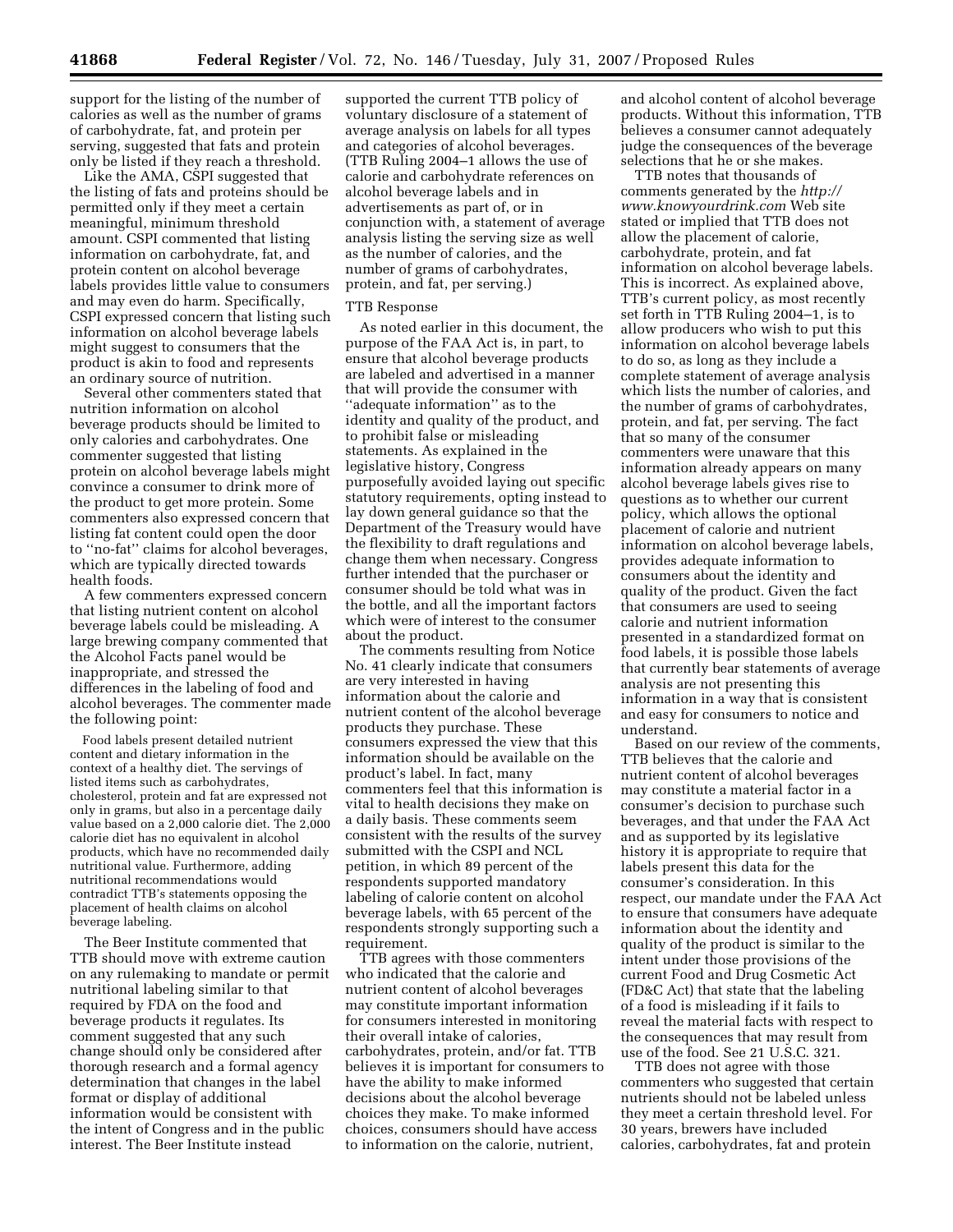in a statement of average analysis on labels of malt beverages that made calorie or carbohydrate claims. We have seen no evidence that these labels misled consumers into believing that such products constituted good sources of nutrients. Furthermore, such statements are not specific health claims or health-related statements. Our current regulations define the term ''health-related statement'' to include statements and claims of nutritional value, but go on to provide that ''statements concerning caloric, carbohydrate, protein, and fat content do not constitute nutritional claims about the product.'' See 27 CFR 4.39(h)(1)(i), 5.42(b)(8)(1)(A) and 7.29(e)(1)(i).

Finally, as pointed out by the FTC staff, there is a significant range in calories and carbohydrates among alcohol beverages. While most alcohol beverages do not contain fat, some distilled spirits specialty products contain fat from cream, milk, or coconut. Consumers should be able to readily determine the calorie and nutrient content of an alcohol beverage before deciding whether to purchase or consume the product.

Accordingly, pursuant to TTB's statutory authority under the FAA Act to require information on labels that will provide consumers with adequate information about the quality and identity of the product, we are proposing to amend the TTB regulations to require a ''Serving Facts'' panel on alcohol beverage labels, and to require such a panel on any advertisement that makes a calorie or carbohydrate representation. We believe that this information should be presented to consumers in a uniform, standardized format that is prominent on the label, so that consumers may easily avail themselves of this important information. The format and other elements included in the ''Serving Facts'' panel are discussed later in this document.

#### *C. Comments Concerning Inclusion of a Definition of Moderate Drinking on Alcohol Beverage Labels*

In Notice No. 41, TTB sought comments on the feasibility and desirability of an Alcohol Facts panel containing, among other information, the statement: ''U.S. Dietary Guidelines advice on moderate drinking: No more than two drinks per day for men, one drink per day for women.'' Several commenters supported the idea of displaying this definition of moderate drinking on alcohol beverage labels. Specifically, these commenters stated

that this information will help consumers moderate their drinking.

DISCUS cautioned that including the Dietary Guidelines advice regarding moderate drinking may run afoul of the Bureau's rules and current guidance to industry regarding health claims and other health-related statements. The Beer Institute asserted that the Dietary Guidelines statement represented in the Alcohol Facts panel is a health statement; therefore, TTB should prohibit it. Further, the Beer Institute contended that the Dietary Guidelines are detailed and carefully sourced, making the information impractical to disclose in a meaningful manner on a label or in an advertisement.

#### TTB Response

The Dietary Guidelines recommend that if adults choose to drink alcohol beverages, they should consume them only in moderation. The term ''moderation'' is defined in the Dietary Guidelines as the consumption of up to one drink per day for women and up to two drinks per day for men. For purposes of illustrating moderation, the Dietary Guidelines explain that 12 fluid ounces of regular beer, 5 fluid ounces of wine, or 1.5 fluid ounces of 80-proof (40 percent alcohol by volume) distilled spirits, count as one drink. The Dietary Guidelines further state that this definition of moderation is not intended as an average over several days but rather as the amount consumed on any single day. In addition to the definition of moderate drinking, the Dietary Guidelines provide approximately two pages of additional information about responsible alcohol consumption and what that means.

For example, the Dietary Guidelines caution that even moderate alcohol consumption may have adverse affects in specific situations and on specific individuals. The Dietary Guidelines explain that individuals who plan to drive, operate machinery, or take part in other activities that require attention, skill, or coordination should avoid drinking alcohol beverages. Additionally, the Dietary Guidelines advise that children and adolescents, women of child bearing age who may become pregnant, pregnant and lactating women, individuals taking medications that can interact with alcohol, and individuals with specific medical conditions, should not drink at all. Even moderate drinking during pregnancy may have behavioral or developmental consequences for the baby, the Dietary Guidelines stress. Finally, the Dietary Guidelines also suggest that individuals of any age who cannot restrict their drinking to moderate levels should not

drink at all. This last category is obviously hard to define, and may include many individuals who do not even realize that they fall within it.

Based on our consideration of the comments, TTB believes that labeling alcohol beverage products with information about the definition of moderate drinking could tend to mislead consumers, without more specific cautionary information about those individuals for whom even moderate consumption may create health risks. While many consumers may be concerned about moderate consumption, the Dietary Guidelines also advise many individuals that they should not consume any alcohol at all. We must avoid creating the misleading impression that the Dietary Guidelines condone the consumption of one or two alcohol beverages per day for those who should not consume any alcohol at all. Accordingly, this notice does not propose to include the definition of moderate drinking from the Dietary Guidelines as part of a Serving Facts panel.

#### *D. Comments Regarding Labeling Alcohol Beverages With Standard Drink and Serving Size Information*

In Notice No. 41, both the Alcohol Facts and Serving Facts panels introduced the concept of a standard drink or standard serving size based on the Dietary Guidelines advice on alcohol consumption. The Alcohol Facts proposal in the petition suggested labeling that would include a declaration of the number of standard drinks (servings) per container. As noted above, the petitioners suggested that a serving should be defined as 12 ounces of beer, 5 ounces of wine, and 1.5 ounces of 80-proof distilled spirits. The petition also suggested that for any alcohol beverages not fitting into one of those categories, a serving should be defined as the amount of fluid containing approximately 0.5 fluid ounces of pure alcohol. The petitioners later submitted comments in response to Notice No. 41 to change that figure to 0.6 fluid ounces of pure alcohol, which aligns their suggested definition with the standard drink definition on the ''Serving Facts'' panel.

TTB received many comments in support of defining and listing standard drink information on labels and in advertisements. Many commenters suggested that standard drink information on alcohol beverage labels would help consumers measure, moderate, and make more informed decisions about their alcohol consumption. A number of commenters suggested that any information panel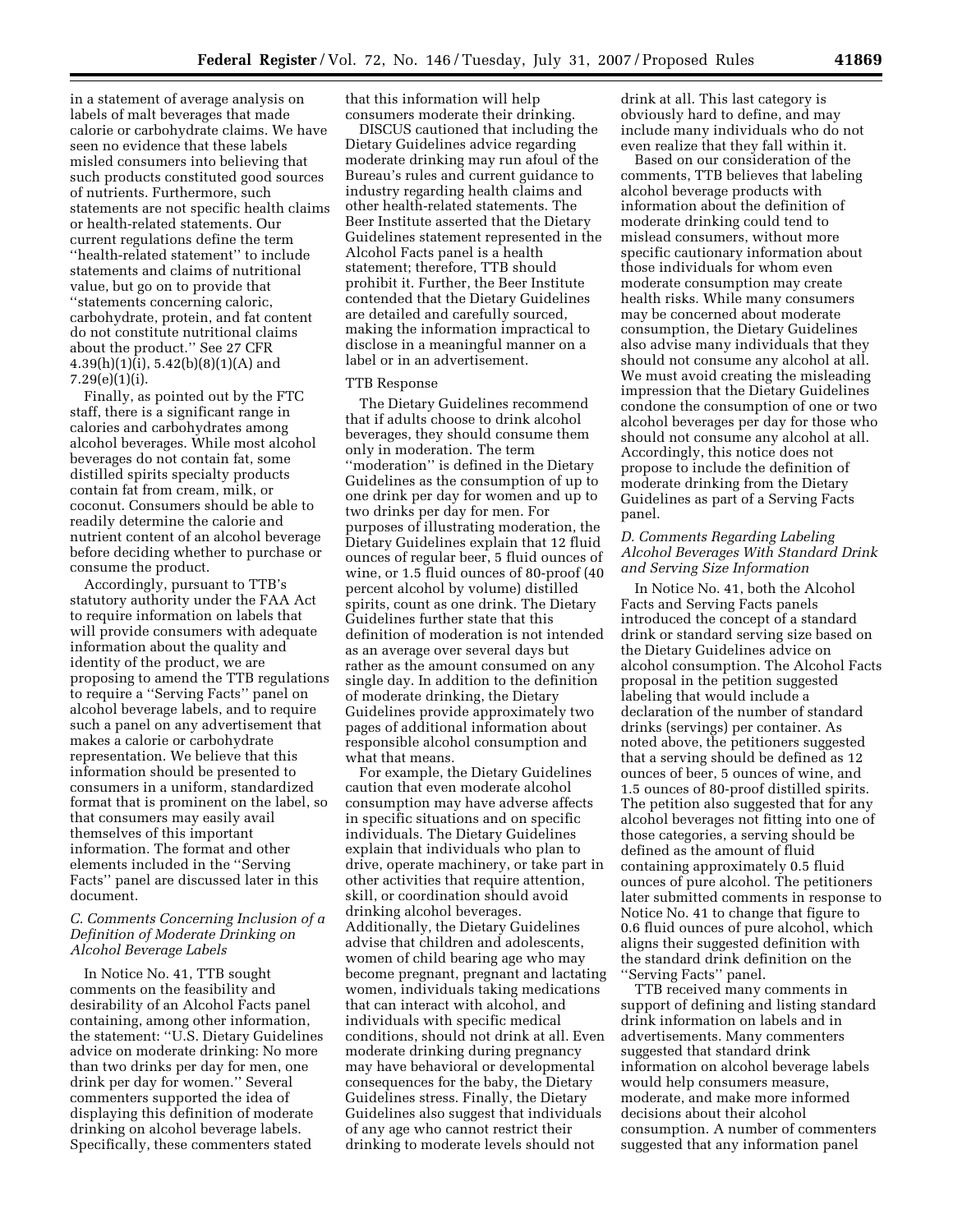would be more useful to consumers if TTB clearly defines what constitutes a ''serving'' of the product.

Some commenters asserted that standard drink information listed on products would help consumers compare products across product categories. One commenter, a university professor and licensed clinical psychologist, indicated that a majority of his students have the impression that a beer is less intoxicating than a shot of distilled spirits. Further, he stated, it is essential that consumers understand that the alcohol content of beer and wine is no less significant than the alcohol content of distilled spirits. He explained, ''[m]any of my clients, and those of my colleagues, will assert with absolute certainty that they do not have a drinking problem because they 'only drink beer.<sup>5</sup>" He concluded that providing information as to what constitutes a standard serving of alcohol would be a more useful method of conveying alcohol content information than the tremendously misleading existing standards using alcohol by volume and proof, he concluded.

TTB also received many comments opposing the listing of standard drink or standard serving size information on alcohol beverage labels and in advertisements. The strongest opposition came from the brewing industry. Specifically, a large brewer and other brewers and brewing industry associations commented that a ''standard drink'' contradicts the reality of how different types of alcohol beverages are packaged, poured, and consumed. These commenters noted that alcohol beverages vary in alcoholic strength not only among the categories but within each category as well. They also noted that while beer is usually consumed without being mixed, distilled spirits are often used and consumed in mixed drinks, which are measured using shot glasses of various volumes or are free poured. Because of these variations, these commenters asserted that standard servings do not exist.

One commenter, a journalist who has covered alcohol beverages from both a recreational and health perspective for 10 years, argued that using the terms ''serving'' and ''standard drink'' synonymously, as in the CSPI petition, is a dangerous and irresponsible move. He made the following points:

• Servings are based strictly on volume both in the FDA regulations and in the consumer's mind. Standard drinks, which refer to how much alcohol is in one drink as defined by the Dietary Guidelines, must take into account alcohol content.

• Great variations in alcohol strength exist in both the wine and beer categories, with many higher-alcohol wines containing 150 percent or more of the alcohol strength of their loweralcohol counterparts and with higheralcohol beers occasionally topping 300 percent of the strength of the average beer.

• The standard drink equivalency is oversimplified and disregards the tremendous variation in alcoholic strength.

CSPI also commented on this issue, stating:

Providing ''standard drink'' information, though useful in some more general education contexts, might not be helpful on labels of particular products. For example, many over-sized containers, such as 16 ounce beers, are ordinarily sold—and meant to be consumed—as a single serving.

A large brewer noted that FDA has undertaken a fundamental reexamination of its labeling regulations concerning serving size and published an advance notice of proposed rulemaking (ANPRM) on April 4, 2005 (70 FR 17010) seeking comments from consumers on a variety of issues. The FDA ANPRM stated that most consumers in focus groups conducted by FDA ''indicated that they incorrectly thought a serving size was a recommended portion size, rather than a standardized unit of measure.'' (See 70 FR 17012.) Given FDA's concern that consumers may perceive a serving size as a recommended portion size, the large brewer suggested that ''TTB should not make rules that would involve the display of serving size on labels for alcohol beverages until FDA has decided whether, and if so, how to amend its regulations concerning serving size on food products. Acting prior to the FDA's decision-making process would be premature and possibly counterproductive.''

#### TTB Response

As explained above, TTB Ruling 2004–1 set forth the following serving sizes: 1.5 fl. oz. for distilled spirits; 5 fl. oz. for wines; and 12 fl. oz. for malt beverages. These sizes were based on the 2000 Dietary Guidelines, which suggested that the above amounts ''count as a drink'' for purposes of determining ''moderation,'' assuming that the distilled spirits are 80-proof and the malt beverages are ''regular beer.'' It should be noted that the 2005 Dietary Guidelines provide the same guidance with respect to what counts as a drink for purposes of explaining ''moderation;'' however, in illustrating the calorie content of various alcohol beverages, the 2005 Dietary Guidelines

set forth ''example serving volumes'' of various products as follows: 12 oz. for regular and light beers; 5 oz. for white and red wines; 3 oz. for sweet dessert wines, and 1.5 oz. for 80 proof distilled spirits (such as gin, rum, vodka, and whiskey). Moreover, the Guidelines go on to note that higher alcohol content and mixing alcohol with other beverages will increase the number of calories in the beverage.

TTB acknowledged in its ''Frequently Asked Questions on TTB Ruling 2004– 1,'' published on the TTB Web site, that there ''are some good arguments for setting standardized serving sizes based on the alcohol content of the product; however, we believe that before we set permanent standards, we should engage in rulemaking to solicit comments from the public and the industry.''

As indicated above, commenters varied in their opinions on the standard drink issue. TTB agrees with those commenters who asserted that alcohol beverages are not commonly packaged, poured, served, or consumed in standard drinks with exactly 0.6 fluid ounces of pure alcohol. In fact, rarely would the packaged or consumed quantity of an alcohol beverage product equal a ''standard drink'' of exactly 0.6 fluid ounces of pure alcohol. Some products will contain less than one standard drink while others will contain multiple standard drinks. Additionally, TTB believes that consumers are likely to be confused about the difference between the terms ''standard drink'' and ''serving size.''

In this proposed rule, we take into account the variations in the way that different commodities are consumed, and the fact that there are significant variations in alcohol content within the different categories of malt beverages, wines, and distilled spirits. We note that the Federal Food, Drug, and Cosmetic Act at 21 U.S.C. 343 (q)(1)(A)(i), defines a serving size as ''an amount customarily *consumed*'' [emphasis added]. Serving sizes for all food and beverage products regulated by FDA are based on this definition rather than on the amount recommended by any dietary guidance. TTB believes that serving sizes for alcohol beverage products also should be based on customary consumption and not solely on the broad categories outlined in the Dietary Guidelines advice on moderate drinking. Those categories do not explicitly take into account either what is customarily consumed or what the alcohol content variations are within each respective category.

TTB believes that what is ''customarily consumed'' should be determined on an individual package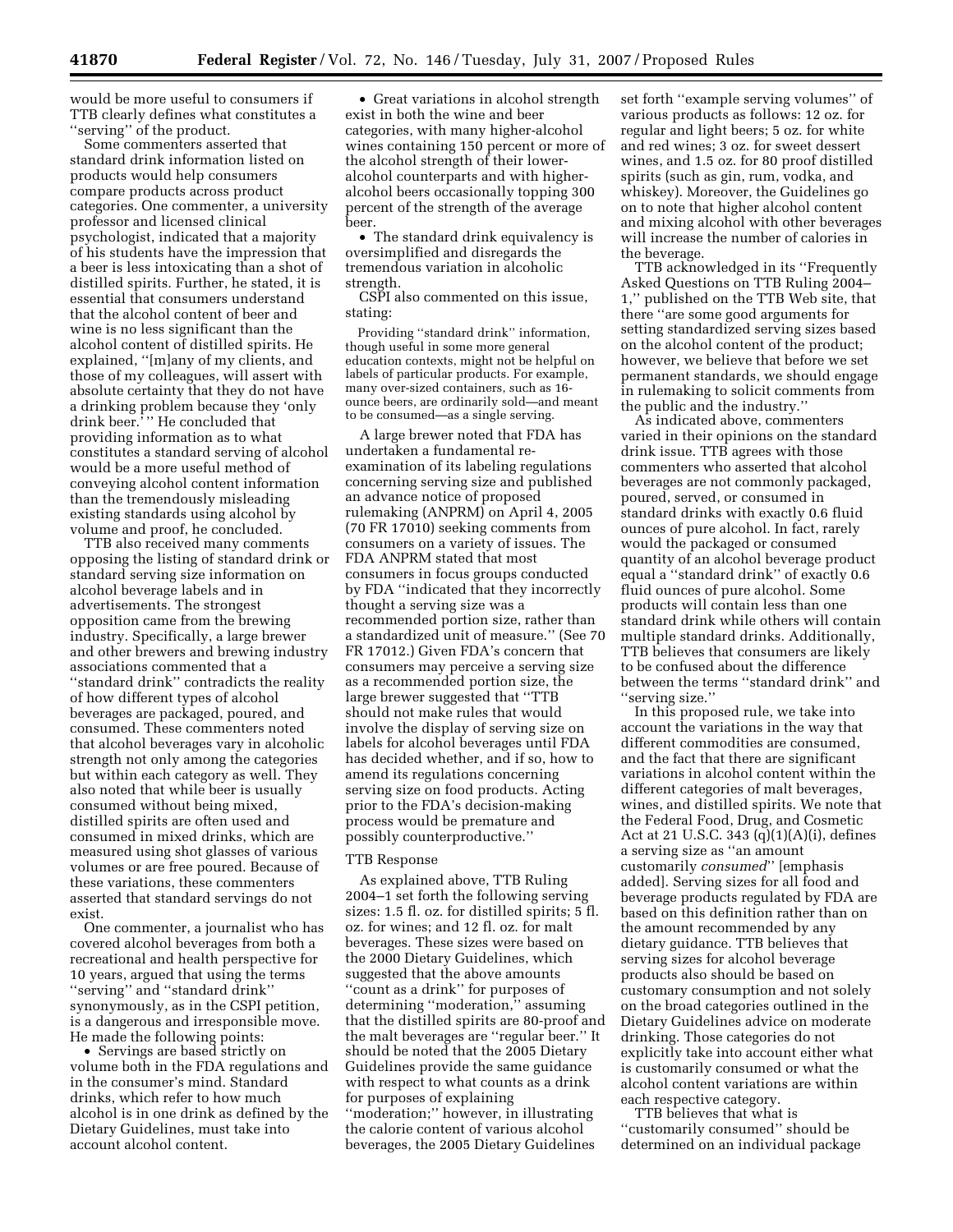basis according to the way the product is packaged, the alcohol content of that product, and how the product is typically consumed. Since the amount customarily consumed varies widely among and within the three alcohol beverage categories, TTB agrees with those commenters who argue that one standard for calculating the serving size does not fit all alcohol beverage product categories. Not only are there differences among wines, distilled spirits, and malt beverages in how they are packaged, sold, and consumed, there are differences within each category as well. For example, a lower alcohol distilled spirits product, such as a specialty product with an alcohol content of 5 percent by volume, packaged in a 200 ml bottle (about 8 fl. oz.) might reasonably be consumed on one occasion, while higher alcohol distilled spirits in the same size bottle might typically be consumed over more than one occasion. While a 12 fl. oz. (355 ml) bottle of beer is typically considered one serving, this may not be true where the beer has an alcohol content of over 10 percent alcohol by volume. In fact, some specialty malt beverages have alcohol content levels of over 20 percent by volume, making it less likely that such products would be consumed in one setting. Additionally, dessert wines, which have a higher alcohol content, are typically consumed in smaller servings than table wines.

Accordingly, TTB is not proposing to define a standard drink but is instead proposing to adopt specific serving size reference amounts for each alcohol beverage product category based on the amount customarily consumed as a single serving. See Section VII of this notice for a detailed description of the serving size reference amounts for each category. TTB recognizes that these serving size reference amounts do not reflect the multiple servings or ''helpings'' that may be consumed on a single occasion. Serving size reference amounts are not intended as recommended consumption amounts but rather are intended to be used as a reference amount for the consumer to determine nutrient and calorie intake. We specifically invite comments on these serving size reference amounts including whether each accurately represents the amount of the product category that is customarily consumed. TTB would welcome any data that might enable us to identify a better standard for the amount customarily consumed for a specific product category, including consumer research or studies, or statistical data about consumption patterns.

It should be noted that the proposed serving size reference amounts are largely based on the quantities set forth in TTB Ruling 2004–1 (5 fluid ounces for wines, 1.5 fluid ounces for distilled spirits, and 12 fluid ounces for malt beverages), with some significant differences. Most importantly, any product with an alcohol content outside the range of a typical product within the commodity classification may require a different serving size. For example, under TTB Ruling 2004–1, a 12 fl. oz. (355 mL) can of 8 percent alcohol by volume distilled spirits cocktail would contain approximately 8 servings, while an 8 percent alcohol by volume can of malt beverage would only contain one serving. In contrast, the proposed rule takes into account the alcohol content of the product in determining the serving size. We discuss the proposed serving sizes for wines, distilled spirits, and malt beverages in more detail in Section VII of this document.

#### *E. Comments Concerning the Title of Any Alcohol Beverage Product Information Panel*

In response to Notice No. 41, we received several comments concerning the title of any information panel TTB ultimately permits or requires on alcohol beverage labels and in advertisements. These commenters expressed varying opinions as to what such a label should be called. One commenter stated that the caption ''Alcohol Facts'' does not best reflect the information components that would be set forth in such a panel. This commenter further suggested that the caption ''Serving Facts'' is more appropriate to describe components in a serving of an alcohol beverage product. On the other hand, several commenters urged TTB to call such a label ''Alcohol Facts'' to distinguish it from the Nutrition Facts panel, which is present on other food and beverage products. One commenter explained that this approach was used by FDA to distinguish the label on dietary supplements (''Supplement Facts'') from the label on foods, and thus serves as a precedent for a similar name for the panel on alcohol beverage products.

#### TTB Response

TTB agrees with those commenters who believe that the title ''Serving Facts,'' is a better descriptor of the information presented in the panel, as that information will include more than just facts about alcohol content. Therefore, TTB is proposing ''Serving Facts'' as the title for the mandatory information panel.

#### *F. Comments Concerning the Serving Facts Graphic*

TTB did not receive any specific comments in support of the graphic (shot glass, wine glass, and beer mug icons, with equal signs between the icons) depicted on the ''Serving Facts'' label in Notice No. 41. Many commenters, including brewers, wineries, and various industry associations, were strongly opposed to the graphic. This graphic, the commenters claim, is a political expression of ''equalization.'' Further, the commenters asserted that this image is used commonly by the distilled spirits trade associations in their attempt to achieve parity with wine and beer in various regulated areas, such as taxes, access to markets, advertising, and other forms of regulatory control.

The Wine Institute, a trade association representing California wineries, stated as follows in opposition to the graphic:

The equivalency graphic is an oversimplification of the concept of alcohol exposure. In context, the U.S. Dietary Guidelines' use of serving sizes to define moderation along with their recommendations offers useful information to consumers. It takes two pages for the Dietary Guidelines to explain its recommendation in clear and concise fashion. It is a message that cannot be reduced to a single ambiguous and misleading graphic. The use of the graphic out of the context of qualifying language or balance provides only a partial picture and might be as likely to mislead the consumer as those that are actually false.

The Wine Institute also argued that the graphic is subject to different interpretations and provides little in the way of useful information. This comment stated that most hard liquor is not consumed in a shot glass and most wine is not presented in carefully measured 5-ounce glasses.

#### TTB Response

The comments show strong opposition to the use of the graphic described above on alcohol beverage labels and in advertisements. TTB believes that very rarely would a glass of beer, wine, or distilled spirits contain exactly 0.6 U.S. fluid ounces of pure alcohol. TTB agrees that such a graphic is subject to interpretation and could mislead consumers. Thus, we are not proposing to include this graphic as part of the Serving Facts panel.

#### *G. Costs Associated With Mandatory Labeling Requirements*

We received several comments regarding the costs associated with any type of new mandatory labeling requirements, including new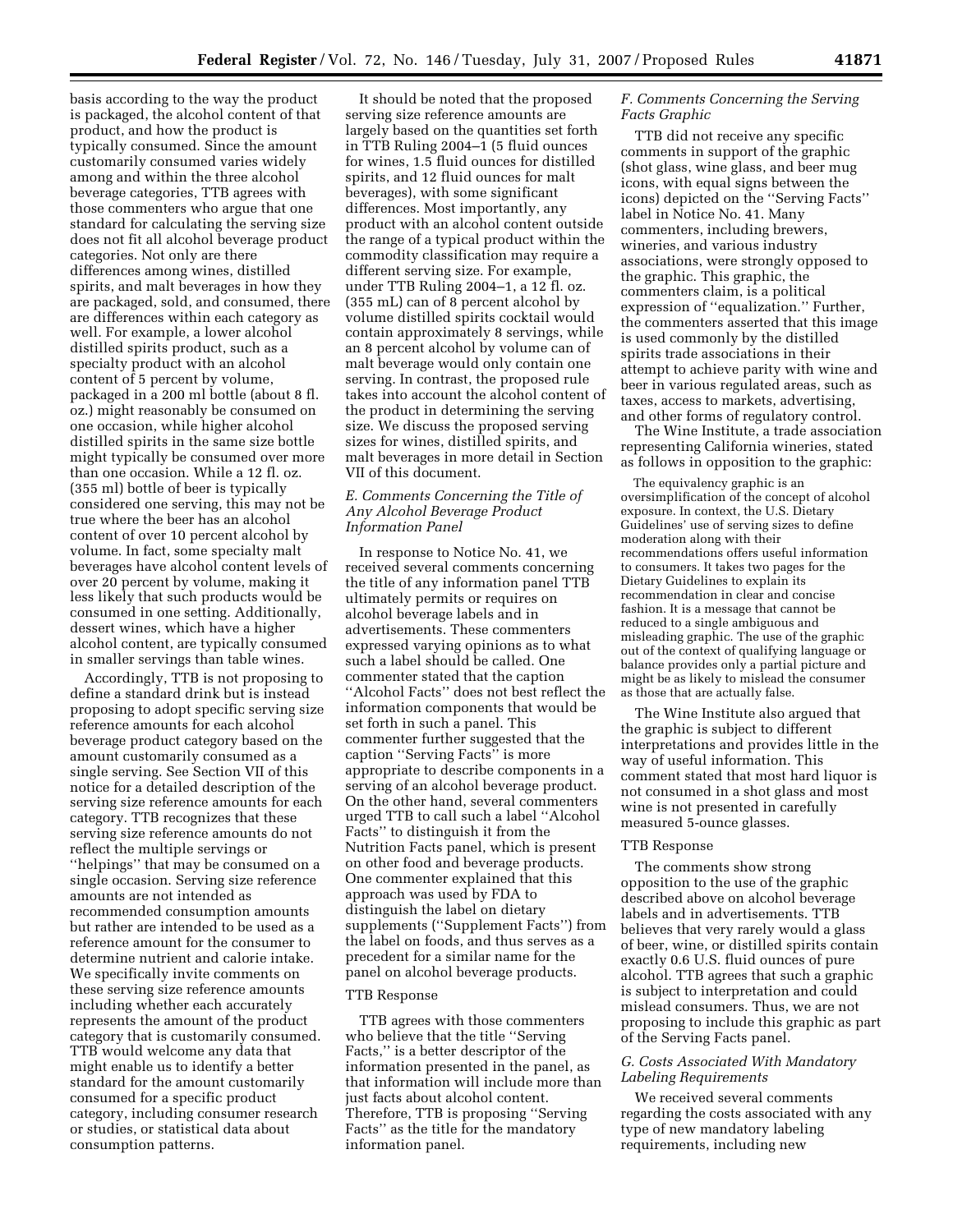requirements for the labeling of nutrient information and alcohol content. These comments generally referred to the costs of new labeling in general, rather than breaking down the costs associated with each of these different proposals.

Many of these comments were from small alcohol beverage producers who stated that any new labeling requirements, particularly mandatory ingredient labeling, would be too costly and would place them at a distinct disadvantage because larger producers are better equipped to comply. Small producers described such costs as follows:

• Costs of new labeling equipment or costs to upgrade current equipment.

• Production disruption costs due to installation of new equipment.

• Costs of label redesign and new label stocks.

• Costs of laboratory testing equipment or laboratory services.

The Brewers Association submitted a comment opposing the adoption of any new mandatory labeling requirements in the regulations other than the labeling of major allergens present in levels scientifically proven to be harmful to atrisk individuals and the disclosure of certain nutrient information for products labeled or advertised with calorie or carbohydrate claims. This comment stated that almost any other new mandatory labeling requirement ''would dramatically impact nearly every aspect of a small brewer's business, from its choice in ingredients to its ability to access markets. If TTB moves forward with mandatory labeling requirements, small brewers would face a potentially devastating economic double hit—the first from significantly higher production and administration costs and the second from severe restraints on their brewing creativity.''

The Brewers Association conducted a survey of its members on the impact of new mandatory labeling requirements. Based on the cumulative responses of 97 small packaging brewers (who represent a combined volume of 5,698,924 barrels of the approximately 7 million barrels produced by small brewers), the Brewers Association concluded that ''mandatory ingredient and nutrition labeling requirements would significantly increase small brewers' costs of doing business and deter the creativity and innovation that has made craft brewing both popular and profitable as small businesses.''

The comment from the Brewers Association estimated that the aggregate average costs of new mandatory labeling requirements for respondents by size ranged from \$35,530 per brewer for smaller brewers to \$1.5 million per

brewer for larger brewers. The Brewers Association stated that such mandatory labeling requirements would have a substantial financial impact on all small brewers. The survey also revealed that additional labeling costs would cause about 27 percent of survey respondents to cease bottling operations, and that mandatory ingredient or calorie labeling would force approximately 29 percent of survey respondents to withdraw from interstate sales.

Some small wineries expressed similar concerns. For example, one small winery commented that new mandatory requirements for ingredient and nutrition information would be disastrous, noting that many of its annual lots were less than 100 cases and that the laboratory work required for each lot would be a prohibitive cost for small lots. Another winery stated that it did not have the laboratory equipment to test for carbohydrate and calorie content. Many wineries argued that nutrition is not a concern for consumers when choosing an alcohol beverage, and they questioned whether consumers were interested in either ingredient or nutrition labeling on alcohol beverage products.

Both small winemakers and small brewers expressed their concern that new labeling requirements would negatively affect their market share. One small winemaker commented that such label requirements would make it even more difficult for small family wineries to compete with large wine conglomerates and low cost imports. Another small winemaker stated that any new labeling requirement would be onerous to all but the largest wineries that make 100,000 gallons or larger batches of wine. The commenter further suggested that if TTB imposes any new requirements, wines that are produced in batch quantities of less than 5,000 gallons should be exempt. The Brewers Association also suggested an exemption for small brewers if TTB imposes any new label requirements.

Some consumers who commented on this issue were concerned about the effect any new labeling requirements would have on small alcohol beverage producers. One commenter suggested longer phase-in periods for any mandatory requirements for small alcohol beverage producers. The commenter further suggested the possibility that brewers of small volume beers could be required to post this information on their Web sites, thereby eliminating the cost of printing new labels.

On the other hand, we also received comments suggesting that the cost of additional labeling would not be

excessive, given the benefits to consumers. CSPI and one individual commenter referenced a past cost assessment done by FDA that evaluated relabeling costs for a final rule adding trans fatty acid labeling requirements to foods (see 68 FR 41434, 41477, July 11, 2003). In the study, FDA estimated that the average low relabeling cost per ''stock keeping unit'' (SKU) would be about \$1,100 and the average high relabeling cost per SKU would be about \$2,600. (An SKU is a specific product sold in a specific size.)

CSPI and the individual commenter applied these FDA relabeling cost estimates to the alcohol beverage labeling changes aired for comment in the Notice No. 41. Applying the estimates to a winery selling 5 types of wine, they computed the average total cost of relabeling to be between \$5,500 and \$13,000 for the winery. They then applied the estimates to a particular brand of wine, stating that if the winery produced 320,000 9-liter cases (3,840,000 750 ml bottles), ''[e]ach of those bottles would incur a cost of \$0.000677—less than 7/100ths of a penny—if the cost were \$2,600 per sku.''

#### TTB Response

A number of the comments discussed above suggested that we exempt small businesses from any new labeling requirement. Alcohol beverage products manufactured by small businesses are typically made in smaller batches, and each batch may be prepared a little differently each time. For example, craft brewers often produce seasonal malt beverages in very small quantities and small wineries often produce wine in batches of less than 5,000 gallons.

Even if a rule is not a significant regulatory action, Executive Order 12866 requires us to design regulations in the most cost-effective manner to achieve the regulatory objective. We seek to tailor our regulations to impose the least burden on society, including individuals, businesses of differing sizes, and other entities, consistent with the regulatory objective.

We have considered several options to reduce the regulatory burdens and economic costs imposed by the proposed rule. One option would be to exempt small businesses from the requirements of the rule; however, we are not proposing that option for two related reasons. One of the primary purposes of the proposed rule is to enhance consumer protection; this purpose would be defeated by a permanent exemption for small businesses. There is no reason to believe that consumers of alcohol beverages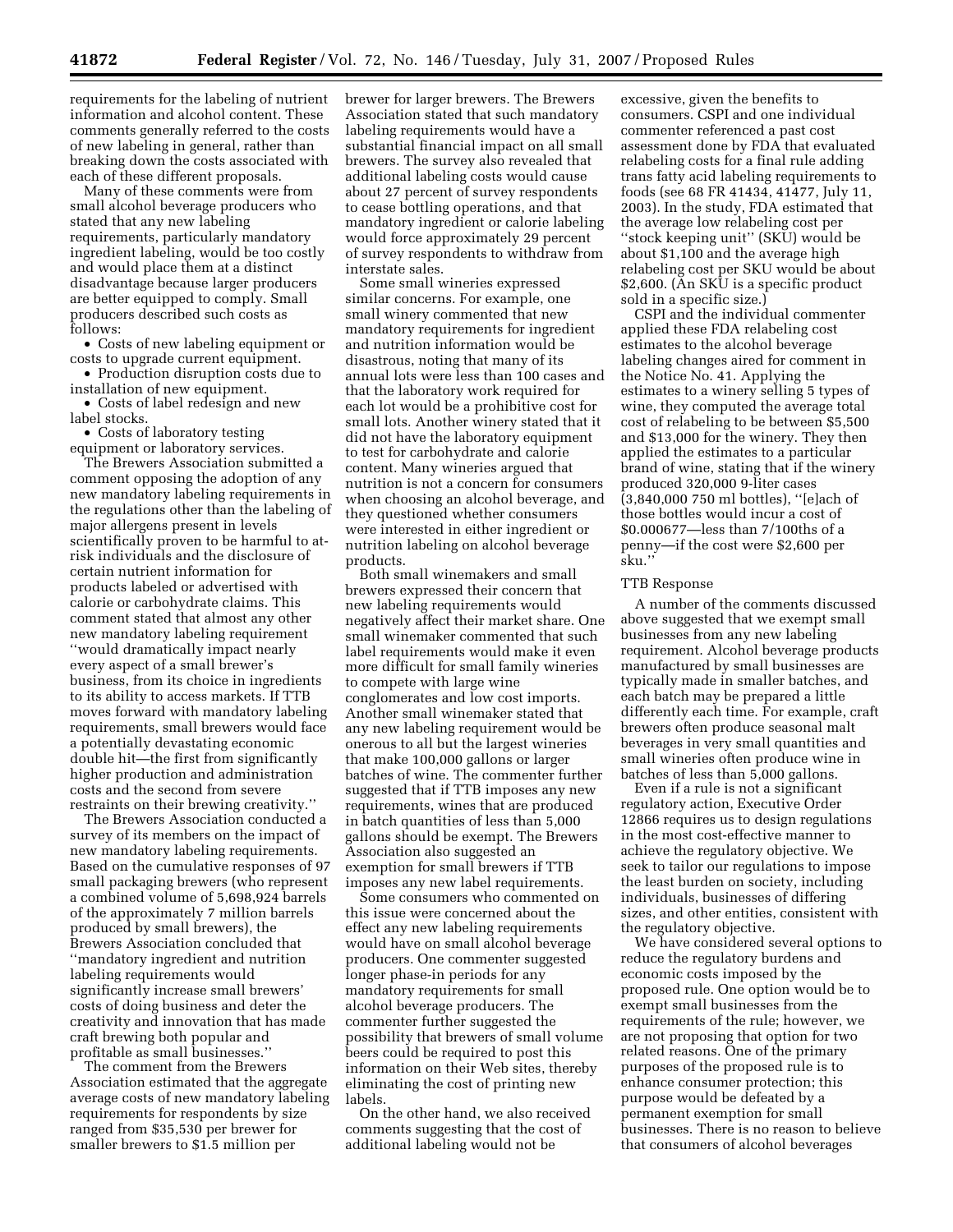produced by small producers are less interested in obtaining information about the alcohol, calorie, and nutrient content of the beverages they consume. Moreover, we question whether such a permanent exemption would be consistent with the mandate, in the FAA Act, to ensure that labels provide consumers with adequate information about the identity and quality of the product.

A second option we considered was a delay in the effective date of any final rule in order to provide adequate time for the industry to develop new labeling materials, deplete existing inventories, and coordinate the proposed labeling changes with their already scheduled labeling changes. TTB believes that most alcohol beverage industry members change their labels at least once every three years. This is consistent with FDA's conclusion, in a recent proposed rule relating to the labeling of health claims involving soluble fiber from certain foods, that ''firms typically update their label about every 3 years.'' (See 72 FR 5367 and 5372, February 6, 2007.) For this reason, TTB proposes a delayed effective date of three years from the date any final rule is published in the **Federal Register**. We further propose that manufacturers, bottlers, and importers who wish to label their products with a Serving Facts panel and alcohol content statement before the rule comes into effect may begin to do so as long as they adhere to the requirements of the final rule.

TTB believes that by delaying the implementation date for the new labeling requirements, costs associated with label redesign and new label stocks would be significantly reduced. A threeyear implementation period would allow affected industry members to use up existing label stocks and coordinate the redesigning of their labels with an already planned label redesign. We believe this option will minimize costs or burdens associated with the proposed new label information. Again, this is consistent with FDA's conclusion, in its proposed rule involving the labeling of health claims involving soluble fiber from certain foods, that if companies can add new labeling statements at the same time that they would normally update their labels, ''the cost of adding the new information on the package approaches zero.'' (See 72 FR 5372.)

In addition to the proposed delayed effective date, we are proposing regulatory text that allows flexibility on the placement and appearance of the Serving Facts information. TTB also proposes to permit listing Serving Facts information in a linear fashion for containers 50 milliliters or smaller. See

the regulatory text for an illustration of the linear display. In providing such flexibility, TTB believes that industry members would not have to purchase new, or upgrade current, labeling equipment. Instead, existing labeling equipment could be used. TTB is also seeking comments on whether the proposed linear display for small containers should be permitted on all containers irrespective of their size.

Several commenters mentioned the costs associated with laboratory analysis of products. However, we believe that this will not impose a significant burden on small businesses. According to the FDA Labeling Cost Model Final Report (revised January 2003), the costs associated with analytical testing are the same regardless of how the product is packaged and sold; thus, manufacturers incur costs on a product (or formula) basis. (See 72 FR 5567.) TTB has determined that the costs associated with the analytical testing required for the proposed new labeling requirements would be approximately \$250 per formulation. To develop these cost estimates, we obtained price quotes in the spring of 2007 from four different companies that test alcohol beverage products. Accordingly, TTB believes that the costs associated with this proposal are not significant.

#### **VII. Proposed Regulatory Changes**

Based on the above, TTB is proposing to amend parts 4, 5, 7 and 24 of the TTB regulations to set forth requirements for mandatory alcohol content and for the presentation of certain calorie and nutrient information in a mandatory ''Serving Facts'' panel. These changes involve the addition of a new subpart L in part 4, a new subpart J in part 5, and a new subpart J in part 7, as well as conforming changes elsewhere in parts 4, 5, 7, and 24. We discuss the proposed regulatory amendments in more detail below.

#### *A. Mandatory Alcohol Content Statement*

As stated in TTB's response to comments concerning alcohol content, TTB proposes in §§ 4.32(b)(3), 5.32(b)(11), and 7.71(a) to require an alcohol content statement, expressed as a percentage of alcohol by volume, on the labels of all alcohol beverage products, including table wines and malt beverages.

#### *B. Mandatory Serving Facts Panel*

As stated above, TTB proposes a mandatory nutrient information panel that must include the following information: The title ''Serving Facts''; serving size; the number of servings per

container; the number of calories per serving; and the number, in grams per serving, of carbohydrates, fat, and protein. The Serving Facts label may also bear the mandatory alcohol content statement as a percentage of alcohol by volume. TTB also proposes to allow, on a voluntary basis, the disclosure of the number of U.S. fluid ounces of pure alcohol per serving, as part of a statement that includes alcohol content expressed as a percentage of alcohol by volume.

#### (1) Serving Size and Servings per Container

TTB is proposing to define the term ''serving'' or ''serving size'' as the amount of the alcohol beverage customarily consumed as a single serving, expressed in both U.S. fluid ounces and, in parentheses, in milliliters for wines, distilled spirits, and malt beverages. In new §§ 4.111(b), 5.81(b), and 7.91(b), TTB is proposing the use of serving size reference amounts, specific to each alcohol beverage category, which in each case most closely approximates the amount of the product that a consumer customarily drinks as a single serving. This amount is specified as a reference amount used only as a basis for the consumer to determine nutrient and calorie intake and not as a recommended consumption amount. These rules are intended to ensure as much uniformity as possible in labeling serving sizes within a product category. TTB proposes the following serving size reference amounts for each category:

• *Wine:* For wines with an alcohol content of not more than 14 percent alcohol by volume, the serving size is 5 fluid ounces (about 148 milliliters). For wines with an alcohol content higher than 14 percent alcohol by volume and not more than 24 percent alcohol by volume, the serving size is 2.5 fluid ounces (about 74 milliliters).

• *Distilled spirits:* For distilled spirits products containing not more than 10 percent alcohol by volume, the serving size is 12 fluid ounces (about 355 milliliters). For products containing over 10 percent and not more than 18 percent alcohol by volume, the serving size is 5 fluid ounces (about 148 milliliters). For products containing over 18 percent alcohol by volume, the serving size is 1.5 fluid ounces (about 44 milliliters).

• *Malt beverages:* For malt beverages with an alcohol content of not more than 10 percent alcohol by volume, the serving size is 12 fluid ounces (355 milliliters). For malt beverages with an alcohol content higher than 10 percent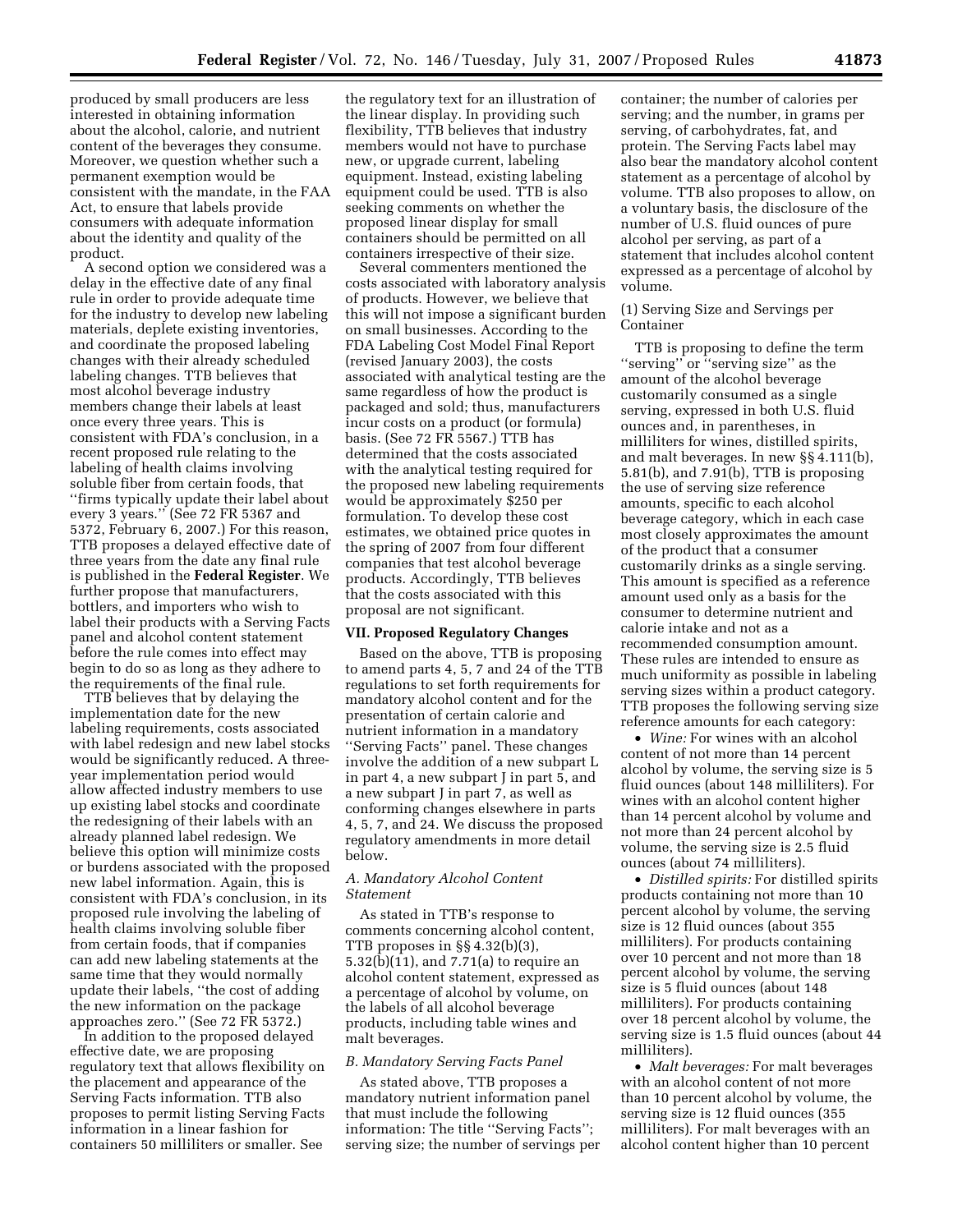alcohol by volume, the serving size is 5 fluid ounces (148 milliliters).

Since wines and distilled spirits are subject to metric standards of fill under the TTB regulations, the proposed serving sizes for these categories are set forth in both fluid ounces and milliliters. We recognize that consumers may use fluid ounces rather than milliliters when pouring a glass of wine or a shot glass of distilled spirits. For consistency purposes, TTB is proposing to require serving sizes for malt beverages to be set forth in both fluid ounces and milliliters.

#### (2) Percentage of Alcohol by Volume

In new §§ 4.111(c), 5.81(c), and 7.91(c) for wines, distilled spirits, and malt beverages, respectively, TTB proposes to provide that if Serving Facts panels on labels or in advertisements include any information about alcohol content, the alcohol content must be expressed on those panels as a percentage of alcohol by volume. The Bureau is also proposing to amend §§ 4.32, 5.32, and 7.22 to remove the requirement that an alcohol content statement appear on the brand label, so as to permit its inclusion in a Serving Facts panel or elsewhere on the label. We are also proposing to make conforming changes to §§ 4.36 and 7.71(a). Finally, we are proposing to amend § 24.257(a)(3) to provide that alcohol content, expressed as percentby-volume, is required on labels for all products meeting the IRC definition of a ''wine.''

#### (3) Alcohol Expressed in Fluid Ounces

In new §§ 4.111(d), 5.81(d), and 7.91(d), TTB is proposing to permit the display of the number of U.S. fluid ounces of pure alcohol per serving as long as this statement is as part of a statement that includes alcohol content, expressed as a percentage of alcohol by volume.

(4) Calories

In new §§ 4.111(e), 5.81(e), and 7.91(e), TTB proposes standards for expressing a statement of the calorie content per serving for wines, distilled spirits and malt beverages, respectively.

#### (5) Carbohydrates

In new §§ 4.111(f), 5.81(f), and 7.91(f), TTB proposes standards for expressing carbohydrate content per serving for wines, distilled spirits, and malt beverages, respectively.

#### (6) Fat

In new §§ 4.111(g), 5.81(g), and 7.91(g), TTB proposes standards for expressing fat content per serving for wines, distilled spirits, and malt beverages, respectively.

#### (7) Protein

In new §§ 4.111(h), 5.81(h), and 7.91(h), TTB proposes standards for expressing protein content per serving for wines, distilled spirits, and malt beverages, respectively.

#### *C. Format and Placement of the Serving Facts Panel*

New §§ 4.112, 5.82, and 7.92 set forth proposed formatting specifications for the Serving Facts panel. While TTB would encourage presentation of the Serving Facts information in a horizontal or vertical panel format for all products, TTB proposes to permit listing Serving Facts information in a linear fashion for containers 50 milliliters or smaller. See the regulatory text for an illustration of the linear display. TTB is also seeking comments on whether the proposed linear display for small containers should be permitted on all containers irrespective of their size. In addition, new §§ 4.113, 5.83, and 7.93 would permit the panel to appear anywhere on the alcohol beverage container or in the advertisement that is visible to the consumer.

#### *D. Tolerance Levels*

New §§ 4.114, 5.84, and 7.94 codify the existing tolerance levels specified in TTB Procedure 2004–2, Testing of Calorie, Carbohydrate, Protein, and Fat Content of Alcohol Beverages; Acceptable Tolerance Levels, which apply to label and advertisement statements of calorie, fat, carbohydrate and protein content. These sections also cross reference the tolerance levels for alcohol content as specified in the current regulations.

#### **VIII. Public Participation**

#### *A. Comments Sought*

We request comments from anyone interested on the regulatory proposals outlined in this notice. All comments must reference Notice No. 73 and include your name and mailing address. They must be legible and written in language acceptable for public disclosure. Although we do not acknowledge receipt, we will consider your comments if we receive them on or before the closing date. We regard all comments as originals.

TTB specifically solicits comments on the proposed serving size reference amounts for wines, distilled spirits, and malt beverages. Are these figures a reasonably accurate representation of the amount of the product customarily consumed as a single serving? If not,

what data or other information should TTB consider that would give a better estimate of the amount customarily consumed for a specific product category? Are the proposed reference amounts more accurate than the serving sizes set forth in TTB Ruling 2004–1 (1.5 fl. oz. for distilled spirits, 5 fl. oz. for wines, and 12 fl. oz. for malt beverages, regardless of the alcohol content)? Why or why not? Should TTB instead retain the serving sizes set forth in Ruling 2004–1?

We also solicit comments on whether the proposed elements of the Serving Facts panel will provide consumers with adequate information about the identity and quality of the product. For example, should the panel include additional elements? Alternatively, should certain elements (such as protein or fat content) be required only if the levels of these nutrients reach a certain threshold? Why or why not? Would it be confusing to the consumer to see protein and fat content on some labels but not on others? Why or why not?

Additionally, TTB seeks comments on whether the proposed linear display for small containers should be permitted on all containers irrespective of their size. Why or why not? Would allowing the linear display on all containers reduce the costs associated with compliance while providing consumers with adequate information about the products?

Finally, TTB solicits comments on the expected economic impact of the proposed rule, especially the impact on small businesses. Does the proposed delayed effective date suffice to limit the negative impact on small businesses and reduce overall costs of compliance while ensuring that consumers are protected? How many small businesses would be impacted by the proposed rule, and what would be the economic impact of the proposal on these small businesses? Please explain in detail and provide specific cost data.

We welcome comments on all other issues presented in this Notice.

#### *B. Submitting Comments*

You may submit comments on this notice by one of the following two methods:

• *Federal e-Rulemaking Portal:* To submit a comment on this notice using the online Federal e-rulemaking portal, visit *http://www.regulations.gov* and select ''Alcohol and Tobacco Tax and Trade Bureau'' from the agency dropdown menu and click ''Submit.'' In the resulting docket list, click the ''Add Comments'' icon for the appropriate docket number and complete the resulting comment form. You may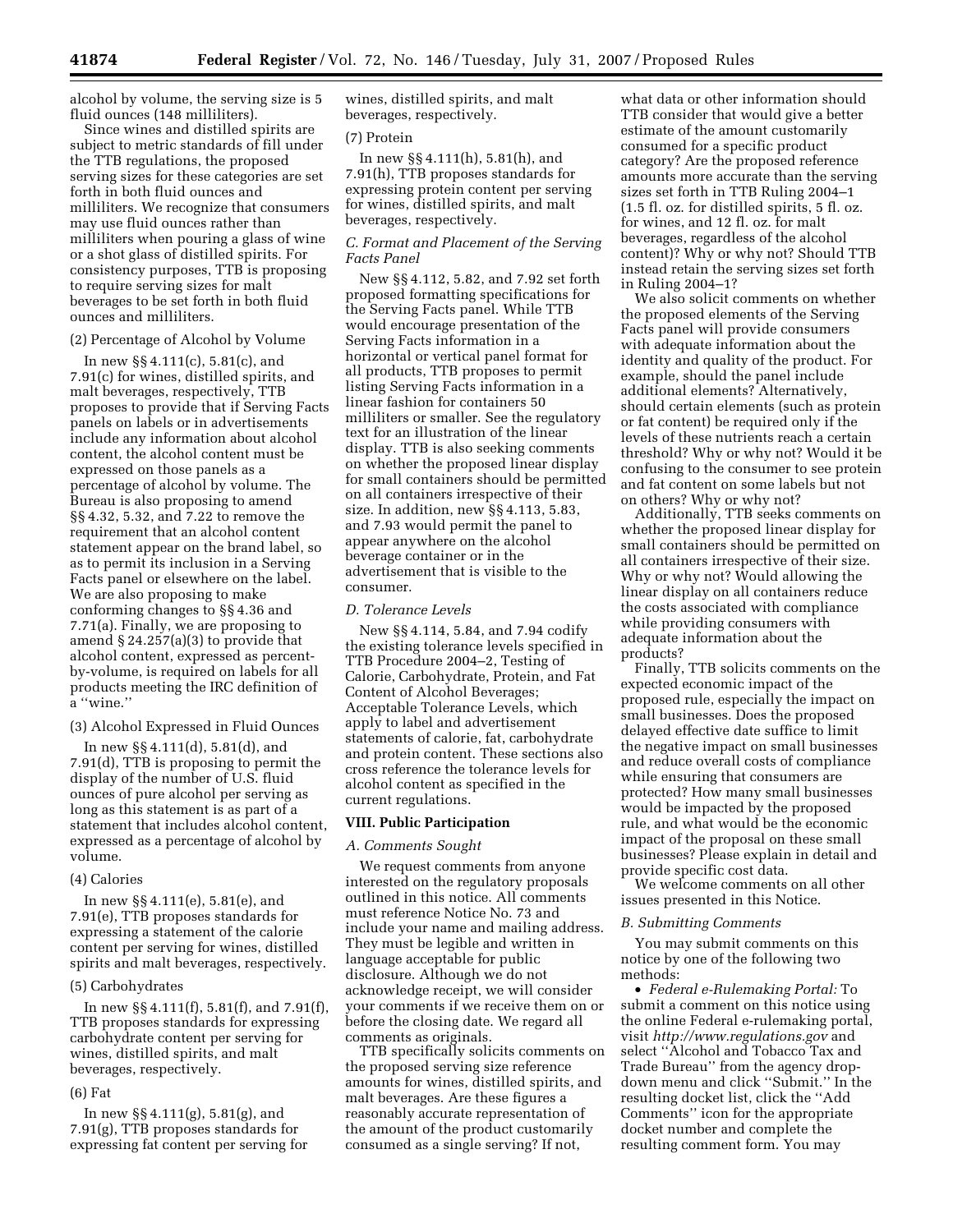attach supplemental files to your comment.1 A direct link to the appropriate Regulations.gov docket is also available on the TTB Web site at *http://www.ttb.gov/regulations*\_*laws/ all*\_*rulemaking.shtml.* 

• *Mail:* You may send written comments to the Director, Regulations and Rulings Division, Alcohol and Tobacco Tax and Trade Bureau, P.O. Box 14412, Washington, DC 20044– 4412.

If you are commenting on behalf of an association, business, or other entity, your comment must include the entity's name as well as your name and position title. If you comment via *http:// www.regulations.gov,* please enter the entity's name in the ''Organization'' blank of the comment form. If you comment via mail, please submit your entity's comment on letterhead.

You may also write to the Administrator before the comment closing date to ask for a public hearing. The Administrator reserves the right to determine whether to hold a public hearing.

#### *C. Confidentiality*

All submitted comments and attachments are part of the public record and subject to disclosure. Do not enclose any material in your comments that you consider to be confidential or inappropriate for public disclosure.

#### *D. Public Disclosure*

On the Federal e-rulemaking portal, we will post, and you may view, copies of this notice and any electronic or mailed comments we receive about this proposal. To view a posted document or comment, go to *http:// www.regulations.gov* and select ''Alcohol and Tobacco Tax and Trade Bureau'' from the agency drop-down menu and click ''Submit.'' In the resulting docket list, click the appropriate docket number, then click the ''View'' icon for any document or comment posted under that docket number.

All submitted and posted comments will display the commenter's name, organization (if any), city, and State, and, in the case of mailed comments, all address information, including e-mail addresses. We may omit voluminous attachments or material that we consider unsuitable for posting.

You also may view copies of this notice and any electronic or mailed comments we receive about this

proposal by appointment at the TTB Information Resource Center, 1310 G Street, NW., Washington, DC 20220. You may also obtain copies at 20 cents per 8.5- x 11-inch page. Contact our information specialist at the above address or by telephone at 202–927– 2400 to schedule an appointment or to request copies of comments or other materials.

#### **IX. Regulatory Analysis and Notices**

#### *A. Regulatory Flexibility Act*

We certify under the provisions of the Regulatory Flexibility Act (5 U.S.C. 601 *et seq.*) that this proposed rule will not have a significant economic impact on a substantial number of small entities. Based on the comments we received in response to Notice No. 41, we believe that the proposed rule will not impose, or otherwise cause, a significant increase in reporting, recordkeeping, or other compliance burdens on a substantial number of small entities. The proposed rule is not expected to have significant secondary or incidental effects on a substantial number of small entities. Accordingly, a regulatory flexibility analysis is not required. Pursuant to section 7805(f) of the Internal Revenue Code of 1986, we will submit this notice of proposed rulemaking to the Chief Counsel for Advocacy of the Small Business Administration for comment on its impact on small businesses.

As noted in the comment discussion in this proposed rule, several commenters suggested that new labeling requirements would impose significant costs on small businesses. Commenters stated that these costs would include the costs of new labeling equipment or costs to upgrade current equipment to accommodate a back label, production disruption costs due to installation of new equipment, costs of label redesign and new label stocks, and costs of laboratory testing equipment or laboratory services.

In response to these comments, TTB considered options to minimize the regulatory burdens and economic costs imposed by the proposed rule. One option we considered was to exempt small businesses from the requirements of the rule. However, as previously noted, we are not proposing such an exemption because it might be inconsistent with our mandate to ensure that alcohol beverage labels provide consumers with adequate information about the identity and quality of these products.

A second option we considered was a delay in the effective date of any final rule in order to provide adequate time

for the industry to develop new labeling materials, deplete existing inventories, and coordinate the proposed labeling changes with their already scheduled labeling changes. Most alcohol beverage industry members change their labels at least once every three years.

Accordingly, as explained earlier in this document, TTB is proposing a delayed effective date of three years from the date any final rule is published in the **Federal Register**. We further propose that manufacturers, bottlers, and importers who wish to label their products with a Serving Facts panel and alcohol content statement before the final rule comes into effect may begin to do so as long as they adhere to the requirements of the final rule.

TTB believes that by delaying the implementation date for the new labeling requirements, costs associated with label redesign and new label stocks would be significantly reduced. A threeyear implementation period would allow affected industry members to use up existing label stocks and coordinate the redesigning of their labels with an already planned label redesign. We believe this option will minimize costs or burdens associated with the proposed new label information.

In addition to the proposed delayed effective date, we are proposing regulatory text that allows flexibility on the placement and appearance of the Serving Facts information. We are also proposing to permit a linear display of the Serving Facts information on containers 50 milliliters or smaller. In providing such flexibility, TTB believes that industry members would not have to purchase new, or upgrade current, labeling equipment. Instead, existing labeling equipment could be used. TTB is also soliciting comments on whether we should also permit the linear display on all labels irrespective of the container size and whether doing so would reduce the costs associated with compliance while adequately informing consumers about the products.

Several commenters mentioned the costs associated with laboratory analysis of products. However, we believe that this will not impose a significant burden on small businesses. As noted earlier in this document, according to the FDA Labeling Cost Model Final Report, the costs associated with analytical testing are the same regardless of how the product is packaged and sold; thus, manufacturers incur costs on a product (or formula) basis. TTB has determined that the costs associated with the analytical testing required for the proposed new labeling requirements would be approximately \$250 per formulation. To develop these cost

<sup>&</sup>lt;sup>1</sup>More complete information on using Regulations.gov, including instructions for accessing open and closed dockets and for submitting comments, is available through the site's ''User Tips'' link.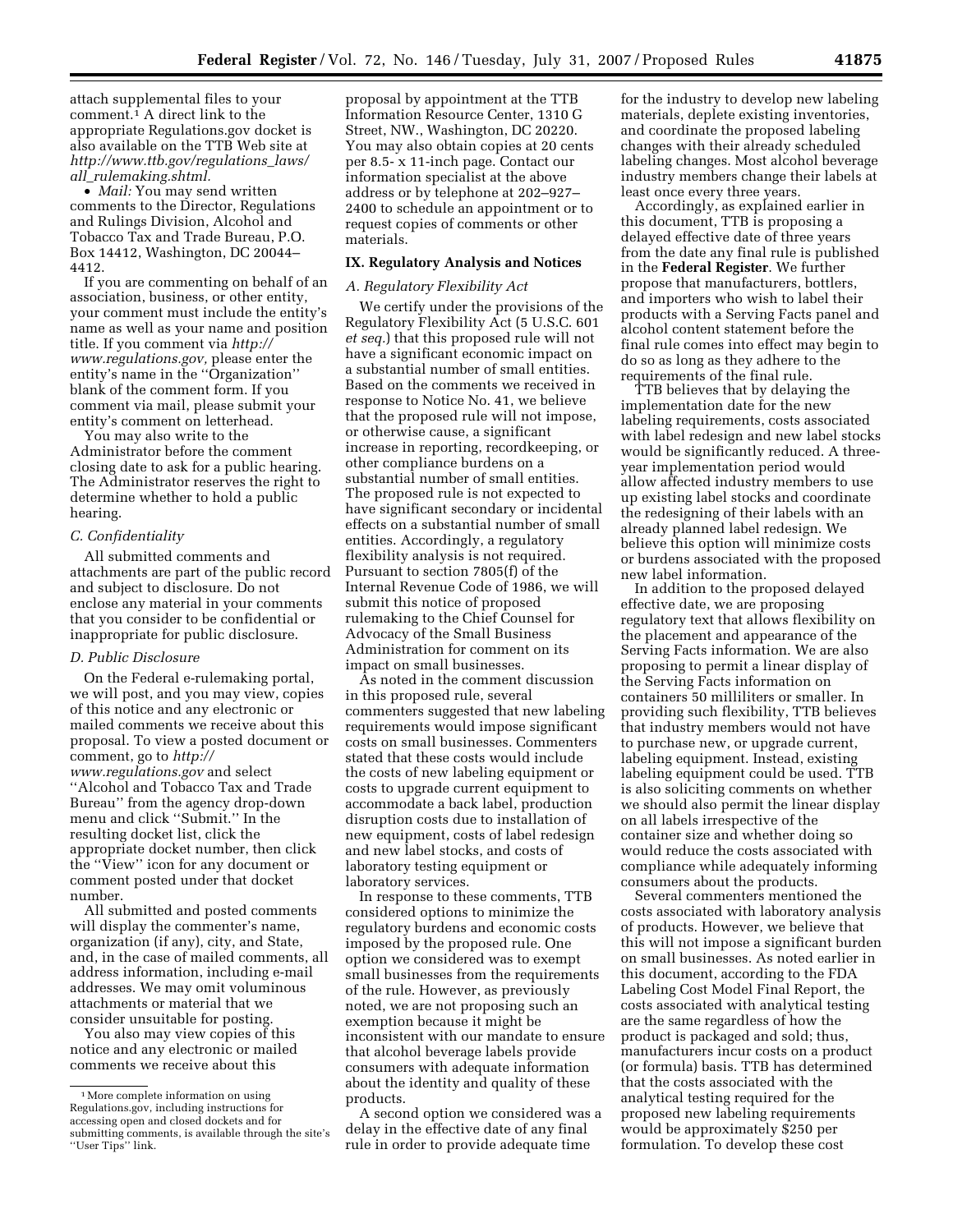estimates, we obtained price quotes in the spring of 2007 from four different companies that test alcohol beverage products. Accordingly, TTB believes that the costs associated with this proposal are not significant.

We specifically solicit comments on the number of small producers, importers and bottlers that may be affected by this proposed rule and the impact of this proposed rule, if adopted as a final rule, on those small businesses. We ask any small business that believes that it would be significantly affected by this proposed rule to submit a comment telling us how the rule would affect it.

#### *B. Executive Order 12866*

We have determined that this proposed rule is not a significant regulatory action as defined in Executive Order 12866. Therefore, a regulatory assessment is not required.

#### *C. Paperwork Reduction Act*

The collections of information contained in this notice of proposed rulemaking have been submitted to the Office of Management and Budget (OMB) for review in accordance with the Paperwork Reduction Act of 1995 (44 U.S.C. 3507(d)). Comments on the collections of information may be sent by e-mail to OMB at

*Alexander*\_*T.*\_*Hunt@omb.eop.gov,* or by paper mail to the Office of Management and Budget, Attention: Desk Officer for the Department of the Treasury, Office of Information and Regulatory Affairs, Washington, DC 20503, with copies to the Alcohol and Tobacco Tax and Trade Bureau at the address previously specified. Because OMB must complete its review of the collections of information between 30 and 60 days after publication, comments on the information collections should be submitted not later than August 30, 2007. Comments are specifically requested concerning:

• Whether the proposed collections of information are necessary for the proper performance of the functions of the Alcohol and Tobacco Tax and Trade Bureau, including whether the information will have practical utility;

• The accuracy of the estimated burden associated with the proposed collections of information (see below);

• How to enhance the quality, utility, and clarity of the information to be collected;

• How to minimize the burden of complying with the proposed collections of information, including the application of automated collection techniques or other forms of information technology; and

• Estimates of capital or start-up costs and costs of operation, maintenance, and purchase of services to provide information.

The collection of information in this proposed regulation is in 27 CFR §§ 4.32, 4.62, 4.111, 4.112, 4.113, 4.114, 4.115, 4.116, 5.32, 5.63, 5.81, 5.82, 5.83, 5.84, 5.85, 5.86, 7.22, 7.52, 7.91, 7.92, 7.93, 7.94, 7.95, 7.96, and 24.257(a)(3) and involves disclosures of information on labels and performance standards for statements made on labels and in advertisements of alcohol beverages. This information is required to prevent deception of the consumer and will be used to provide the consumer with adequate information as to the identity and quality of alcohol beverage products. In addition, the collection of information under § 24.257(a)(3) will be used to protect the revenue. These collections of information are mandatory. The likely respondents are businesses or other for-profit institutions, including associations, corporations, partnerships, and small businesses.

This information constitutes only a portion of the labeling and advertising information on alcohol beverages required under authority of the Federal Alcohol Administration Act (FAA Act) and the Internal Revenue Code of 1986, as amended (IRC). OMB has previously approved a collection of information for Labeling and Advertising Requirements Under the FAA Act under control number 1513–0087.

• Estimated total annual reporting and/or recordkeeping burden: 7,071 hours.

• Estimated average annual burden hours per respondent and/or recordkeeper: One hour.

• Estimated number of respondents and/or recordkeepers: 7,071.

• Estimated annual frequency of responses: One.

An agency may not conduct or sponsor, and a person is not required to respond to, a collection of information unless it displays a valid control number assigned by OMB.

#### **X. Drafting Information**

The principal authors of this document are Lisa M. Gesser and Joanne C. Brady, Regulations and Rulings Division, Alcohol and Tobacco Tax and Trade Bureau.

#### **List of Subjects**

#### *27 CFR Part 4*

Administrative practice and procedure, Advertising, Customs duties and inspection, Imports, Labeling, Packaging and containers, Reporting

and recordkeeping requirements, Trade practices, Wine.

#### *27 CFR Part 5*

Administrative practice and procedure, Advertising, Customs duties and inspection, Distilled spirits, Imports, Labeling, Packaging and containers, Reporting and recordkeeping requirements, Trade practices.

#### *27 CFR Part 7*

Administrative practice and procedure, Advertising, Customs duties and inspection, Imports, Labeling, Malt Beverages, Reporting and recordkeeping requirements, Trade practices.

#### *27 CFR Part 24*

Administrative practice and procedure, Claims, Electronic funds transfers, Excise taxes, Exports, Food additives, Fruit juices, Labeling, Liquors, Packaging and containers, Reporting and recordkeeping requirements, Research, Scientific equipment, Spices and flavorings, Surety bonds, Vinegar, Warehouses, Wine.

#### **Proposed Amendments to the Regulations**

For the reasons discussed in the preamble, TTB proposes to amend 27 CFR, chapter I, parts 4, 5, 7, and 24, as set forth below:

#### **PART 4—LABELING AND ADVERTISING OF WINE**

1. The authority citation for 27 CFR part 4 continues to read as follows:

**Authority:** 27 U.S.C. 205, unless otherwise noted.

2. In § 4.32, remove and reserve paragraph (a)(3) and add new paragraphs (b)(3) and (b)(4) to read as follows:

#### **§ 4.32 Mandatory label information.**

- \* \* \* \* \*
	- (b) \* \* \*

(3) Alcohol content, in accordance with § 4.36.

(4) A Serving Facts panel, in accordance with subpart L of this part. \* \* \* \* \*

3. Revise § 4.36 to read as follows:

#### **§ 4.36 Alcohol content.**

(a) *Mandatory statement.* The alcohol content for wines must be stated on wines as a percentage of alcohol by volume. For example, ''Alcohol\_% by volume,'' or similar appropriate phrase, or in accordance with the requirements set forth in § 4.111(c) of subpart L of this part; *Provided*, that if the word ''alcohol'' and/or ''volume'' are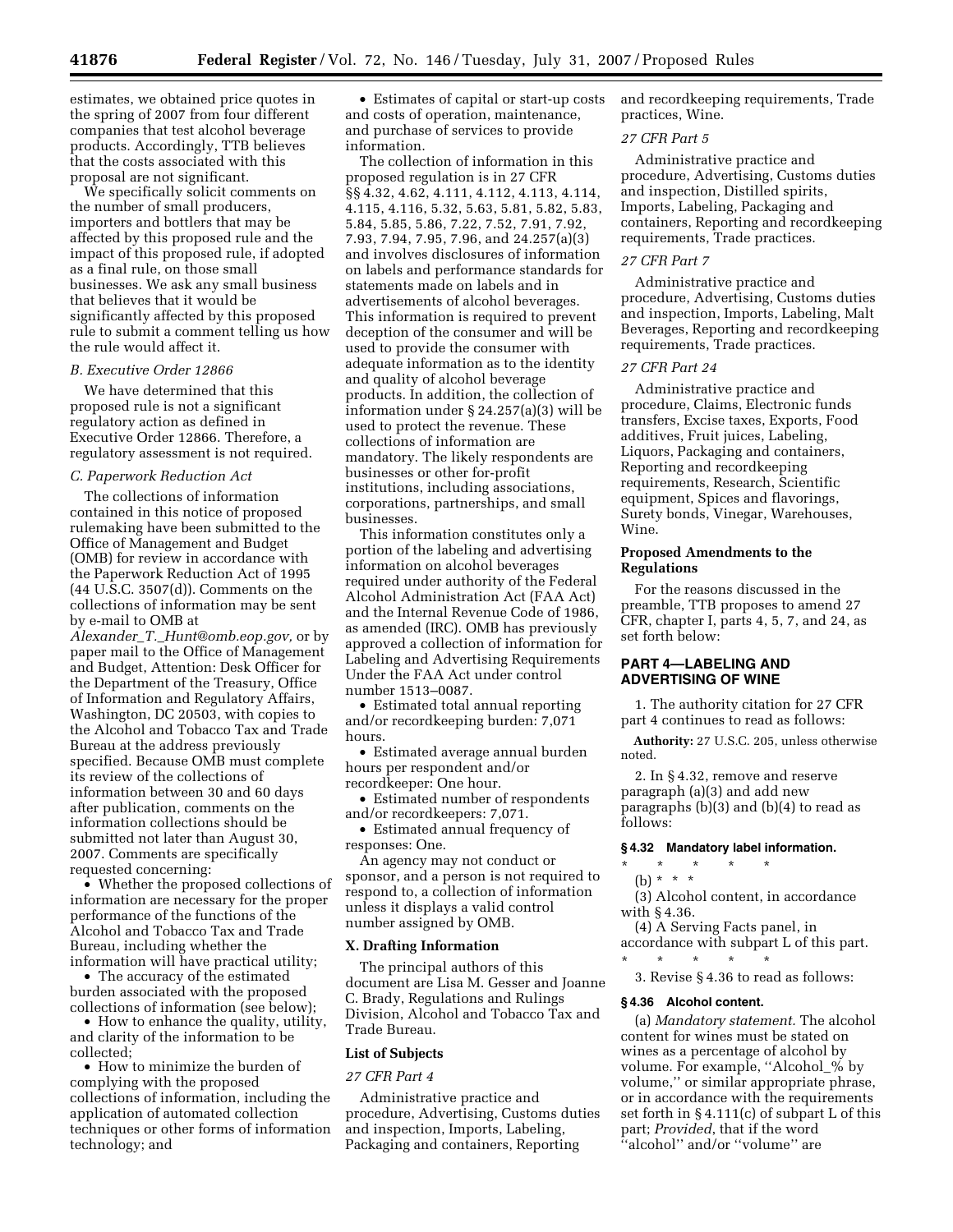abbreviated, they shall be shown as "alc." (alc) and/or "vol." (vol), respectively.

(b) *Tolerances.* The following tolerances shall be allowed either above or below the stated percentage:

(1) A tolerance of 1.5 percent for wines containing 14 percent or less of alcohol by volume.

(2) A tolerance of 1 percent for wines containing more than 14 percent of alcohol by volume.

(c) Regardless of the tolerances normally permitted in statements of alcohol content, such statements must definitely and correctly indicate the class, type and taxable grade of the wine so labeled and nothing in this section shall be construed as authorizing the appearance upon the labels of any wine of an alcohol content statement that indicates that the alcohol content of the wine is within the prescribed limitations on the alcohol content of any class, type, or taxable grade of wine when in fact it is not.

4. Amend § 4.62 by redesignating paragraph (c) as paragraph (d) and adding a new paragraph (c) to read as follows:

#### **§ 4.62 Mandatory statements.**

\* \* \* \* \* (c) *Calorie and carbohydrate claims.* If the advertisement makes an explicit or implicit calorie or carbohydrate claim, it must include a Serving Facts panel in accordance with subpart L of this part and an alcohol content statement disclosing the percentage of alcohol by volume.

\* \* \* \* \*

5. Add a new Subpart L to read as follows:

#### **Subpart L—Nutrient Information**

Sec.

- 4.111 Serving Facts panels.
- 4.112 Format for Serving Facts panels.
- 4.113 Placement of Serving Facts panels.

4.114 Tolerance Levels.

#### **Subpart L—Nutrient Information**

#### **§ 4.111 Serving Facts panels.**

(a) *General.* A Serving Facts panel required under § 4.32(b)(4) must include the following information: The single serving size; the number of servings per container; the number of calories per serving; and the number, in grams per serving, of carbohydrates, fat, and protein. Alcohol content statements, as provided in paragraphs (c) and (d) of this section, may appear on the Serving Facts panel.

(b) *Single serving size and servings per container*—(1) *Definition.* The term ''single serving'' or ''serving size'' means

an amount of the wine customarily consumed as a single serving, expressed in U.S. fluid ounces, and in parentheses, in milliliters to the nearest whole number. This amount is not a recommended amount, but rather is only a reference amount to help the consumer determine his or her nutrient and calorie intake. The single serving or serving size reference amounts for wines are:

| For products con-<br>taining:                     | a single serving or<br>serving size is: |
|---------------------------------------------------|-----------------------------------------|
| At least 7% and not<br>more than 14% alc/<br>vol. | 5 fluid ounces (148<br>milliliters).    |
| Over 14% and not<br>more than 24% alc/<br>vol.    | 2.5 fluid ounces (74<br>milliliters).   |

(2) *Single and multi-serving containers.* Products packaged and sold in containers with a volume of less than or equal to a single serving reference amount described in this section must be labeled as a single serving. Products packaged and sold in containers with a volume of more than a single serving reference amount described in this section will be treated as multi-serving containers and the number of servings per container must be labeled to the nearest 1⁄4 serving.

(c) *Percentage of alcohol by volume.*  The Serving Facts panel may include a statement of alcohol content as a percentage of alcohol by volume, to which the tolerance ranges in § 4.36 apply. A statement of alcohol content in the Serving Facts panel will satisfy the requirement for listing alcohol content in  $§$  4.32(b)(3).

(d) *Alcohol expressed in fluid ounces.*  A Serving Facts panel may declare the number of U.S. fluid ounces of pure alcohol (ethyl alcohol) per serving, expressed to the nearest tenth of an ounce, only if the panel also includes a statement of alcohol content expressed as a percentage of alcohol by volume, presented in accordance with § 4.112(g).

(e) *Calories.* A Serving Facts panel must express the calorie content per serving to the nearest 5-calorie increment up to and including 50 calories, and to the nearest 10-calorie increment above 50 calories. An amount less than 5 calories may be expressed as zero.

(f) *Carbohydrates.* A Serving Facts panel must express carbohydrate content to the nearest gram per serving, except that the carbohydrate content may be expressed as zero if a serving contains less than 0.5 gram.

(g) *Fat.* A Serving Facts panel must express fat content in grams per serving to the nearest 0.5 gram below 5 grams

and to the nearest gram above 5 grams. If the serving contains less than 0.5 gram, the fat content may be expressed as zero.

(h) *Protein.* A Serving Facts panel must express protein content in grams per serving to the nearest gram. If the serving contains less than 0.5 gram, the protein content may be expressed as zero.

#### **§ 4.112 Format for Serving Facts panels.**

The wine label or advertisement must present the Serving Facts panel in, or in a manner that closely follows, the specifications set forth in this section. While TTB encourages presentation of the Serving Facts information in a panel format as specified in paragraph (a) through (l) of this section, TTB will also permit the listing of Serving Facts information in a linear fashion for containers 50 milliliters or smaller. See paragraph (m) of this section for an illustration of an appropriate linear display.

(a) The Serving Facts panel information must be set off within a box by use of hairlines with all black or one color type, printed on a white or other neutral contrasting background.

(b) The Serving Facts panel may be presented in either a horizontal or vertical orientation.

- (c) All information within the Serving Facts panel must:
- (1) Appear in a single easy-to-read type style;
- (2) Appear in upper and lower case letters;
- (3) Have at least one point leading
- (that is, space between lines of text); and (4) Not include letters that touch other

letters, numbers, or lines. (d) The Serving Facts information

specified in § 4.111 must appear in the panel in the following order:

- (1) Serving size;
- (2) Servings per container;

(3) Percentage of alcohol by volume (if included in the Serving Facts panel);

(4) Alcohol in U.S. fluid ounces (if included in the Serving Facts panel);

- (5) Calories;
- (6) Carbohydrates;
- (7) Fat; and
- (8) Protein.

(e) The following information must not appear in bold and must be in type or printing not smaller than 1 millimeter for containers of 237 milliliters (8 U.S. fluid ounces) or less or not smaller than 2 millimeters for containers of more than 237 milliliters:

(1) ''Serving Size'', including the numeric figure denoting the size in U.S. fluid ounces and, in parentheses, in milliliters.

(2) ''Servings Per Container'', including the numeric figure denoting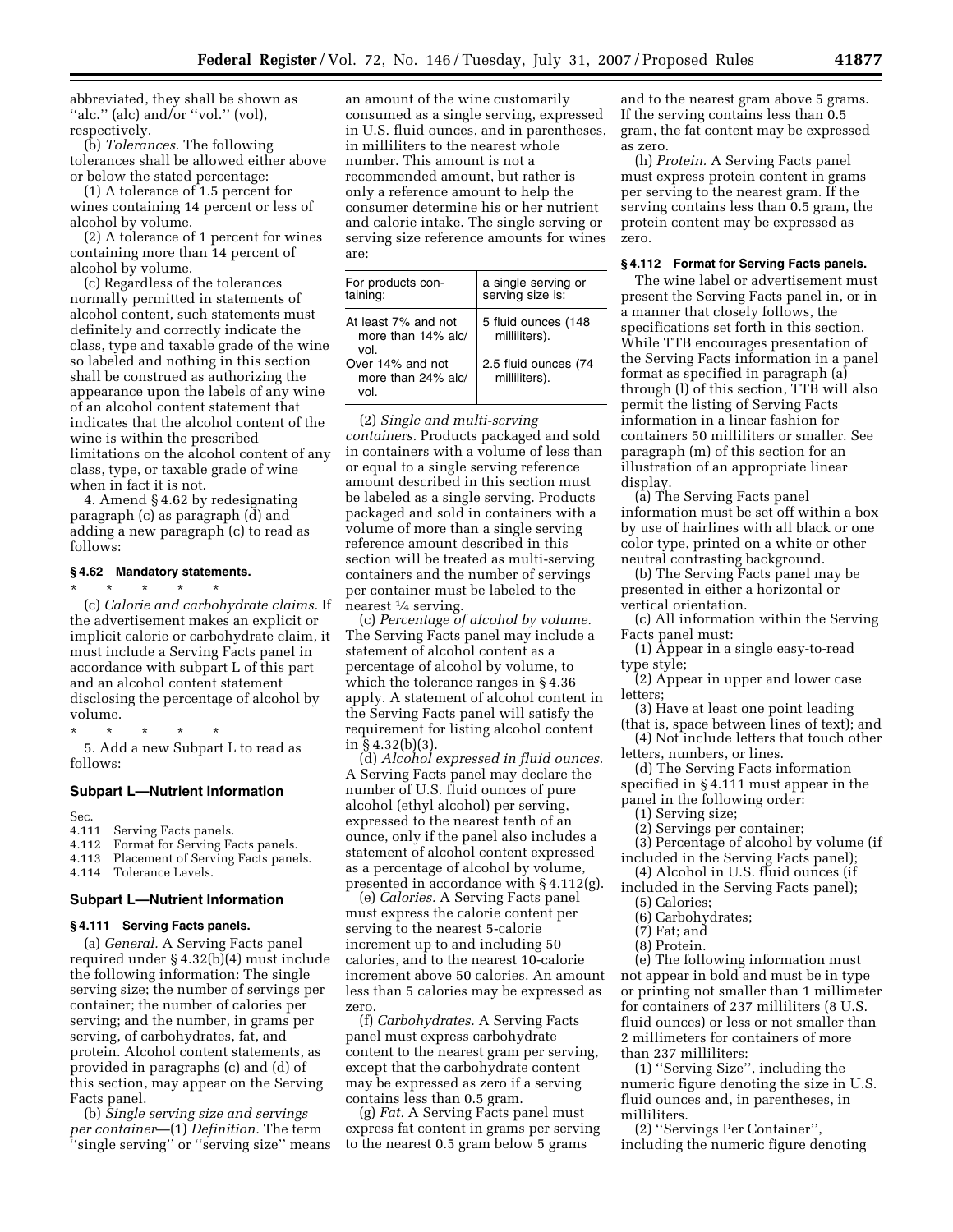the correct number (rounded to the nearest  $\frac{1}{4}$  serving); and

(3) Numeric figures denoting alcohol content, calories, and carbohydrate, fat, and protein content.

(f) The following headings must be highlighted by bold or extra bold type or printing that prominently distinguishes them from other information, and they must appear in type or printing size no smaller than that specified below:

(1) ''Serving Facts'' (type or printing size no smaller than 2 millimeters for containers of 237 milliliters or less and no smaller than 4 millimeters for containers of more than 237 milliliters);

(2) ''Amount Per Serving'' and ''Amount Per Bottle'' (type or printing no smaller than 1 millimeter for containers of 237 milliliters or less and no smaller than 2 millimeters for containers of more than 237 milliliters); and

(3) ''Alcohol by volume'', ''Calories'', ''Carbohydrate'', ''Fat'', and ''Protein'' (type or printing no smaller than 1

millimeter for containers of 237 milliliters or less and no smaller than 2 millimeters for containers of more than 237 milliliters).

(g) If included on the Serving Facts panel, the heading ''fl oz of alcohol'' must be preceded by and indented underneath the heading ''Alcohol by volume'' and not bolded and must appear in type or printing no smaller than 1 millimeter for containers of 237 milliliters or less and no smaller than 2 millimeters for containers of more than 237 milliliters.

(h) A 3-point bar must separate the serving size and servings per container information from the amount per serving information, a 1.5-point bar must appear under the ''Amount Per Serving'' heading, and the other inner lines and outside line of the box must be 0.5-point thickness.

(i) The following abbreviations or shortened expressions may be used:

(1) For percentage of alcohol by volume, ''Alcohol by volume'', ''Alc/ vol" or "Alc by vol";

(2) For U.S. fluid ounces, ''fl oz'';

- $(3)$  For grams, "g";
- (4) For Carbohydrate, ''Carb''
- (5) For serving, ''Serv.'';
- (6) For milliliter, ''ml''; and
- (7) For amount, ''Amt.''

(j) The expression of decimal amounts less than 1 must include a zero prior to the decimal point (for example, 0.5 fl oz).

(k) The following sample label illustrates an acceptable display for a 375 milliliter bottle of 14 percent alcohol by volume wine without a statement of alcohol content expressed as a percentage of alcohol by volume. This is permissible only if such a statement appears elsewhere on the beverage label. The industry member may not include the optional display of alcohol in fluid ounces in a serving facts label without a statement of alcohol content expressed as a percentage of alcohol by volume.

| <b>Serving Facts</b>                          |                        |
|-----------------------------------------------|------------------------|
| <b>Serving Size</b><br>Servings Per Container | 5 fl oz (148 ml)<br>2½ |
|                                               | Amt Per Serv.          |
| <b>Calories</b>                               | 120                    |
| Carbohydrate                                  | Зg                     |
| Fat                                           | 0q                     |
| Protein                                       |                        |

(l) The following sample label illustrates an acceptable display for a 750 milliliter bottle of wine containing

14 percent alcohol by volume. This sample label also includes the display of a statement of alcohol content expressed

as a percentage of alcohol by volume as well as the optional display of alcohol in fluid ounces.

| <b>Serving Facts</b>                          |                           |
|-----------------------------------------------|---------------------------|
| <b>Serving Size</b><br>Servings Per Container | 5 fl oz (148 ml)          |
|                                               | <b>Amount Per Serving</b> |
| Alcohol by volume                             | 14%                       |
| fl oz of alcohol                              | 0.7                       |
| <b>Calories</b>                               | 120                       |
| Carbohydrate                                  | Зg                        |
| Fat                                           | 0q                        |
| Protein                                       |                           |

(m)(1) The following sample label illustrates the linear display for a 50 milliliter bottle of wine containing 14 percent alcohol by volume. When Serving Facts information is given in a linear fashion, bolding is required only on the title ''Serving Facts'' and is optional for the headings ''Calories,'' ''Alcohol by volume,'' ''Carbohydrate,'' ''Fat,'' and ''Protein.'' The formatting

specifications in paragraphs (i) and (j) of this section apply. Type or printing must be no smaller than 1 millimeter.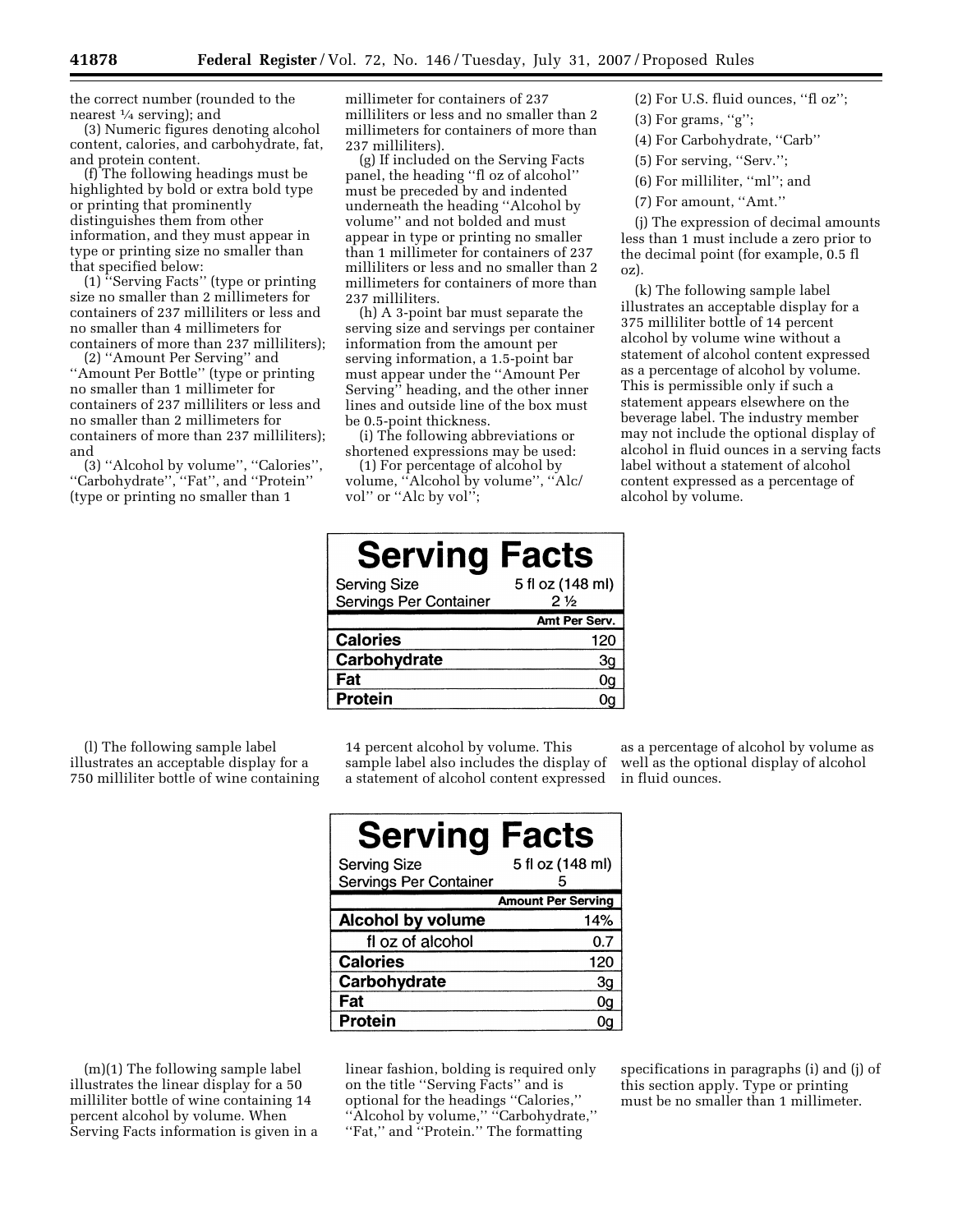#### **Serving Facts:** Serving size: 1.7 fl oz (50 ml); Servings per container: 1; Alcohol by volume: 14%; FI oz of alcohol: 0.2; Calories: 41; Carbohydrates: 1g; Fat: 0g; Protein: 0g

(2) Inclusion of the statement of alcohol content expressed as a percentage of alcohol by volume in a linear display is optional; however, such a statement must appear somewhere on the beverage label. When the optional statement of alcohol content in fluid ounces is included in the linear format, the alcohol content expressed as a percentage of alcohol by volume must also be included in the linear format.

#### **§ 4.113 Placement of Serving Facts panels.**

The Serving Facts panel may appear anywhere on the alcohol beverage container or in the advertisement as long as it is visible to the consumer.

#### **§ 4.114 Tolerance levels.**

(a) *General*. The following tolerance levels apply to label and advertisement statements of calorie, fat, carbohydrate, protein, and alcohol content for wines:

(1) *Calorie content*. A statement of calorie content on a label or in an advertisement will be acceptable as long as the calorie content, as determined by TTB analysis, is within the tolerance of  $+5$  or  $-10$  calories of the labeled or advertised calorie content. For example, a label or advertisement showing 96 calories is acceptable if TTB analysis of the product shows a calorie content between 86 and 101 calories.

(2) *Carbohydrate and fat content*. Statements of carbohydrate and fat content on labels or in advertisements will be considered acceptable as long as the carbohydrate and fat content, as determined by TTB analysis, are each within a reasonable range below the labeled or advertised amount (that is, within good manufacturing practice limitations) and not more than 20 percent above the labeled or advertised amount. For example, a label or advertisement showing 4.0 grams of carbohydrates is acceptable if TTB analysis of the wine shows a carbohydrate content of not more than 4.8 grams.

(3) *Protein content.* A statement of protein content on a label or in an advertisement will be acceptable as long as the protein content, as determined by TTB analysis, is within a reasonable range above the labeled or advertised amount (that is, within good manufacturing practice limitations) and not more than 20 percent below the labeled or advertised amount. For example, a label showing 1.0 gram of protein will be acceptable if TTB

analysis of the product shows a protein content of not less than 0.8 gram.

(4) *Alcohol content.* If the Serving Facts panel includes an alcohol content statement, the tolerance ranges in § 4.36 apply.

(b) *Publication of analytical methods.*  TTB will maintain on its Web site information regarding the current methods used by the Bureau to validate calorie, fat, carbohydrate, and protein content statements.

#### **PART 5—LABELING AND ADVERTISING OF DISTILLED SPIRITS**

6. The authority citation for 27 CFR part 5 continues to read as follows:

**Authority:** 26 U.S.C. 5301, 7805, 27 U.S.C. 205.

7. In § 5.32, remove and reserve paragraph (a)(3) and add new paragraphs (b)(11) and (b)(12) to read as follows:

#### **§ 5.32 Mandatory label information.**

\* \* \* \* \* (b) \* \* \*

(11) Alcohol content, in accordance with § 5.37.

(12) Serving Facts panel, in accordance with subpart J of this part. \* \* \* \* \*

8. Amend § 5.63 by redesignating paragraph (e) as paragraph (f) and adding a new paragraph (e) to read as follows:

#### **§ 5.63 Mandatory statements.**

\* \* \* \* \* (e) *Calorie and carbohydrate claims*. If the advertisement makes an explicit or implicit calorie or carbohydrate claim, it must include a Serving Facts panel in accordance with subpart J of this part and an alcohol content statement disclosing the percentage of alcohol by volume.

\* \* \* \* \* 9. Add a new Subpart J to read as follows:

#### **Subpart J—Nutrient Information**

- Sec.<br>5.81 5.81 Serving Facts panels.<br>5.82 Format for the Servin
- 5.82 Format for the Serving Facts panels.<br>5.83 Placement of Serving Facts panels.
- 5.83 Placement of Serving Facts panels.<br>5.84 Tolerance levels.
- Tolerance levels.

#### **Subpart J—Nutrient Information**

#### **§ 5.81 Serving Facts panels.**

(a) *General.* A Serving Facts panel required under § 5.32(b)(12) must

include the following information: The single serving size; the number of servings per container; the number of calories per serving; and the number, in grams per serving, of carbohydrates, fat, and protein. Alcohol content statements, as provided in paragraphs (c) and (d) of this section, may appear on the Serving Facts panel.

(b) *Single serving size and servings per container*—(1) *Definition.* The term ''single serving'' or ''serving size'' means an amount of the distilled spirits customarily consumed as a single serving, expressed in U.S. fluid ounces, and in parentheses, in milliliters to the nearest whole number. This amount is not a recommended amount, but rather is only a reference amount to help the consumer determine his or her nutrient and calorie intake. The single serving or serving size reference amounts for distilled spirits are:

| For products con-<br>taining:                                             | a single serving or<br>serving size is:                                                                                |
|---------------------------------------------------------------------------|------------------------------------------------------------------------------------------------------------------------|
| 0.5 to 10% alc/vol<br>over 10% to 18% alc/<br>vol.<br>over $18\%$ alc/vol | 12 fluid ounces (355<br>milliliters).<br>5 fluid ounces (148<br>milliliters).<br>1.5 fluid ounces (44<br>milliliters). |

(2) *Single and multi-serving* 

*containers.* Products packaged and sold in containers with a volume of less than or equal to a single serving reference amount described in this section must be labeled as a single serving. Additionally, products sold in 50 milliliter containers will be considered a single serving. Products packaged and sold in containers with a volume of more than a single serving reference amount described in this section will be treated as multi-serving containers and the number of servings per container must be labeled to the nearest 1⁄4 serving.

(c) P*ercentage of alcohol by volume.*  The Serving Facts panel may include a statement of alcohol content as a percentage of alcohol by volume, to which the tolerance ranges in § 5.37 apply. A statement of alcohol content in the Serving Facts panel will satisfy the requirement for listing alcohol content in § 5.32(b)(11).

(d) *Alcohol expressed in fluid ounces.*  A Serving Facts panel may declare the number of U.S. fluid ounces of pure alcohol (ethyl alcohol) per serving, expressed to the nearest tenth of an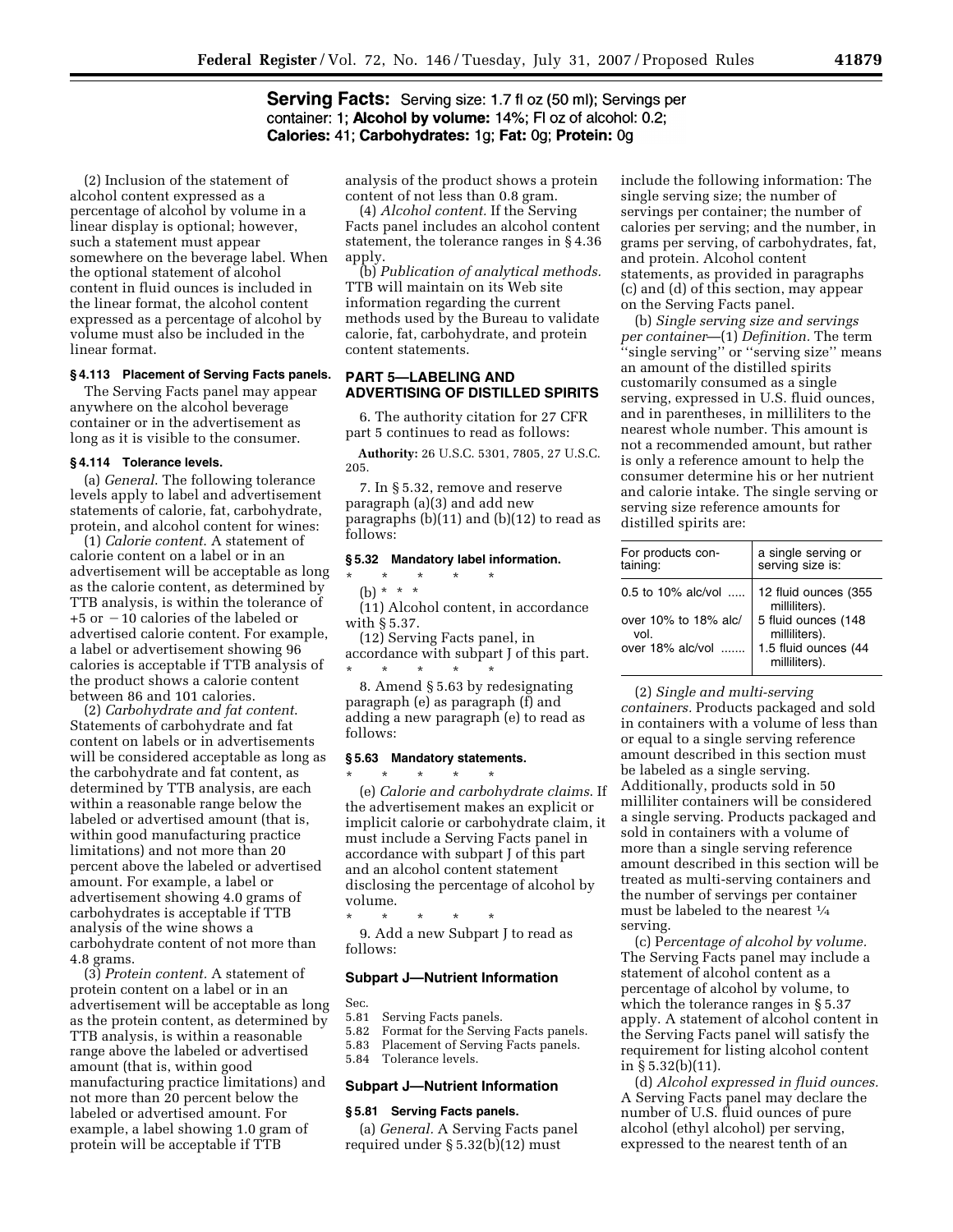ounce, only if the panel also includes a statement of alcohol content expressed as a percentage of alcohol by volume, presented in accordance with § .5.82(g).

(e) *Calories.* A Serving Facts panel must express the calorie content per serving to the nearest 5-calorie increment up to and including 50 calories, and to the nearest 10-calorie increment above 50 calories. An amount less than 5 calories may be expressed as zero.

(f) *Carbohydrates.* A Serving Facts panel must express carbohydrate content to the nearest gram per serving, except that the carbohydrate content may be expressed as zero if a serving contains less than 0.5 gram.

(g) *Fat*. A Serving Facts panel must express fat content in grams per serving to the nearest 0.5 gram below 5 grams and to the nearest gram above 5 grams. If the serving contains less than 0.5 gram, the fat content may be expressed as zero.

(h) *Protein.* A Serving Facts panel must express protein content in grams per serving to the nearest gram. If the serving contains less than 0.5 gram, the protein content may be expressed as zero.

#### **§ 5.82 Format for the Serving Facts panels.**

The distilled spirits label or advertisement must present the Serving Facts panel in, or in a manner that closely resembles, the following format. While TTB encourages presentation of the Serving Facts information in a panel format as specified below, TTB will also permit the listing of Serving Facts information in a linear fashion for containers 50 milliliters or smaller. See paragraph (m) of this section for an illustration of the linear display.

(a) The Serving Facts panel information must be set off in a box by use of hairlines with all black or one color type, printed on a white or other neutral contrasting background.

(b) The Serving Facts panel may be presented in either a horizontal or vertical orientation.

(c) All information within the Serving Facts panel must:

(1) Appear in a single easy-to-read type style;

(2) Appear in upper and lower case letters;

(3) Have at least one point leading (that is, space between lines of text); and (4) Not include letters that touch other

letters, numbers, or lines. (d) The Serving Facts information

specified in § 5.81 must appear in the panel in the following order:

(1) Serving size;

(2) Servings per container;

(3) Percentage of alcohol by volume (if included in the Serving Facts panel);

(4) Alcohol in U.S. fluid ounces (if included in the Serving Facts panel);

(5) Calories;

(6) Carbohydrates;

(7) Fat; and

(8) Protein.

(e) The following information must not appear in bold and must be in type or printing not smaller than 1 millimeter for containers of 237 milliliters (8 U.S. fluid ounces) or less or not smaller than 2 millimeters for containers of more than 237 milliliters:

(1) ''Serving Size'', including the numeric figure denoting the size in U.S. fluid ounces and, in parentheses, in milliliters;

(2) ''Servings Per Container'', including the numeric figure denoting the correct number (rounded to the nearest 1⁄4 serving); and

(3) Numeric figures denoting alcohol content, calories, and grams of carbohydrates, fat, and protein content.

(f) The following headings must be highlighted by bold or extra bold type or printing that prominently distinguishes them from other information, and they must appear in type or printing size no smaller than that specified below:

(1) ''Serving Facts'' (type or printing size no smaller than 2 millimeters for containers of 237 milliliters or less and no smaller than 4 millimeters for containers of more than 237 milliliters);

(2) ''Amount Per Serving'' and ''Amount Per Bottle'' (type or printing no smaller than 1 millimeter for containers of 237 milliliters or less and no smaller than 2 millimeters for containers of more than 237 milliliters); and

(3) ''Alcohol by volume'', ''Calories'', ''Carbohydrates'', ''Fat'', and ''Protein'' (type or printing no smaller than 1 millimeter for containers of 237 milliliters or less and no smaller than 2 millimeters for containers of more than 237 milliliters).

(g) If included on the Serving Facts panel, the heading ''fl oz of alcohol'' must be preceded by and indented underneath the heading ''Alcohol by volume'' and not bolded and must appear in type or printing no smaller than 1 millimeter for containers of 237 milliliters or less and no smaller than 2 millimeters for containers of more than 237 milliliters.

(h) A 3-point bar must separate the serving size and servings per container information from the amount per serving information, a 1.5-point bar should appear under the ''Amount Per Serving'' heading, and the other inner lines and outside line of the box should be 0.5-point thickness.

(i) The following abbreviations or shortened expressions may be used:

(1) For percentage of alcohol by volume, ''Alcohol by volume'', ''Alc/ vol'' or ''Alc by vol.''

(2) For U.S. fluid ounces, ''fl. oz.'';

 $(3)$  For grams, "g";

(4) For Carbohydrate, ''Carb'';

(5) For serving, ''Serv.'';

(6) For milliliters, ''ml''; and

(7) For amount, ''amt''.

(j) The expression of decimal amounts less than 1 must include a zero prior to the decimal point (for example, 0.5 fl oz).

(k) The following sample label illustrates an acceptable display for a 100 milliliter bottle of 40 percent alcohol by volume distilled spirits without a statement of alcohol content expressed as a percentage of alcohol by volume. This is permissible only if such a statement appears elsewhere on the beverage label. The industry member may not include the optional display of alcohol in fluid ounces in a serving facts label without a statement of alcohol content expressed as a percentage of alcohol by volume.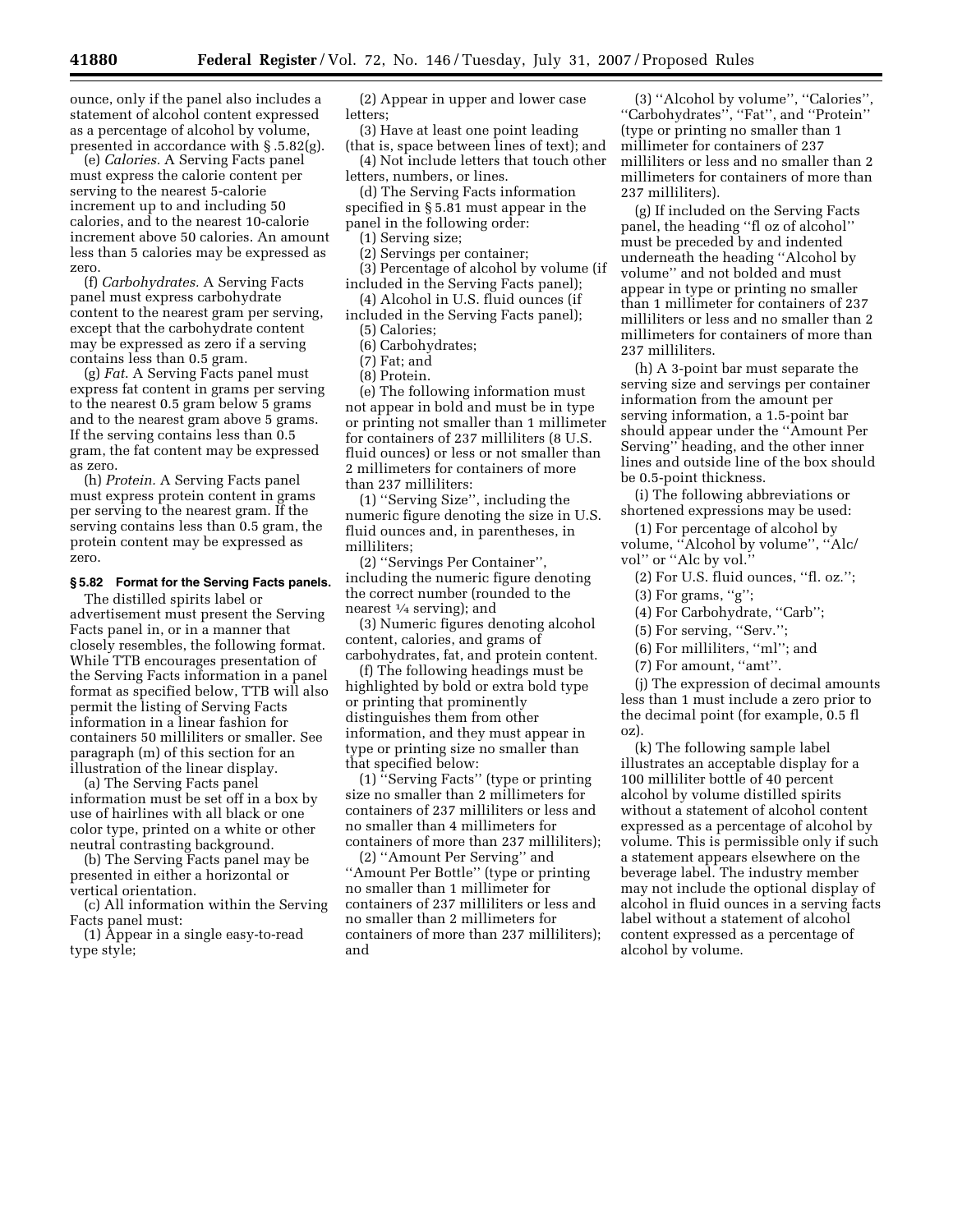| <b>Serving Facts</b>                          |                           |
|-----------------------------------------------|---------------------------|
| <b>Serving Size</b><br>Servings Per Container | 1.5 fl oz (44 ml)<br>2.25 |
|                                               | Amt Per Serv.             |
| <b>Calories</b>                               | 116                       |
| Carbohydrate                                  | 0g                        |
| Fat                                           | 0g                        |
| <b>Protein</b>                                |                           |

(l) The following sample label illustrates an acceptable display for a 750 milliliter bottle of distilled spirits containing 40 percent alcohol by volume. This sample label also includes the display of alcohol content expressed as a percentage of alcohol by volume as well as the optional display of alcohol in fluid ounces.

| <b>Serving Facts</b>                          |                           |
|-----------------------------------------------|---------------------------|
| <b>Serving Size</b><br>Servings Per Container | 1.5 fl oz (44 ml)<br>17   |
|                                               | <b>Amount Per Serving</b> |
| <b>Alcohol by volume</b>                      | 40%                       |
| fl oz of alcohol                              | 0.6                       |
| <b>Calories</b>                               | 116                       |
| Carbohydrate                                  | 0g                        |
| Fat                                           | 0g                        |
| <b>Protein</b>                                |                           |

(m)(1) The following sample label illustrates the linear display for a 50 milliliter bottle of distilled spirits containing 40 percent alcohol by volume. When Serving Facts

information is given in a linear fashion, bolding is required only on the title ''Serving Facts'' and is optional for the headings "Calories," "Alcohol by volume," "Carbohydrate," "Fat," and

''Protein.'' The formatting specifications in paragraphs (i) and (j) of this section apply. Type or printing must be no smaller than 1 millimeter.

**Serving Facts:** Serving size: 1.7 fl oz (50 ml); Servings per container: 1; Alcohol by volume: 40%; FI oz of alcohol: 0.7; Calories: 131; Carbohydrates: 0g; Fat: 0g; Protein: 0g

(2) Inclusion of the statement of alcohol content expressed as a percentage of alcohol by volume in a linear display is optional; however, such a statement must appear somewhere on the beverage label. When the optional statement of alcohol content in fluid ounces is included in the linear format, the alcohol content expressed as a percentage of alcohol by volume must also be included in the linear format.

#### **§ 5.83 Placement of Serving Facts panels.**

The Serving Facts panel may appear anywhere on the alcohol beverage container or in the advertisement as long as it is visible to the consumer.

#### **§ 5.84 Tolerance levels.**

(a) *General.* The following tolerance levels apply to label and advertisement statements of calorie, fat, carbohydrate, protein, and alcohol content for distilled spirits:

(1) *Calorie content.* A statement of calorie content on a label or in an advertisement will be acceptable as long as the calorie content, as determined by TTB analysis, is within the tolerance of  $+5$  or  $-10$  calories of the labeled or advertised calorie content. For example, a label or advertisement showing 96 calories is acceptable if TTB analysis of the product shows a calorie content between 86 and 101 calories.

(2) *Carbohydrate and fat content.*  Statements of carbohydrate and fat content on labels or in advertisements will be considered acceptable as long as the carbohydrate and fat content, as determined by TTB analysis, are each within a reasonable range below the labeled or advertised amount (that is,

within good manufacturing practice limitations) and not more than 20 percent above the labeled or advertised amount. For example, a label or advertisement showing 4.0 grams of carbohydrates is acceptable if TTB analysis of the distilled spirits shows a carbohydrate content of not more than 4.8 grams.

(3) *Protein content.* A statement of protein content on a label or in an advertisement will be acceptable as long as the protein content, as determined by TTB analysis, is within a reasonable range above the labeled or advertised amount (that is, within good manufacturing practice limitations) and is not more than 20 percent below the labeled or advertised amount. For example, a label showing 1.0 gram protein will be acceptable if TTB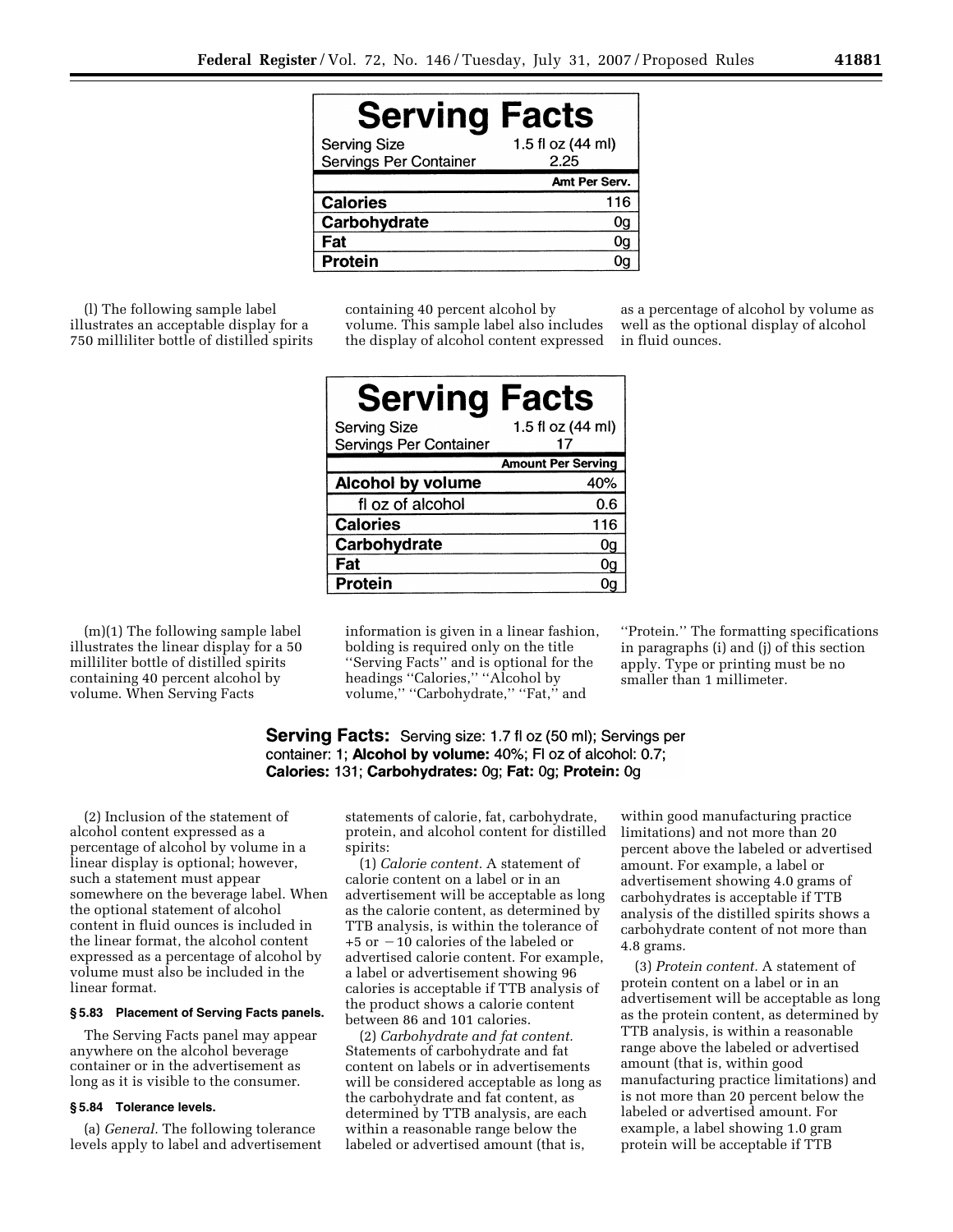analysis of the product shows a protein content of not less than 0.8 gram.

(4) *Alcohol content.* If the Serving Facts panel includes an alcohol content statement, the tolerance ranges in § 5.37 apply.

(b) *Publication of analytical methods.*  TTB will maintain on its Web site, information regarding the current methods used by the Bureau to validate calorie, fat, carbohydrate, and protein content statements.

#### **PART 7—LABELING AND ADVERTISING OF MALT BEVERAGES**

10. The authority citation for 27 CFR part 7 continues to read as follows:

**Authority:** 27 U.S.C. 205.

11. In § 7.22, remove paragraph (a)(5), revise paragraph (b)(3) and add a new paragraph (b)(5) to read as follows:

#### **§ 7.22 Mandatory label information.**

\* \* \* \* \*

(b) \* \* \*

(3) Alcohol content, in accordance with § 7.71.

 $(4) * * * *$ 

(5) A Serving Facts panel, in accordance with subpart J of this part. \* \* \* \* \*

12. Amend § 7.52 by redesignating paragraph (c) as paragraph (d) and adding a new paragraph (c) to read as follows:

#### **§ 7.52 Mandatory statements.**

\* \* \* \* \*

(c) *Calorie and carbohydrate claims.* If the advertisement makes an explicit or implicit calorie or carbohydrate claim, it must include a Serving Facts panel in accordance with subpart J of this part and an alcohol content statement disclosing the percentage of alcohol by volume.

\* \* \* \* \*

13. Revise the heading of Subpart H to read ''Subpart H—Alcohol Content Statements''.

14. Amend § 7.71 by revising the section heading and paragraph (a) to read as follows:

#### **§ 7.71 Alcohol content.**

(a) *General.* Alcohol content must be stated on the label unless prohibited by State law. When alcohol content is stated, and the manner of statement is not required under State law, it shall be stated as prescribed in paragraph (b) of this section.

\* \* \* \* \*

15. Add a new Subpart J to read as follows:

#### **Subpart J—Nutrient Information**

- Sec.<br>7.91 7.91 Serving Facts panels.<br>7.92 Format for Serving Fa
- Format for Serving Facts panels.
- 7.93 Placement of Serving Facts panels.
- 7.94 Tolerance levels.

#### **Subpart J—Nutrient Information**

#### **§ 7.91 Serving Facts panels.**

(a) *General*. A Serving Facts panel required under § 7.22(b)(5) must include the following information: The single serving size; the number of servings per container; the number of calories per serving; and the number, in grams per serving, of carbohydrates, fat, and protein. Alcohol content statements, as provided in paragraph (c) and (d) of this section, may appear on the Serving Facts panel.

(b) *Single serving size and servings per container*—(1) *Definition.* The term ''single serving'' or ''serving size'' means an amount of the malt beverage customarily consumed as a single serving, expressed in U.S. fluid ounces, and in parentheses, in milliliters to the nearest whole number. This amount is not a recommended amount, but rather is only a reference amount to help the consumer determine his or her nutrient and calorie intake. The single serving or serving size reference amounts for malt beverages are:

| For products<br>containing:                                                              | a single serving or<br>serving size is: |
|------------------------------------------------------------------------------------------|-----------------------------------------|
| 0.5 to 10% alc/vol  12 fl oz (355 milli-<br>over 10% alc/vol  5 fl oz (148 milliliters). |                                         |
|                                                                                          |                                         |

(2) *Single and multi-serving containers.* Products packaged and sold in containers with a volume of less than or equal to a single serving reference amount described in this section must be labeled as a single serving. Products packaged and sold in containers with a volume of more than a single serving reference amount described in this section will be treated as multi-serving containers and the number of servings per container must be labeled to the nearest 1/4 serving.

(c) *Percentage of alcohol by volume.*  The Serving Facts panel may include a statement of alcohol content as a percentage of alcohol by volume, to which the tolerance ranges in § 7.71 apply. A statement of alcohol content in the Serving Facts panel will satisfy the requirement for listing alcohol content in § 7.22(b)(3).

(d) *Alcohol expressed in fluid ounces.*  A Serving Facts panel may declare the number of U.S. fluid ounces of pure alcohol (ethyl alcohol) per serving, expressed to the nearest tenth of an

ounce, only if the panel also includes a statement of alcohol content expressed as a percentage of alcohol by volume, presented in accordance with § 7.92(g).

(e) *Calories.* A Serving Facts panel must express the calorie content per serving to the nearest 5-calorie increment up to and including 50 calories, and to the nearest 10-calorie increment above 50 calories. An amount less than 5 calories may be expressed as zero.

(f) *Carbohydrates.* A Serving Facts panel must express carbohydrate content to the nearest gram per serving, except that the carbohydrate content may be expressed as zero if a serving contains less than 0.5 gram.

(g) *Fat*. A Serving Facts panel must express fat content in grams per serving to the nearest 0.5 gram below 5 grams and to the nearest gram above 5 grams. If the serving contains less than 0.5 gram, the fat content may be expressed as zero.

(h) *Protein*. A Serving Facts panel must express protein content in grams per serving to the nearest gram. If the serving contains less than 0.5 gram, the protein content may be expressed as zero.

#### **§ 7.92 Format for Serving Facts panels.**

The malt beverage label or advertisement must present the Serving Facts panel in, or in a manner that closely resembles, the following format. While TTB encourages presentation of the Serving Facts information in a panel format as specified below, TTB will also permit the listing of Serving Facts information in a linear fashion for containers 50 milliliters or smaller. See paragraph (m) below for an illustration of the linear display.

(a) The Serving Facts panel information must be set off within a box by use of hairlines with all black or one color type, printed on a white or other neutral contrasting background.

(b) The Serving Facts panel may be presented in either a horizontal or vertical orientation.

(c) All information within the Serving Facts panel must:

(1) Appear in a single easy-to-read type style;

(2) Appear in upper and lower case letters;

(3) Have at least one point leading

(that is, space between lines of text); and (4) Not include letters that touch other

letters, numbers, or lines. (d) The Serving Facts information

specified in § 7.91 must appear in the panel in the following order:

(1) Serving size;

(2) Servings per container;

(3) Percentage of alcohol by volume (if included in the Serving Facts panel);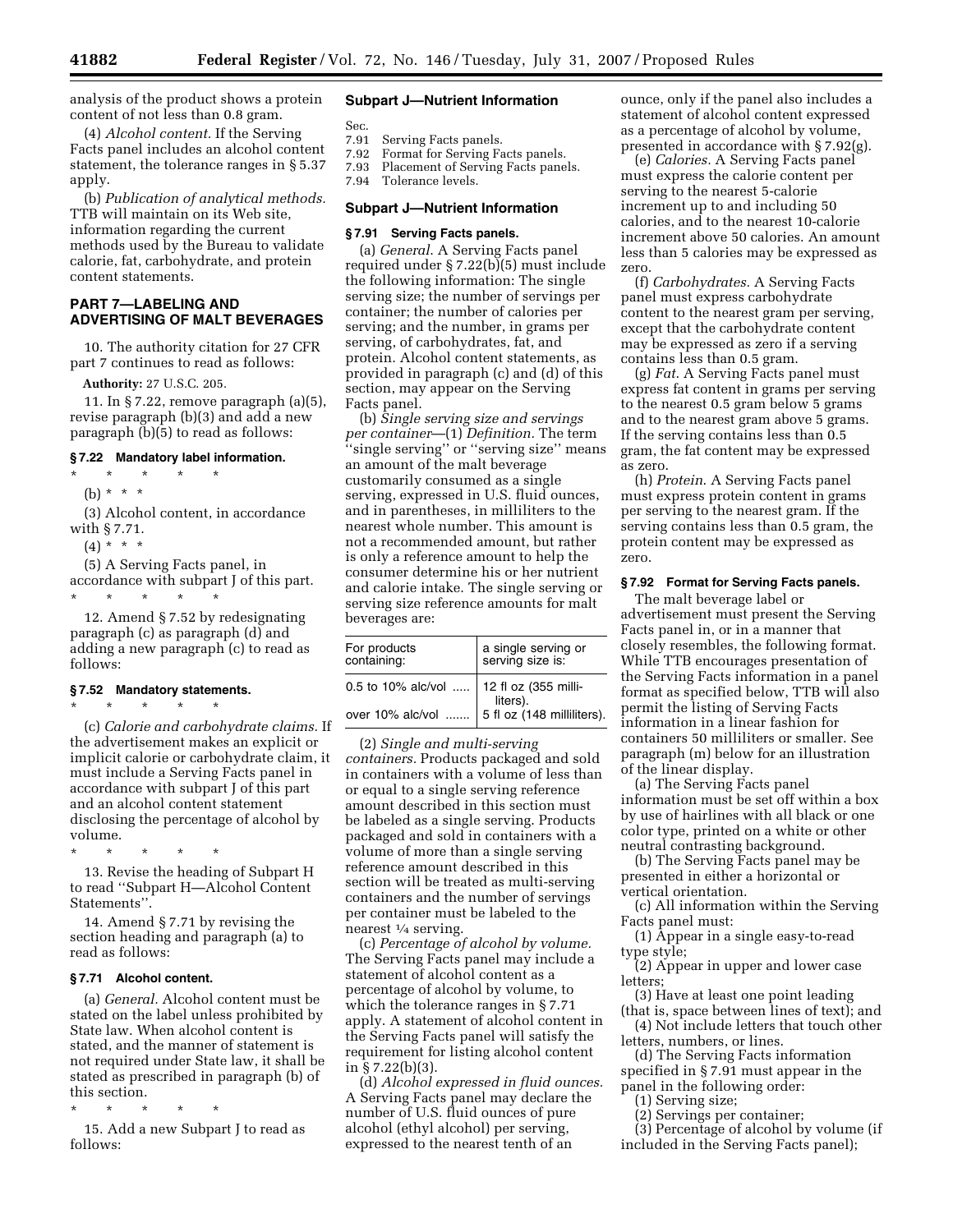(4) Alcohol in U.S. fluid ounces ( if included in the Serving Facts panel);

- (5) Calories;
- (6) Carbohydrates; (7) Fat; and
- (8) Protein.

(e) The following information must not appear in bold and must be in type or printing not smaller than 1 millimeter for containers of 237 milliliters (8 U.S. fluid ounces) or less or not smaller than 2 millimeters for containers of more than 237 milliliters:

(1) ''Serving Size'', including the numeric figure denoting the size in U.S. fluid ounces.

(2) ''Servings Per Container'', including the numeric figure denoting the correct number (rounded to the nearest 1/4 serving); and

(3) Numeric figures denoting alcohol content, calories, and carbohydrate, fat, and protein content.

(f) The following headings must be highlighted by bold or extra bold type or printing that prominently distinguishes them from other information, and they must appear in type or printing size no smaller than that specified below:

(1) ''Serving Facts'' (type or printing size no smaller than 2 millimeters for containers of 237 milliliters or less and no smaller than 4 millimeters for containers of more than 237 milliliters);

(2) ''Amount Per Serving'' and ''Amount Per Bottle'' (type or printing no smaller than 1 millimeter for containers of 237 milliliters or less and no smaller than 2 millimeters for containers of more than 237 milliliters); and

(3) ''Alcohol by volume'', ''Calories'', ''Carbohydrate'', ''Fat'', and ''Protein'' (type or printing no smaller than 1 millimeter for containers of 237 milliliters or less and no smaller than 2 millimeters for containers of more than 237 milliliters).

(g) If included on the Serving Facts panel, the heading ''fl oz of alcohol'' must be preceded by and indented underneath the heading ''Alcohol by volume'' and not bolded and must appear in type or printing no smaller than 1 millimeter for containers of 237 milliliters or less and no smaller than 2 millimeters for containers of more than 237 milliliters.

(h) A 3-point bar must separate the serving size and servings per container information from the amount per serving information, a 1.5-point bar must appear under the ''Amount Per Serving'' heading, and the other inner

|  | lines and outside line of the box must |  |  |  |  |
|--|----------------------------------------|--|--|--|--|
|  | be 0.5-point thickness.                |  |  |  |  |

(i) The following abbreviations or shortened expressions may be used:

(1) For percentage of alcohol by volume, ''Alcohol by volume'', ''Alc/ vol'' or ''Alc by vol'';

(2) For U.S. fluid ounces, ''fl oz'';

- $(3)$  For grams, "g";
- (4) For Carbohydrate, ''Carb'';
- (5) For serving, ''Serv.'';
- (6) For milliliter, ''ml''; and
- (7) For amount, ''Amt.''

(j) The expression of decimal amounts less than 1 must include a zero prior to the decimal point (for example, 0.5 fl oz).

(k) The following sample label illustrates an acceptable display for a 24- fluid ounce bottle of 4 percent alcohol by volume malt beverage without a statement of alcohol content expressed as a percentage of alcohol by volume. This is permissible only if such a statement appears elsewhere on the beverage label. The industry member may not include the optional display of alcohol in fluid ounces in a serving facts label without a statement of alcohol content expressed as a percentage of alcohol by volume.

| <b>Serving Facts</b>   |                   |
|------------------------|-------------------|
| <b>Serving Size</b>    | 12 fl oz (355 ml) |
| Servings Per Container |                   |
|                        | Amt Per Serv.     |
| <b>Calories</b>        | 90                |
| Carbohydrate           | 2g                |
| Fat                    | 0g                |
| Protein                | 1ი                |

(l) The following sample label illustrates an acceptable display for a 12 fluid ounce bottle of a malt beverage

containing 4 percent alcohol by volume. This sample label also includes the display of a statement of alcohol content

expressed as a percentage of alcohol by volume as well as the optional display of alcohol in fluid ounces.

| <b>Serving</b>                                | <b>Facts</b>              |
|-----------------------------------------------|---------------------------|
| <b>Serving Size</b><br>Servings Per Container | 12 fl oz (355 ml)         |
|                                               | <b>Amount Per Serving</b> |
| <b>Alcohol by volume</b>                      | 4%                        |
| fl oz of alcohol                              | 0.5                       |
| <b>Calories</b>                               | 90                        |
| Carbohydrate                                  | 2g                        |
| Fat                                           | 0g                        |
| <b>Protein</b>                                |                           |